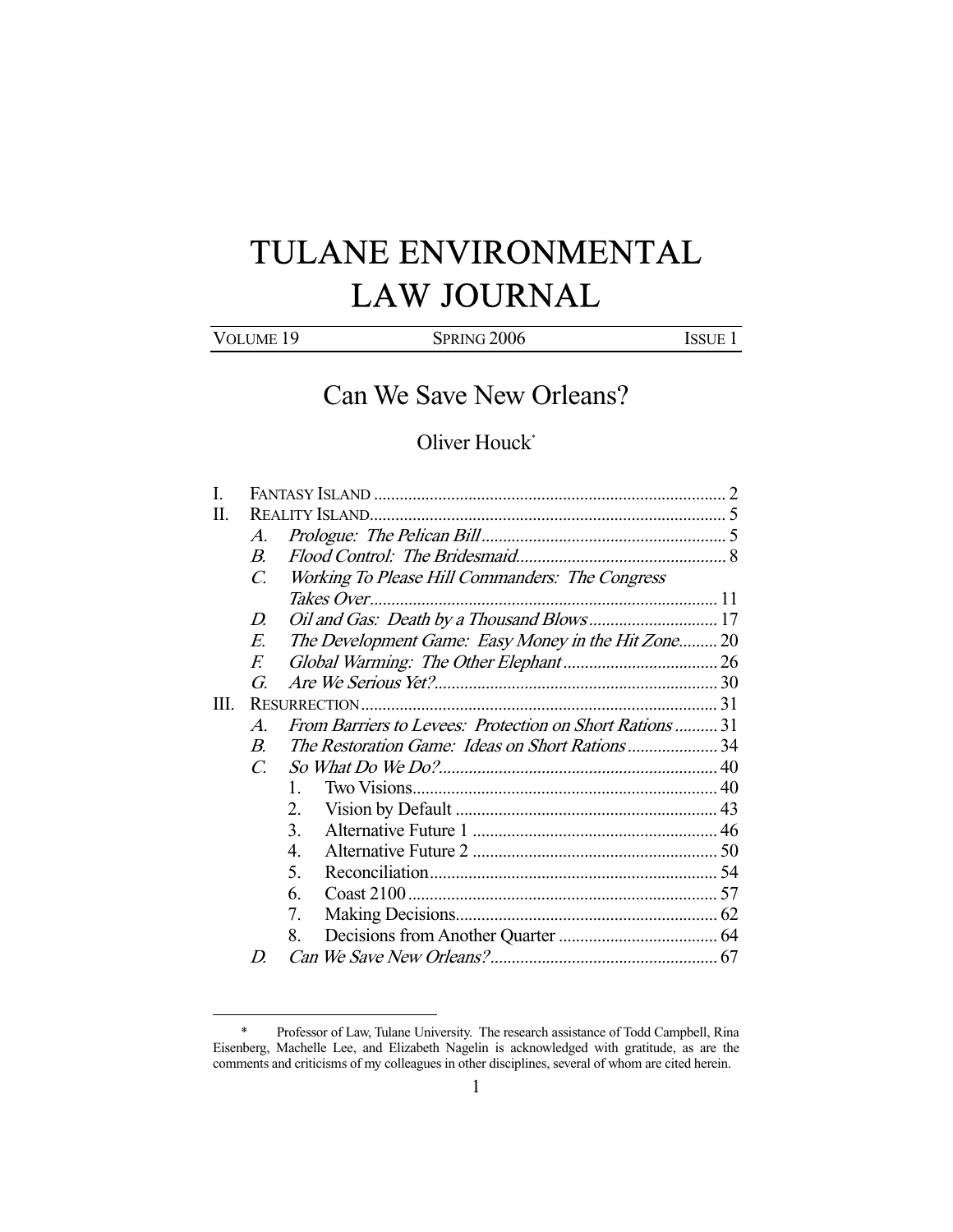[A]ny calm person who is not blind or idiotic, can see that in the Old Oölitic Silurian Period, just a million years ago next November, the Lower Mississippi River was upward of one million three hundred thousand miles long, and stuck out over the Gulf of Mexico like a fishing rod. And by the same token any person can see that seven hundred and forty-two years from now the Lower Mississippi will be only a mile and three quarters long, and Cairo [Illinois] and New Orleans will have joined their streets together, and be plodding along comfortably under a single mayor and a mutual board of aldermen.

—Mark Twain,  $1883<sup>1</sup>$ 

#### I. FANTASY ISLAND

 On Sunday, November 20, 2005, the television program "60 Minutes" aired a piece on New Orleans in which a geology professor from St. Louis predicted the unthinkable: that at current rates of subsidence and land loss, the city had about 80 years to live. $2$  It would at that point be about 15 feet below sea level, and protected by gigantic levees 50 feet tall, and more. Hurricane force rains could even alter the course of the Mississippi River.<sup>3</sup> It was time to think about a gradual retreat.

 Unhappy timing. The city and state were having difficulty (much of it of their own making) persuading Congress to spend heroic sums of money to save them, and the message could not have been more unkind. The governor's office quickly denounced the program for not airing a brighter side.<sup>4</sup> The *Times-Picayune* conducted overnight interviews with Louisiana coastal scientists who, variously, attacked the geology professor's credentials and his conclusions.<sup>5</sup> He wasn't from here. Nor had he done any serious research here. The rates of coastal subsidence were lessening. He had overlooked "lots of things" between New Orleans and the Gulf which "were not going to go away." He hadn't factored in the successes and potential for coastal restoration.

 Fair enough (although the lots of things that protect New Orleans from the Gulf and that are not going to go away remain a little opaque). But one of the scientists interviewed, Joe Suhayda, went on to make a

 <sup>1.</sup> MARK TWAIN, LIFE ON THE MISSISSIPPI 208 (1996).

<sup>2. 60</sup> Minutes: New Orleans Is Sinking (CBS television broadcast Nov. 20, 2005).

 <sup>3.</sup> Id.

 <sup>4.</sup> N.O. Doomed To Sink, Expert Tells TV Show: Story Is Broadcast over La. Objections, TIMES-PICAYUNE (New Orleans), Nov. 21, 2005, at A2. (quoting Andy Koppling, executive director of the Louisiana Recovery Authority).

<sup>5.</sup> Mark Schleifstein, Not So Fast "60 Minutes," TIMES-PICAYUNE (New Orleans), Nov. 22, 2005, at A-1.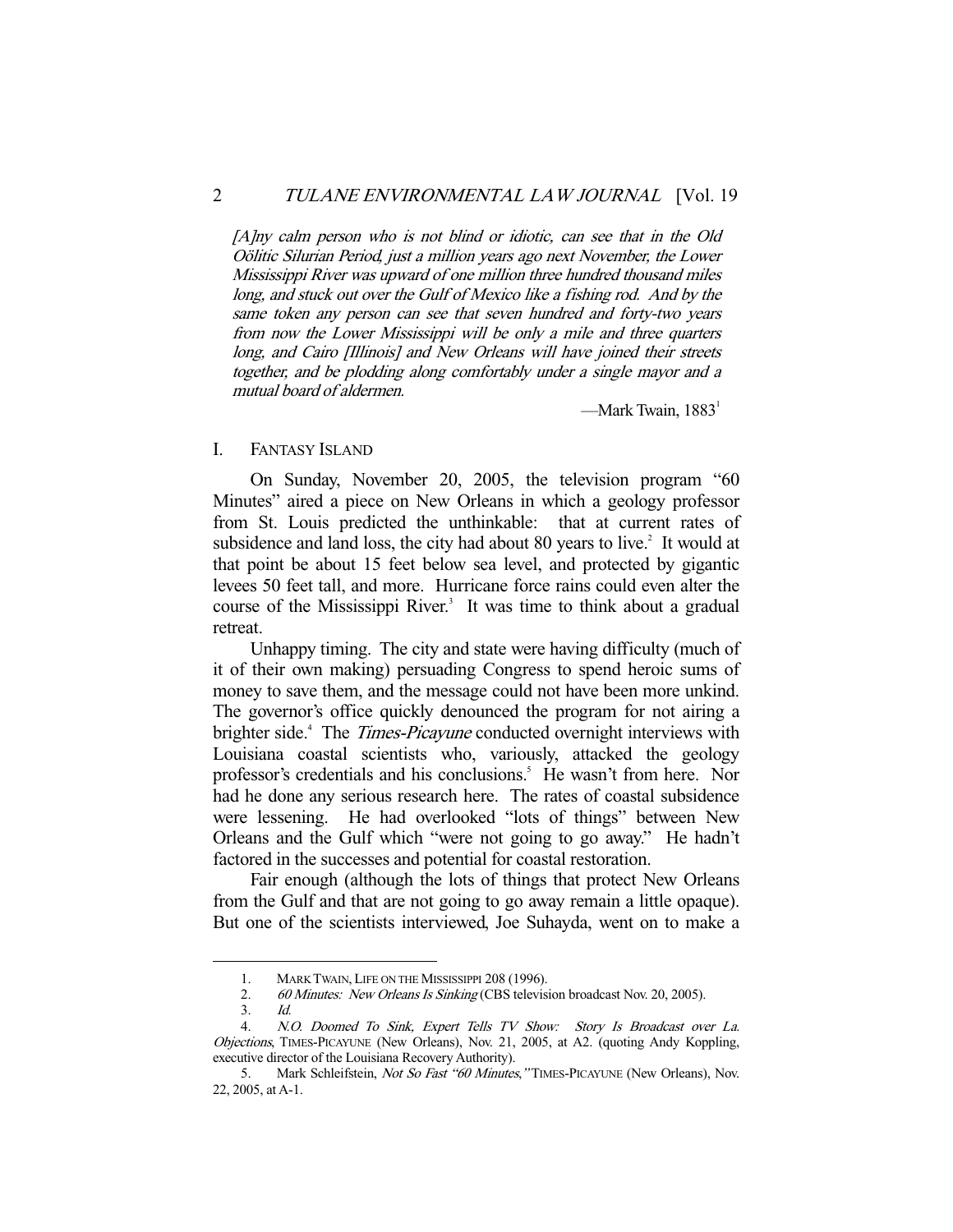recommendation that he had made on public television NOVA less than a year before: the city itself should harbor a super-levee inside, to protect its most vital parts—the inner keep of the castle.<sup>6</sup> The recommendation was not exactly a vote of confidence (who, among other things, would get to come inside the keep?). Suhayda was hedging his bets. So were others whom "60 Minutes" had apparently interviewed to vet the piece.

 Sensing, accurately, that the urgency of the moment was federal funding rather than nuanced analysis, the Times-Picayune followed its reporting with a lead editorial entitled "Fantasy Island," taking "60 Minutes" head on.<sup>7</sup> Its "logic was absent," the editorial concluded, more in line with pop television than "sound science."8 As a matter of politics, the paper was correct: if this thesis got traction it could doom the expenditures necessary to save New Orleans and the Louisiana coast.

 On the other hand, for the City That Care Forgot to call anything "fantasy" is a bit bold, and everything about the run-up to the Katrina disaster had fantasy written all over it: on slab development, on fill development, subdivisions in wetlands (protected by wooden fences), condos on beaches (protected by nothing), canals as senseless as the Mississippi River Gulf Outlet (MRGO), oil and gas channels by the thousands, coastal mitigation programs that failed to work (failed even to materialize), disappearing levee money, tinker-toy levee plans, what-thehell levee construction, drive-by-and-when's-lunch levee inspections and we haven't even gotten to FEMA yet. Detailed reporting in local papers, science colloquiums, National Geographic, NOVA, and government planning sessions predicting this very storm in this very way with these very results were tossed away like so many Mardi Gras beads. So there is plenty of fantasy to go around.

 Here is what we also know. New Orleans is an island. I have a map in my office captioned "New Orleans and Vicinity" prepared from Landsat satellite data taken in 1992 (we can wind the clock back on land loss by 13 years) from an altitude of 400 miles.<sup>9</sup> It shows the city in white, compact, not that big, bleached out by roads and buildings. On two sides are the river and the lake. To the north and south are ribbons of dry land along the Mississippi. Everything else is green and blue,

 <sup>6.</sup> NOW with Bill Moyers: The City in a Bowl (PBS television broadcast Sept. 20, 2002), transcript available at http://www.pbs.org/now/transcript/transcript\_neworleans.html.

<sup>7. &</sup>quot;60 Minutes Head On"-Editorial, Fantasy Island, TIMES-PICAYUNE (New Orleans), Nov. 25, 2005, at B-6.

<sup>8.</sup> *Id.*<br>9. Ne

 <sup>9.</sup> New Orleans and Vicinity, Oct. 1992, produced by ERIM International, now Altarum Institute, http://www.altarum.org.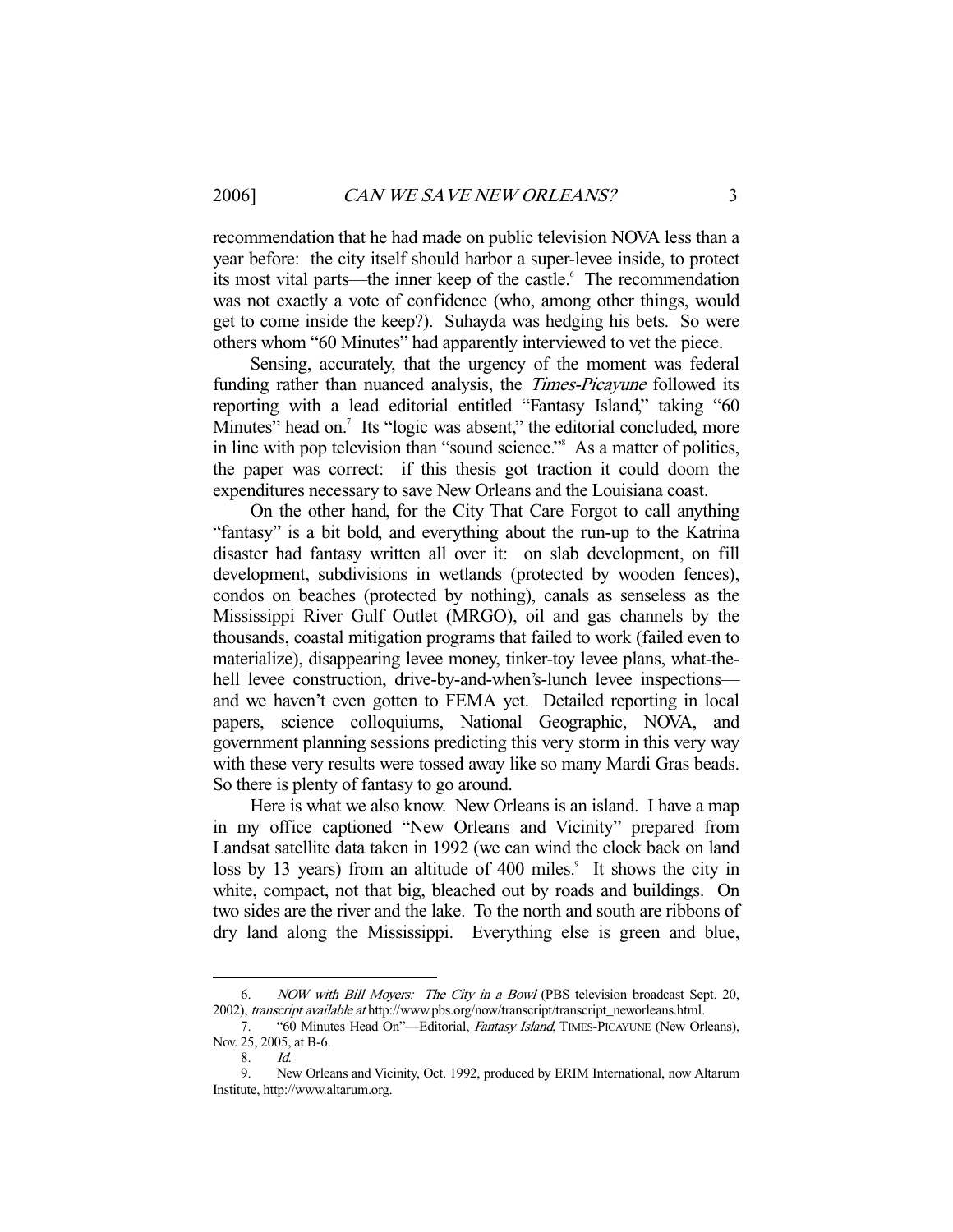wetland and open water. It is a beautiful photo. It is not exactly an advertisement, however, for investment in real estate.

 We know a couple of things more, going in. For openers, we are short on land building materials. We live on a sinking delta, and the silts and plant mass that created it and offset its natural rate of subsidence are down to a fraction of their volumes a century ago.<sup>10</sup> We have a lot less to work with than Mother Nature did. Even within the city, we are sinking. Post-Katrina surveys are finding many buildings about half a foot lower than they were thought to be, and down by two feet in the East.<sup>11</sup> Which is not good.

 We also know that we are terribly late to the restoration game, about 1,900 square miles late, $12$  what is left is largely sick, and what we've managed to recoup over the past few years couldn't stand up to the latest storms. The newly restored marshes of the \$80 million Canaervon diversion project ended up on rooftops in St Bernard.<sup>13</sup>

 We know, worse news, that hurricanes are coming more frequently now and with greater anger, that our levees are subpar, and—although it still seems to escape the grasp of the President and the Louisiana congressional delegation in Washington, D.C.—that the seas are rising and that global warming will raise them by more than a foot within the lifetimes of our children.

 Lastly we know that, in their short history, some of America's great cities have taken tremendous hits—the Chicago fire, the San Francisco earthquake—and recovered. But others, particularly ones on the wrong lip of floods, cities as celebrated and full of promise in their day as Galveston and New Madrid, did not make it back. Then again, there is the case of the Netherlands. Then again, there is the case of Humpty Dumpty. The challenge of South Louisiana is to move away from one model towards the other. But not, as we will see, all the way.

 I have invested my life in New Orleans. I started working down here in 1971, raised two boys here, came back after Katrina as soon as the lights came on and could not bear the thought of leaving. I hope "60 Minutes" was wrong, and I have spent a lot of time with others trying to

 <sup>10.</sup> NAT'L RES. COUNCIL, DRAWING LOUISIANA'S NEW MAP: ADDRESSING LAND LOSS IN COASTAL LOUISIANA 27 (2006) [hereinafter NRC REPORT], available at http://www.nap.edu/ books/0309100542/html/27.html.

<sup>11.</sup> Coleman Warner, Sinking Homes Stymie Flood Survey Experts, TIMES-PICAYUNE (New Orleans), Dec. 5, 2005, at B1.

<sup>12.</sup> Mathew Brown, Coastal Losses Greater Than Thought, TIMES-PICAYUNE (New Orleans), Feb. 15, 2006, at A2.

<sup>13.</sup> Cornelia Dean, Louisiana's Marshes Fight for Their Lives, N.Y. TIMES, Nov. 15, 2005, at D4.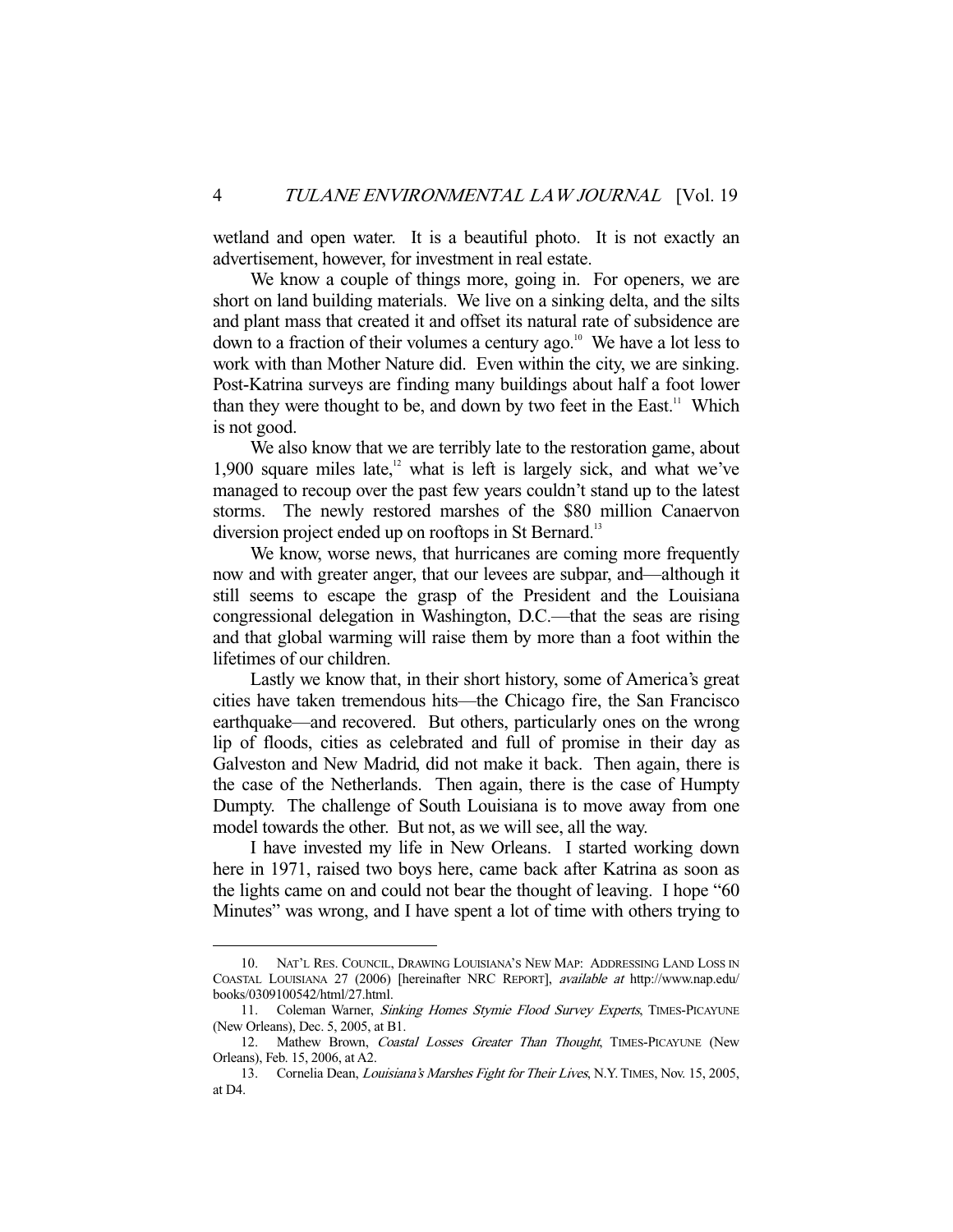stave off exactly what it predicted will happen. But I am not ready to kill the messenger. The professor may have gotten his data points wrong, jumped to conclusions and been seduced by a few minutes of fame, but his question hangs in the air like the smell of mold and bad refrigerators. We're going to have to deal with it on the merits.

#### II. REALITY ISLAND

#### A. Prologue: The Pelican Bill

It is Tuesday afternoon and we don't know a thing. The storm has blown through, some trees are down, poles, wires, pieces of roof. The only station we can get on the radio is a call-in and they begin Oh Jerry I've Always Loved Your Show and then they say something about water coming up to the front steps. I go stand outside. A couple comes down the street with plastic bags in both hands, full of clothes, picking their way over the branches. I say, just making conversation, where's the water? He says, its about four blocks up. Then she says, and there's a body in it, shot through the head. Then he says, and they ain't coming to pick him up. Then I say to Lisa, ok, you win, I think we'd better go.

 Here is a very Louisiana story. It's just that most of it took place in Washington, D.C. In September 2005, the body count from hurricanes Katrina and Rita not yet in, the cream of Louisiana's lobbyists began confecting an astonishing piece of legislation.<sup>14</sup> They were all interconnected, and they were coordinated by the staffs of Louisiana's two sitting senators (somewhat independently; the two senators don't get along very well). What they all knew was that Louisiana was a hot issue, it had overwhelming national sympathy, and they would get one good shot on Capitol Hill.

 They formed working groups composed entirely of lobbyists: former Louisiana senators and representatives, former legislative aides, and the wives of former aides, some put on industry payrolls only days before. They included lobbyists for timber companies, Entergy, Cleco, leading corporate law firms in New Orleans, and business coalitions behind a half-dozen highway projects across the state. Above all, they included lobbyists for an aggressive set of water projects, several of which had been red-lined by the Bush Administration as economic losers, including the \$748 million Industrial Canal Lock.<sup>15</sup> In their ranks

<sup>14.</sup> Alan C. Miller & Ken Silverstein, A Long Road to Recovery, L.A. TIMES, Oct. 10, 2005, at A1. 15. Id.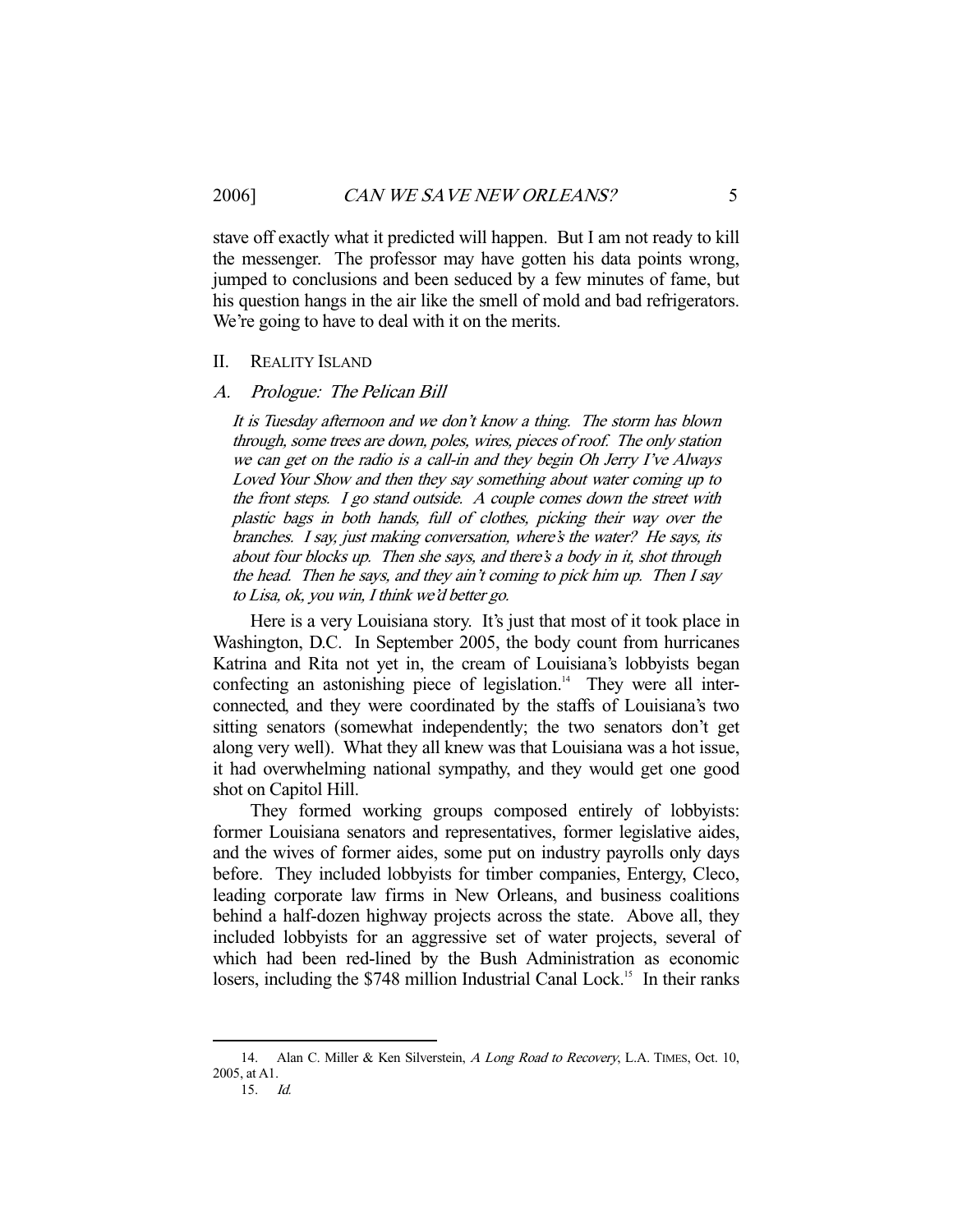were some of the most generous donors to both of Louisiana's current senators (Vitter slightly ahead). They saw their chance and they took it.

 What emerged was something called the Louisiana Katrina Reconstruction Act, aka the Pelican Bill.<sup>16</sup> The pelicans should sue. There was not much in there for pelicans. But there were billions of dollars in there for timber companies, energy companies, highways to everywhere, and a cornucopia of canals from Calcasieu to Port Fourchon, including the Industrial Canal Lock.<sup>17</sup> Also tucked in there were \$25 million for a sugarcane research lab, \$35 million for the Louisiana Seafood Marketing Board, and \$25 million for dairy cattle.<sup>18</sup> The totals were impressive, a quarter of a *trillion* (this is not a typo) dollars in one swoop.<sup>19</sup> The U.S. Army Corps of Engineers' \$40 billion for flood control was ten times the Corps' annual budget for the entire country.<sup>20</sup> It was a Christmas list, much of which had absolutely nothing to do with flood control or attending to the victims of the storms.

 It got better. The bill also created a new entity to advance the fortunes of these projects unlike anything on the American scene. A nine-member board, six of whom would be Louisianans (imagine their selection; the levee boards come to mind), would decide what to approve and fund.<sup>21</sup> Cost-benefit requirements were waived. Public information and sunshine laws were waived. Environmental impact assessment and clean water laws were waived, by name. School was out; this was as good as it gets.

 Scrambling for a little credibility, the lobbies recruited LSU professor Ivor van Heerdin, formerly head of the Governor's Office of Coastal Affairs, and the author John Barry, whose history, Rising Tide, took the Corps to the woodshed for its blinders-on management of the Mississippi River. According to Van Heerdin, he was shut out of the process early on, after objecting to the warmed-up-old-beans nature of

 <sup>16.</sup> Louisiana Katrina Reconstruction Act, S.1766, 109th Cong. (2005) (sponsored by Sen. Vitter, cosponsored by Sen. Landrieu); S.1765, 109th Cong. (2005) (sponsored by Sen. Landrieu, cosponsored by Sen. Vitter); see also Hurricanes Katrina and Rita's Effects on Energy: Before the S. Comm. on Energy & Natural Resources, 109th Cong. (2005) (statement of Curt Hébert, Executive VP Entergy Corp.) (referring to the proposed legislation as the "Pelican Bill").

<sup>17.</sup> See sources cited *supra* note 16; see also Miller & Silverstein, *supra* note 14.

<sup>18.</sup> See sources cited *supra* note 16; see also Miller & Silverstein, *supra* note 14.

<sup>19.</sup> See sources cited *supra* note 16; see also Miller & Silverstein, *supra* note 14.

<sup>20.</sup> Id.; Jim VandeHei & Peter Baker, Critics Say Bush Undercut New Orleans Flood Control, WASH. POST, Sept. 2, 2005, at A16.

 <sup>21.</sup> S. 1766 (109th Cong.) (2005) (giving the nine-member board the title "Pelican Commission").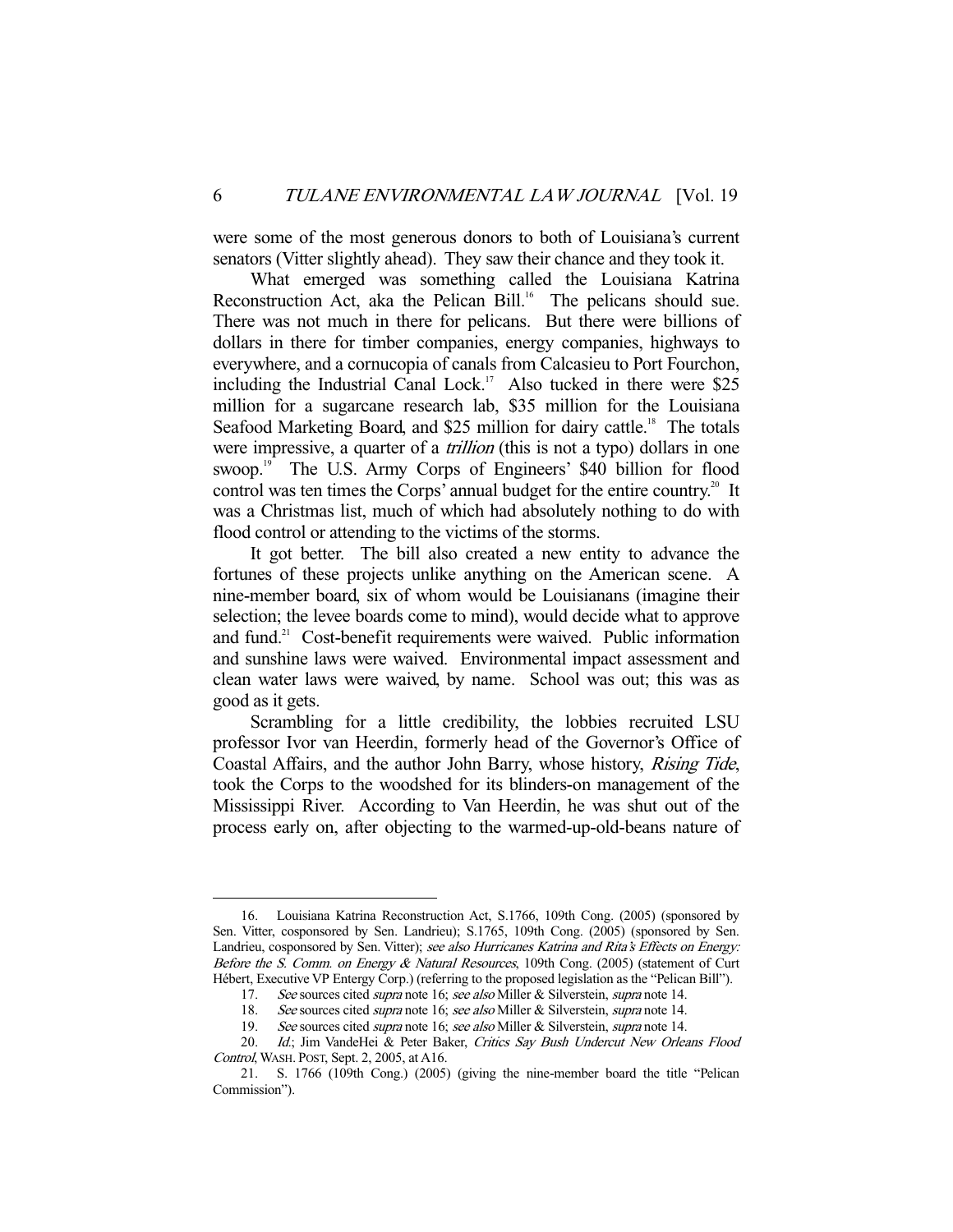the projects.<sup>22</sup> Barry's insistence that the planning include the National Academy of Sciences was dropped as well.<sup>23</sup> No need to muck up this party with outsiders.

 Within days, the wheels came off. "Louisiana's Looters" read the lead editorial of the Washington Post, which went on to liken our congressional delegation to thieves who "seize six televisions when their homes have room for only two."<sup>24</sup> Other media chimed in. Former House Speaker Newt Gingrich authored an opinion piece in the Washington Times entitled "Pork, Pelicans and Louisiana," and subtitled "Landrieu's Bill is a Category 5" (somehow the Republican participation in drafting it dropped out).<sup>25</sup> The Governor of Mississippi subsequently complained that, but for the evident overreaching of this bill, his state needs would have received a more welcome reception in Washington.<sup>26</sup> Everyone saw it as another Louisiana hayride. Bushels of goodwill went down the drain.

 The Pelican Bill is history. Within days Senator Vitter was saying that he never intended it to pass as written, and Senator Landrieu was insisting that she never intended to waive public and environmental laws.<sup>27</sup> It is hard to blame them; they were relatively new hands as seniority goes in the upper chamber, and they were surrounded by an old guard of mentors with a tried and true game plan. To the current delegation this collection of their predecessors, former Corps officials and industry lobbyists was real expertise, and free. For their part, the lobbyists had doubtless convinced themselves that their clients' projects were just what was needed to save Louisiana. One of them subsequently told the L.A. Times that they were "not intending to stuff pork in a barrel"; instead, they were "looking for creative outside-the-box ideas."<sup>28</sup> Kind of a funny way to go looking for them, though.

 <sup>22.</sup> Telephone Interview with Dr. Ivor van Heerden, Dir. of the Ctr. for the Study of Pub. Health Impact of Hurricanes (CSPHIH) and Deputy Dir. of the La. State Univ. Hurricane Ctr. (Jan. 6, 2006).

 <sup>23.</sup> Telephone Interview with John Barry (Dec. 27, 2005).

<sup>24.</sup> Editorial, Louisiana's Looters, WASH. POST, Sept. 27, 2005, at A22.

<sup>25.</sup> Newt Gingrich & Veronique de Rugy, Op-Ed, Pork, Pelicans and Louisiana, WASH. TIMES, Oct. 18, 2005, at A19.

<sup>26.</sup> Geoff Pender & Don Hammack, Bridges on Hold Until Feds Offer More Help, SUN HERALD (Biloxi, Miss.) Nov. 24, 2005, at A1.

<sup>27.</sup> John Maginnis, Editorial, Two States, Two Ways to Get Paid, TIMES-PICAYUNE (New Orleans), Oct. 5, 2005, at B7; David Pace, \$40B La. Protection Plan Sparks Debate, USA TODAY, Oct. 2, 2005, available at http://www.usatoday.com/news/nation/2005-10-02-louisianaprotection\_x.htm.

<sup>28.</sup> Miller & Silverstein, *supra* note 14.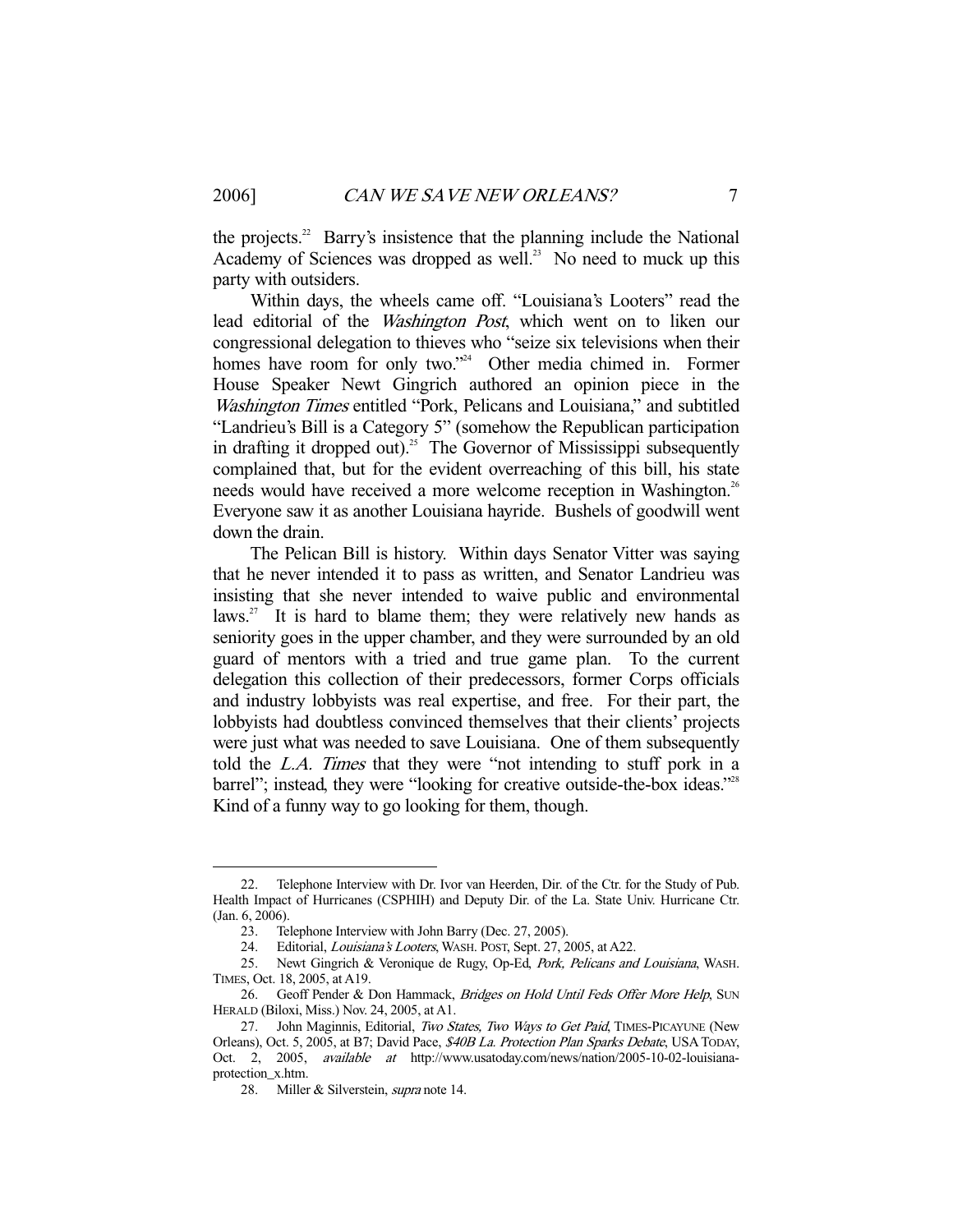Perhaps the most troubling aspect of the whole episode is that it was not unusual, just a little exaggerated. It is the name of the game, and in particular the water resources development game, and that is a problem. The game is not about flood control.

#### B. Flood Control: The Bridesmaid

-

At about 5 on Tuesday morning we get a call from our younger boy. The phone still works. He is out in California glued to the television. We know absolutely nothing. He says, get out, the levee has broken. I say, Gabe, calm down. I say, when the Corps builds levees they don't fall down.

 You would think that flood control and the protection of the City of New Orleans would be job one for the U.S. Army Corps of Engineers. And you would be wrong. It isn't, and it never was.

 The Corps grew out of the need to float flatboats and steamboats down the shoaling, snag-filled stretches of the lower Mississippi River and its bayous back in the early  $1800s^{29}$  Mark Twain's descriptions in Life on the Mississippi make pretty harrowing reading. The Army's field engineers were the only government entity around with the ability to blow things up and move dirt around, and so this became their job, to maintain navigation on the navigable waters of the United States.<sup>30</sup> Navigation was interstate commerce, the means of interstate commerce, and it made money for people. Flood control, by contrast, was seen as a form of land use, a local affair, cemented in place when the federal government ceded lands to local levee boards in the 1850s, in part to persuade them to stay loyal to the Union.<sup>31</sup> That part didn't work so well, but it set a mold for local levee boards that we have yet to change. It also further cemented the mindset that navigation comes first.

 Case in point: In 1999 Congress appropriated money for a \$12 million study to determine how much it would cost to protect New

<sup>29.</sup> J.P. KEMPER, REBELLIOUS RIVER 59-60 (1972); see also MARTY REUSS, DESIGNING THE BAYOUS: THE CONTROL OF THE WATER IN THE ATCHAFALAYA BASIN, 1800-1995, at 14-47 (1998).

<sup>30.</sup> See generally REUSS, supra note 29, at 10-11; JOHN M. BARRY, RISING TIDE: THE GREAT MISSISSIPPI FLOOD OF 1927 AND HOW IT CHANGED AMERICA 35-37 (1997).

 <sup>31.</sup> Shea Penland, Taming the River To Let in the Sea: Southern Louisiana Is Sinking into the Gulf of Mexico. The Surprising Culprit Is Overambitious Flood Control, NAT. HIST., Feb. 2005, available at http://www.naturalhistorymag.com/. The Swamp Land Act, 43 U.S.C. § 982 (2000), took effect in 1850 and gave states federal land to sell to finance levee construction and development; it was pushed my members of Louisiana's congressional delegation. See MISSISSIPPI RIVER COMM'N, U.S. ARMY CORPS OF ENGINEERS, MISSISSIPPI RIVER ENGINEERING CHRONOLOGY, http://www.mvd.usace.army.mil/mrc/index.php?pid=timeline (last visited Jan. 28, 2006).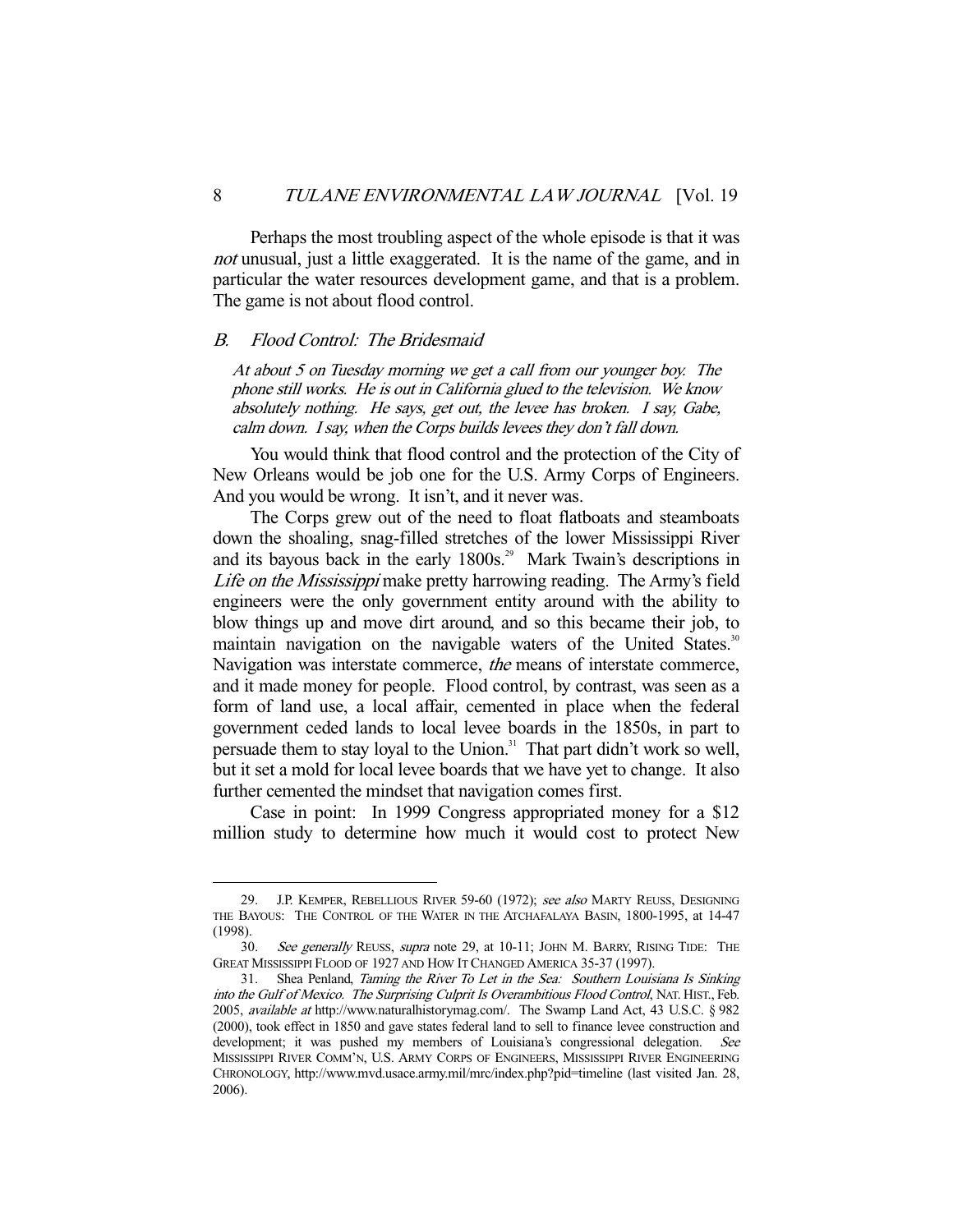Orleans from a Category 5 hurricane. When Katrina came in 2005, the study had not yet been launched.<sup>32</sup> Old habits die hard.

 Old habits did, however, facilitate a colossal amount of navigation. The coastal zone was turned into a navigation complex that only begins with major port facilities on the Mississippi at New Orleans and Baton Rouge.<sup>33</sup> No fewer than 18 other deepwater ports and port commissions are sprinkled up and down the River and across to New Iberia, Houma, Abbeville, Morgan City, Mermentau and Lake Charles. The names of the yet smaller ports make Cajun music—Petit Anse, Tigre, Lacarpe, Dulac, Grand Caillou, Segnette—and yet additional facilities serve the Atchafalaya, Pearl and Vermilion Rivers, Pass Manchac, and the Franklin Canal.

Take home: it's *all* ports and canals out there, each one rivaling the other for traffic and money to expand. The Mississippi River delta below the City of New Orleans alone is cut by more than a dozen commercial waterways averaging at least 8 feet deep (some up to 20 feet), about 100 feet wide (some up to 300 feet), and totaling more than 300 miles. Nobody ever really thought about what, in the aggregate, they were doing to the future of the delta, and the future of New Orleans. In terms of floating boats, however, what we had done to the Louisiana coastal zone was an unblemished success.

 Meanwhile, rising flood losses along the lower Mississippi River in the late 1800s prompted repeated calls for federal intervention. In 1879, Congress relented,<sup>34</sup> creating the Mississippi River Commission to "prevent destructive floods," through the Army Corp of Engineers. From the outset, and with dogged determination, the Commission's approach to the River was to put it in a box, the "hold by levees" system. $35$  Building ever bigger and longer levees, the Commission stiff-armed an alternative, "outlets," approach that would let floodwaters escape through natural distributaries and floodways.<sup>36</sup> When the legendary civil engineer, James B. Eads, won his famous bet with the Corps and proved that levees at the mouth of the River would help maintain its channel and reduce the need for dredging,<sup>37</sup> the levees-only strategy seemed confirmed.<sup>38</sup> The Corps would keep the River in its box. A memory worth holding onto.

 <sup>32.</sup> Andrew Martin & Andrew Zajac, Corps: Lack of Funds Did Not Contribute to Flooding, CHI. TRIB., Sept. 2, 2005, at C7.

 <sup>33.</sup> Oliver Houck, Land Loss in Coastal Louisiana: Causes, Consequences, and Remedies, 58 TUL. L. REV. 3, 45 (1983).

 <sup>34.</sup> JOHN MCPHEE,THE CONTROL OF NATURE 37 (1989).

 <sup>35.</sup> Id.

 <sup>36.</sup> Id. at 41.

 <sup>37.</sup> BARRY, supra note 30, at 67-89.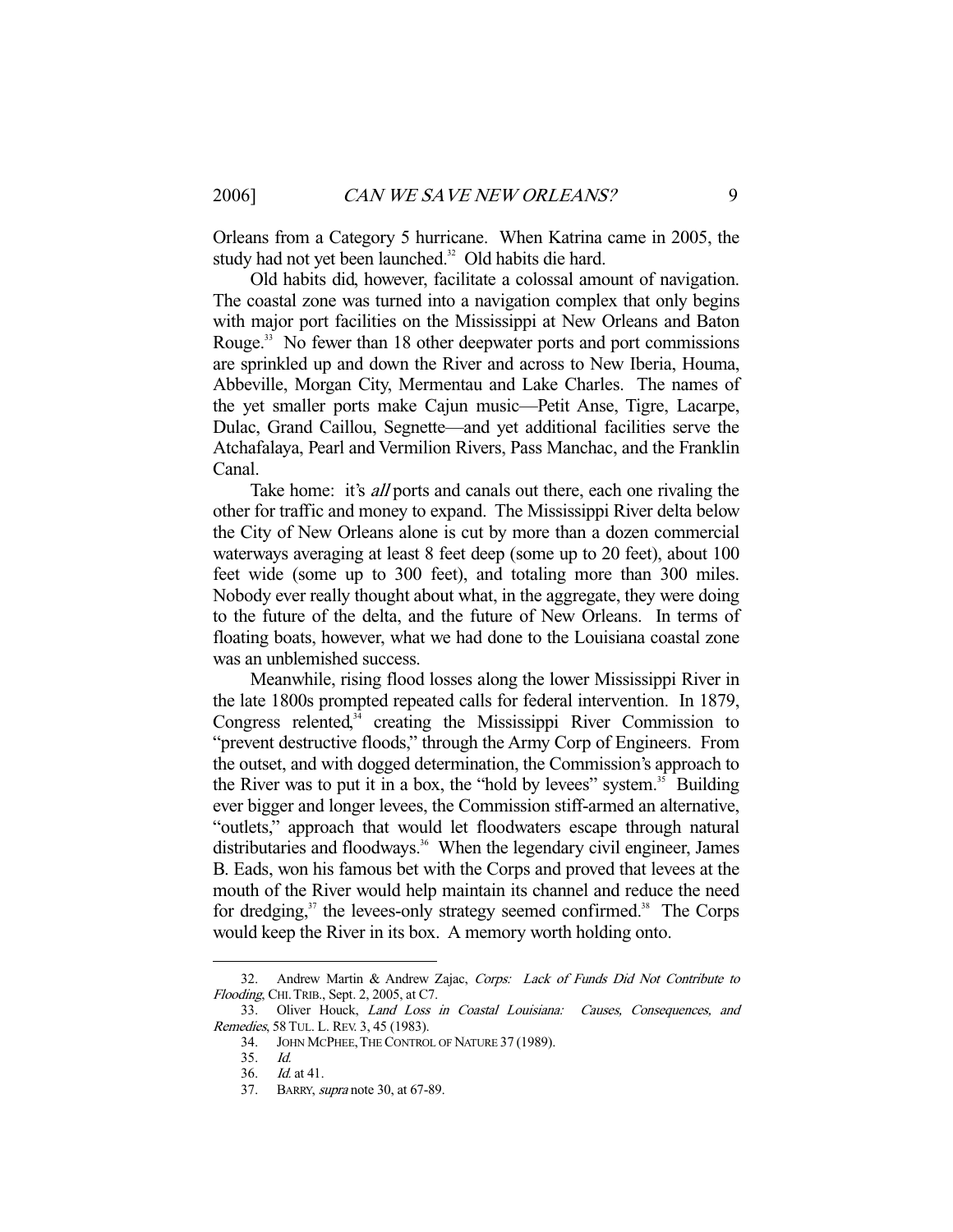The floods, however, continued. So in 1917, Congress detailed the Corps to build the ultimate levee system along the lower Mississippi, protecting the river parishes and the Crescent City.<sup>39</sup> Ten years later, the Corps reported back with confidence: mission accomplished. That following spring 1927, the River jumped its box and wreaked the greatest disaster on Louisiana until Katrina, hundreds of lives lost, entire parishes of land and property.40 In response, and once again, the battle raged between bigger levees and the use of natural floodways, only this time the outlets won their due and have proven their effectiveness since, many times.<sup>41</sup> We use the Bonnet Carre Spillway about every four or five years to take the immediate pressure off of New Orleans at high-water time. We have used the larger Atchafalaya floodway once, back in 1973, when river stages were even more threatening, and it did what it was supposed to do. Ceding nature its space worked.

 But the 1973 flood surfaced another unhappy fact. We had given nature its space, but we were now taking it away. The Atchafalaya floodway remained privately owned and people were beginning to settle in with towns, schools, churches, the whole nine yards. $42$  As the Mississippi waters raged down on Louisiana in the spring of '73, dangerously high and still rising, the Corps faced the unenviable choice of whether to open up the full floodway and drown these towns—shades of Plaquemines and St. Barnard—or to open only a part of the floodway below them and hope for the best.<sup>43</sup> The Corps opened part, hoped, and lucked out. At which point, blinders-on, the Corps marched forward with a channel project that would dry up the floodway and invite wall-to-wall development along the entire length of the Lower Atchafalaya from guide levee to guide levee, fifteen miles wide and sixty miles long.<sup>44</sup> I remember a New Orleans District official telling me at the time, stars in his eyes, "Oliver, this is going to be another Ruhr Valley!"<sup>45</sup> I said I couldn't wait for him to pull the plug on all that new investment the next time the Mississippi rose.

<sup>38.</sup> McPHEE, *supra* note 34, at 38.<br>39. See Houck, *supra* note 33, at 1

See Houck, supra note 33, at 19 and sources cited therein.

<sup>40.</sup> BARRY, *supra* note 30, at 238-58.

 <sup>41.</sup> Id. at 423-26.

 <sup>42.</sup> REUSS, supra note 29, at 285-86.

<sup>43.</sup> BARRY, *supra* note 30, at 424; MCPHEE, *supra* note 34, at 26-30.

<sup>44.</sup> REUSS, *supra* note 29, at 251.<br>45. Conversation with Warren I

 <sup>45.</sup> Conversation with Warren B. "Buzzy" Dodd, Executive Assistant to the District Engineer, U.S. Army Corps of Engineers (Fall 1971). The Executive Assistant to the New Orleans District serves, inter alia, as the political advisor to the District Engineer, whose tour of duty does not exceed three years.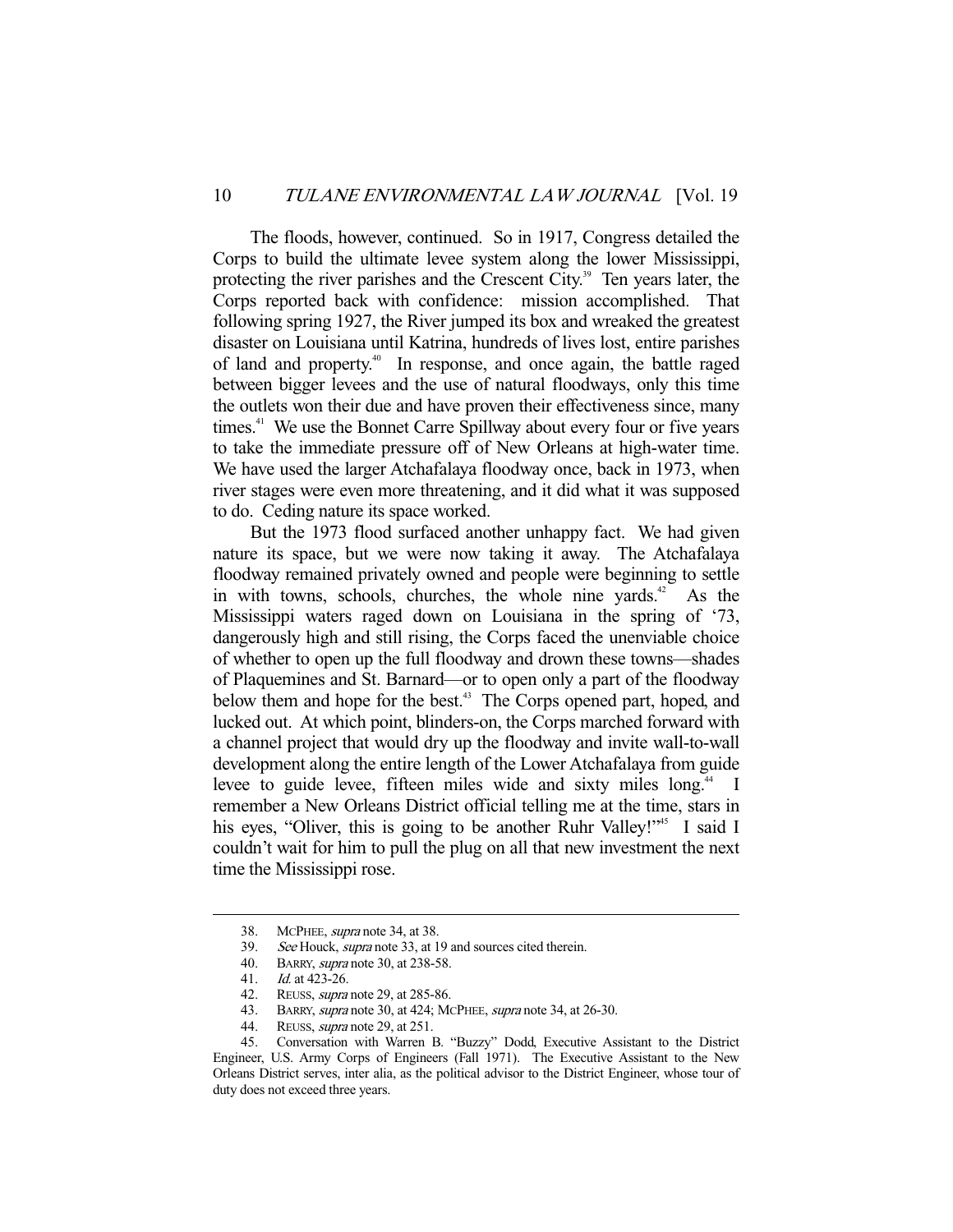The idea of drying up the Atchafalaya basin kicked up a hornet's nest of opposition from fishing clubs and hunting groups, but those kinds of hornets rarely deflect the Army Corps of Engineers. What changed the Atchafalaya project, and it changed massively, was the realization by a series of New Orleans district engineers, over the protests of their theway-we've-always-done-it civilian staff, that the increasing habitation of the flood zone ran exactly contrary to the idea of using it for a floodway, on which they were spending over a billion dollars.<sup>46</sup> The answer, they came to realize, was not to dig deeper ditches and build higher levees. It was, rather, and far more simply, to let the natural flooding happen and that flooding, along with easements, would keep human development at bay. Not all development: landowners still harvest timber, lease oil and rent camps in the Atchafalaya, quite profitably, to this day.<sup>47</sup> It is a very successful multiple use flood zone. Minus roads and towns. That's also a thought worth holding onto.

 Meanwhile, along the lower Mississippi River, the Corps of Engineers had little problem coupling flood control with its main navigation game. The same levees that kept the river flowing fast and deep protected the surrounding landscape. It would be decades before we realized what those same levees and navigation canals were doing to that same landscape, and at this point the rates of land loss were soaring and the responses were puny. Meanwhile, the Corps of Engineers water resources development program had morphed into a multiple use mishmash, driven by one of the most unique and unalterable political systems in America. Flood control was about to get more competition.

## C. Working To Please Hill Commanders: The Congress Takes Over

We have picked our way down Freret Street and over the bridge and up Route 1 towards Baton Rouge. Curious, some people on the bridge are walking, carrying clothing and sheparding children, back into the city. Why would they be doing that? They were turned back by the Gretna police, but we don't know a thing. We find a radio station and it is saying that people with boats are being asked to come to the I-10/I-12 split first thing in the morning. We pass some trucks hauling boats coming the other way. Up in Mississippi we begin to hear about the drownings. I think, Jesus Christ, I have a fourteen foot flat boat in the back yard with a 15 hp motor. It stayed there, every day. People died in their attics and my boat stayed in the back yard.

 <sup>46.</sup> REUSS, supra note 29, at 343.

 <sup>47.</sup> Id. at 324-25.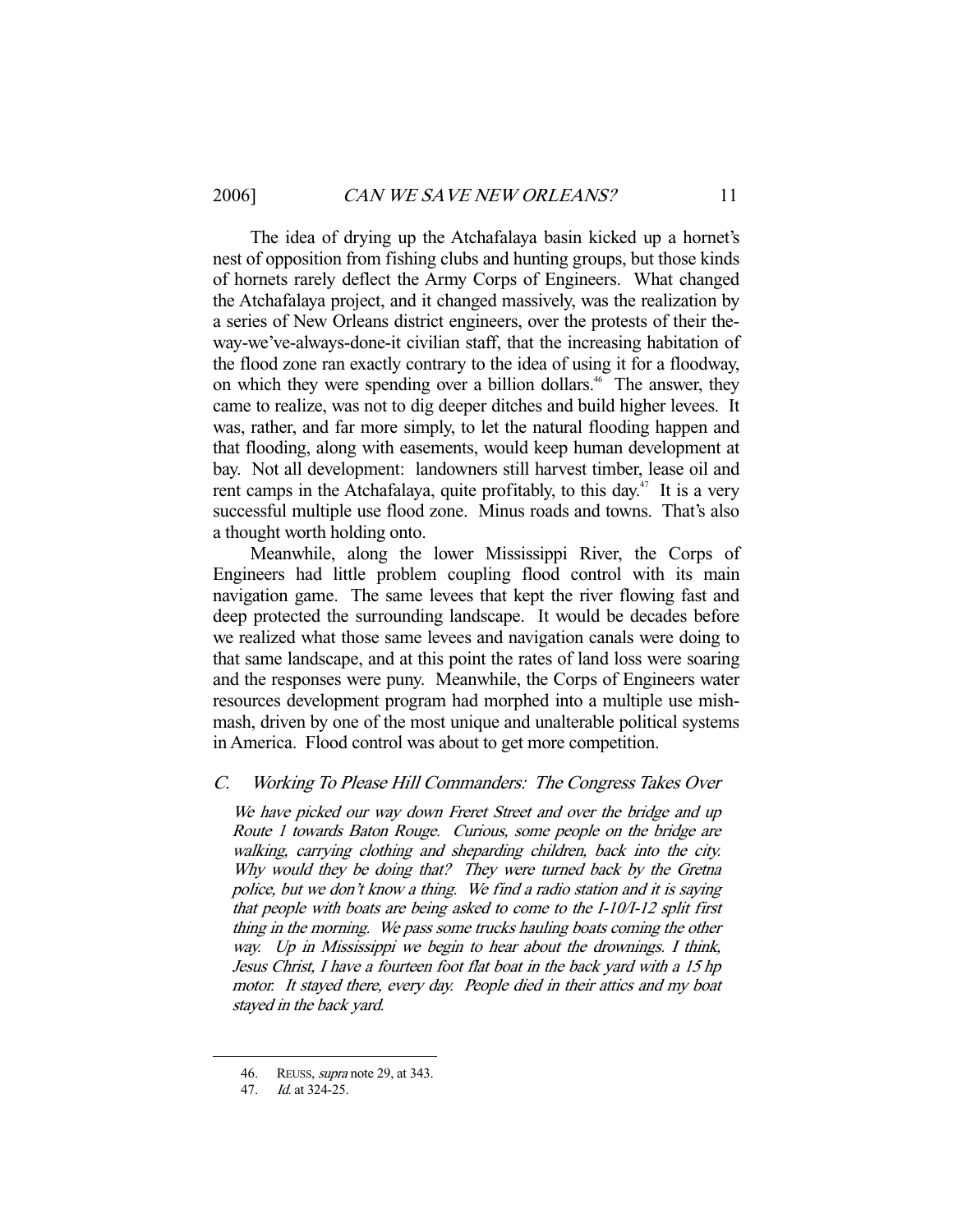The Flood Control Act of 1936 opened a huge candy store, something like the discovery of gold at Sutters Mill, only this time the miners were in Washington and wearing suits. Ostensibly authorizing the Corps to pursue projects for "flood control and related purposes,"<sup>48</sup> the other purposes quickly took over and by the 1960s the country was being dammed, drained, pumped, and leveed by hundreds of Corps projects feeding real estate development, energy production, soybean crops and right on down to recreational lakes with wave machines and the McCurtain County Catfish Farm.<sup>49</sup> The Act's one caveat, that the benefits of these projects "to whomsoever they may accrue,"<sup>50</sup> was turned into a weapon of mass destruction, with the Corps discovering benefits so chimeric that they became legend in the fields of government and political science, the object of ridicule in the press that the government should participate in these projects "if the benefits to whomever they may accrue are in excess of the estimated costs,"<sup>51</sup> and recurrent calls for

-

Declaration of policy of 1936 Act

For related history, see JOSEPH L. ARNOLD, OFFICE OF HISTORY, U.S. ARMY CORPS OF ENGINEERS, THE EVOLUTION OF THE 1936 FLOOD CONTROL ACT (1988).

 <sup>48. 33</sup> U.S.C. § 701a (2000).

It is recognized that destructive floods upon the rivers of the United States, upsetting orderly processes and causing loss of life and property, including the erosion of lands, and impairing and obstructing navigation, highways, railroads, and other channels of commerce between the States, constitute a menace to national welfare; that it is the sense of Congress that flood control on navigable waters or their tributaries is a proper activity of the Federal Government in cooperation with States, their political subdivisions, and localities thereof; that investigations and improvements of rivers and other waterways, including watersheds thereof, for flood-control purposes are in the interest of the general welfare; that the Federal Government should improve or participate in the improvement of navigable waters or their tributaries, including watersheds thereof, for flood-control purposes if the benefits to whomsoever they may accrue are in excess of the estimated costs, and if the lives and social security of people are otherwise adversely affected.

 <sup>49.</sup> For descriptions of the Corps' water resources program, see generally MARC REISNER, CADILLAC DESERT: THE AMERICAN WEST AND ITS DISAPPEARING WATER (1986); ARTHUR E. MORGAN, DAMS AND OTHER DISASTERS: A CENTURY OF THE ARMY CORPS OF ENGINEERS IN CIVIL WORKS (1971); Michael Grunwald, Working To Please Hill Commanders, WASH. POST, Sept. 11, 2000, at A1 (part 2 of a 5-part series, including Michael Grunwald, An Agency of Unchecked Clout,WASH. POST, Sept. 10, 2000, at A1; Michael Grunwald, A Race to the Bottom, WASH. POST, Sept. 12, 2000, at A1; Michael Grunwald, Reluctant Regulator on Alaska's North Slope, WASH. POST, Sept. 13, 2000, at A1; Michael Grunwald, In Everglades, a Chance for Redemption, WASH. POST, Sept. 14, 2000, at A1).

 <sup>50. 33</sup> U.S.C. § 701a.

<sup>51.</sup> See Editorial, West Pearl Dredging Necessary?, TIMES-PICAYUNE (New Orleans), Mar. 21, 1993, at B6; GEORGE FISHER, U.S. CORPS OF ENGINEERS COLORING BOOK (circa. 1973) (on file with author); SERGEANT SILT, U.S. CORPS OF ENGINEERS, 'ORDEAL AT OKEECHOBEE!' (A.C.E. Comics, undated) (on file with author).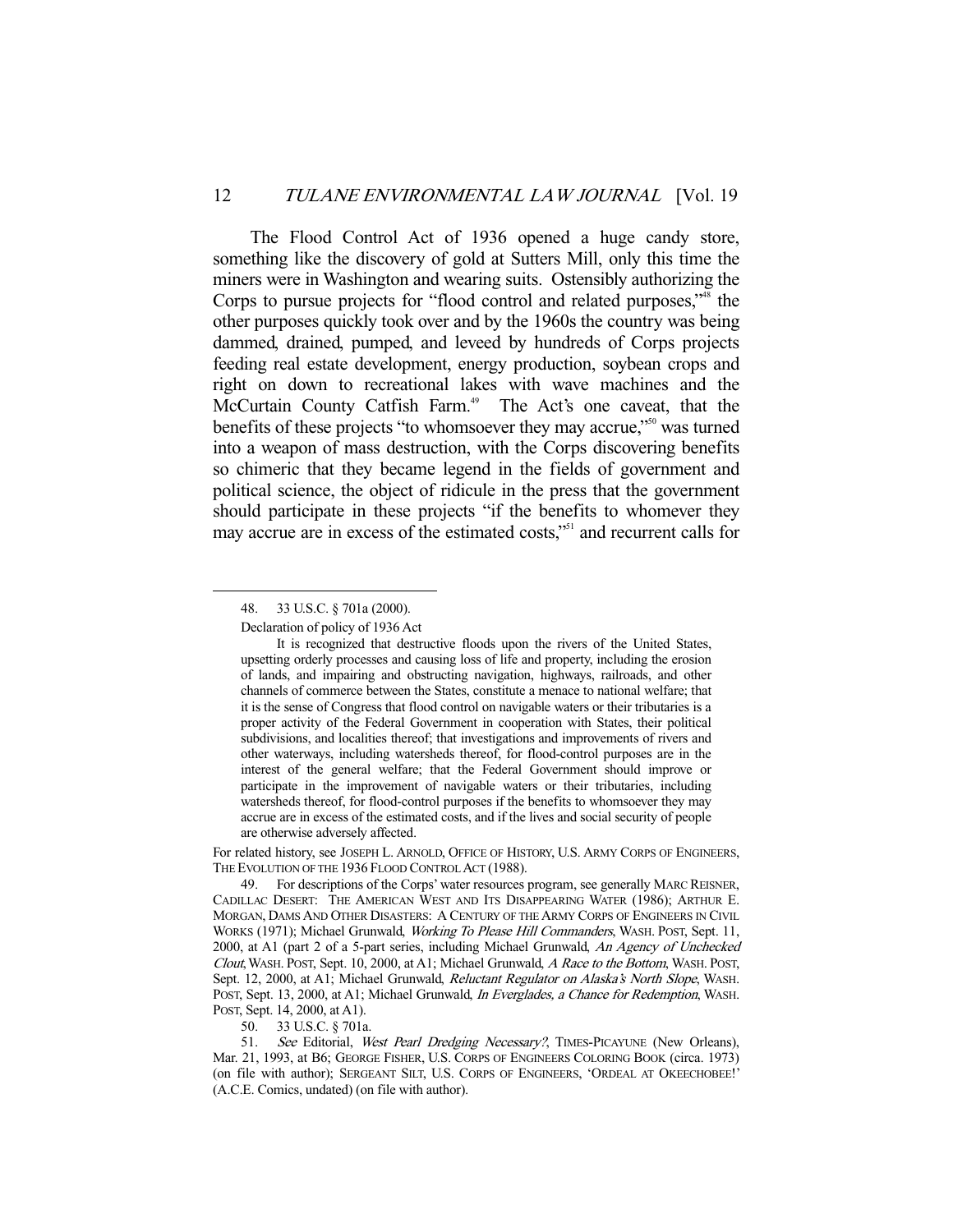Corps Reform.<sup>52</sup> Not to worry; the Corps had the ally that mattered, the Congress of the United States.

 Early on in the spree, the state of Oklahoma brought a lawsuit challenging a Corps project that would supply electric power to Texas by flooding some 30,000 acres of good Oklahoma farmland.<sup>53</sup> Whatever Denison Dam was, Oklahoma argued, it wasn't about flood control; it was more like theft, covered with a thin veneer of flim-flam. Indeed, the Corps' own calculations showed the project reducing the flood level at New Orleans by about 1 inch.<sup>54</sup> That was enough for the Supreme Court, however, which went on to say that the calculation of the costs and benefits of these projects was solely up to Congress.<sup>55</sup> There would be no judicial review.

 The effect of the case was to remove the burglar bars and take the cops off the beat. It produced a new and strange beast in American politics, a federal agency housed within the United States Army that worked directly for the United States Congress. It is described in the literature as an "iron triangle," composed of your local congressmen, your local Corps, and your local shippers, real estate developers and other beneficiaries who contributed generously to these same congressmen, and received generously in return.<sup>56</sup> The courts were out of the picture. Even the White House was on the sidelines, as Presidents from Truman to Reagan found out, kibitzing, but not in control.<sup>57</sup>

 And so it is that, twice a year in South Louisiana, the Corps hierarchy boards its barge and floats the lower reaches of the Mississippi, attracting suitors with project proposals from every port and stop along the way like some combination of Cleopatra and Santa Claus.<sup>58</sup> The flood control proposals come in pieces, like everything else. A levee

<sup>52.</sup> Editorial, Katrina's Message on the Corps, N.Y. TIMES, Sept. 13, 2005, at A28.

 <sup>53.</sup> Oklahoma v. Guy F. Atkinson Co., 313 U.S. 508, 512-15 (1941).

 <sup>54.</sup> Id. at 526-27.

 <sup>55.</sup> Id. at 527.

 <sup>56.</sup> ZYGMUT J.B. PLATER, ENVIRONMENTAL LAW AND POLICY: NATURE, LAW, AND SOCIETY 400-01 (3d ed. 2004) (discussing similar iron triangle behind interstate highway program). 57.

President Truman . . . was strong enough to fire General Douglas MacArthur but, so far, the Army Engineers have successfully defied him. . . . A small, powerful and exclusive clique of about two hundred Army officers controls some fifty thousand civilian employees. . . . No more lawless or irresponsible Federal group than the Corps of Army Engineers has ever attempted to operate in the United States, either outside of or within the law.

Oliver Houck, New Roles for the Old Dam Builder?, NAT'L WILDLIFE, Aug.-Sept. 1975, at 13 (quoting U.S. Interior Secretary Harold L. Ickes).

<sup>58.</sup> See MCPHEE, supra note 34, at 22.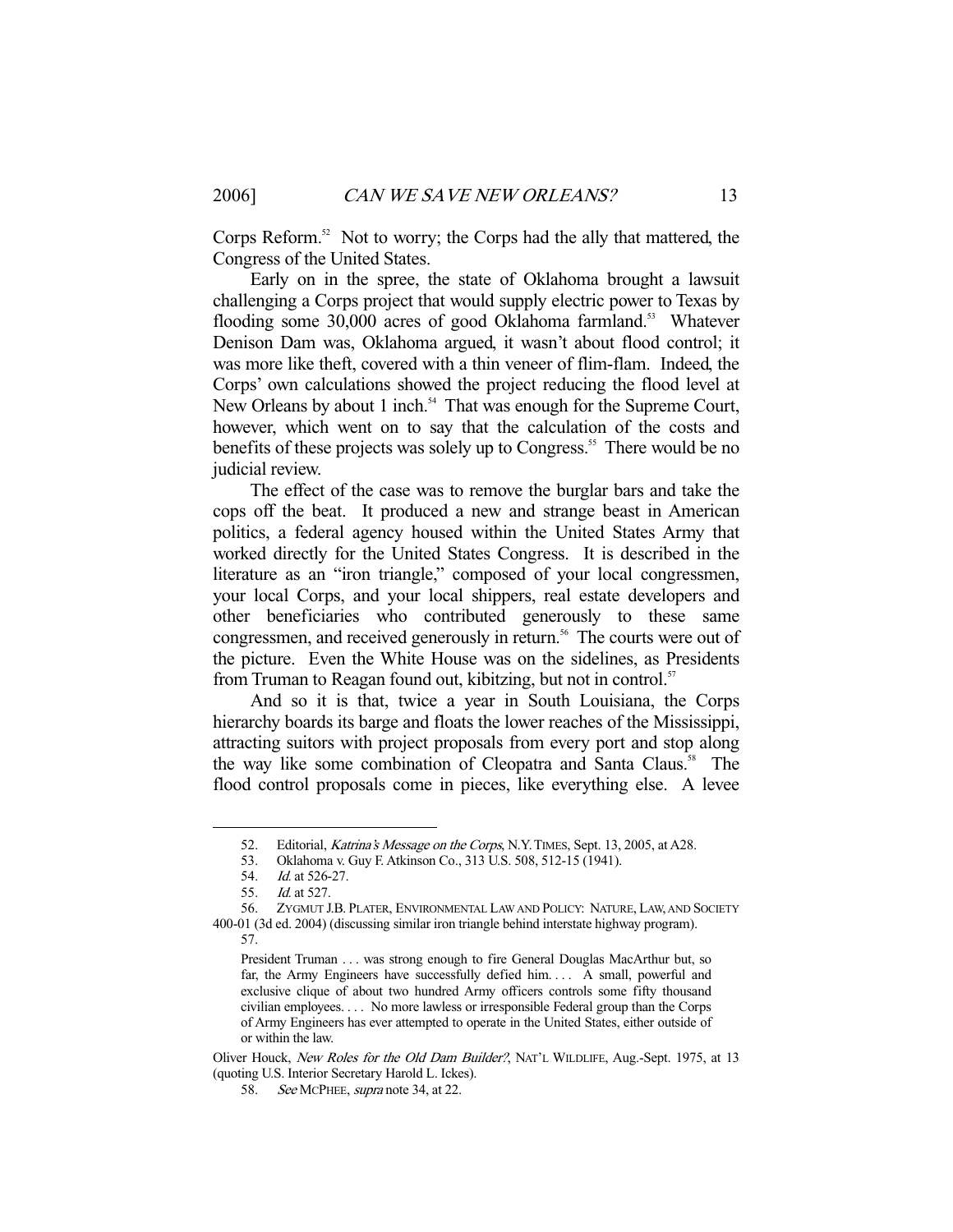from here to there. A drainage canal. If the drainage means building another levee downstream a few years ahead, all the better; we'll do that, too. The Corps proposes these projects to Congress, which then authorizes the Corps to build them, creating a cycle of happiness across the region. Happiest of all are those whose names grace some of the most expensive and uneconomical public works monuments in the American south: the Richard B. Russell Dam, the Tom Bevill Lock and Dam, and the J. Bennett Johnston Waterway. The rise of the water project bonanza has had several large consequences for flood control in south Louisiana. Basically, it eclipsed it.

 The first consequence is that flood control has no head. Unlike every other federal activity in the country, this one is overseen and directed by the Corps, members of Congress, local levee districts and lobbyists among which are found some of Louisiana's most illustrious power brokers: Bob Livingston, Bennett Johnston, John Breaux, Jimmy Hayes, just to start the list. Congress determines budgets, and promotion from Colonel to General. For Colonels heading the New Orleans District, it has been a trial by fire that has made and ended careers. It also produces conformity. When project funding for hurricane protection along Lake Pontchartrain dwindled in the 1990s, nobody squawked out loud: a former director of the Corps Waterways Experiment Center in Vicksburg explained to the New York Times, "I don't think it was culturally in the system for the corps to say 'this is crazy.'"<sup>59</sup> Whatever the merits of this diffusion of authority, it does not produce coherent flood control.

 All of which works, as long as there are no floods. Then, they become somebody else's fault. They didn't fund me. Well, you didn't ask. So it goes, and so it went after Katrina.

 The second impact is that the program is not based on the completion of a few major projects but, rather, on spreading construction money and benefits around as many projects and about-to-be-madehappy constituencies as possible. This is true at the national level, where water resources bills are passed in "omnibus" fashion, meaning that they are approved in one big lump with something inside for everyone's district.<sup>60</sup> Those brave or fiscally minded souls who object to a particularly sad entry end up ostracized or worse; one year the leadership

 <sup>59.</sup> Christopher Drew & Andrew C. Revkin, Storm and Crisis: The Defenses; Design Flaws Seen in New Orleans Flood Walls, N.Y.TIMES, Sept. 21, 2005, at A1.

 <sup>60.</sup> Grunwald, supra note 49.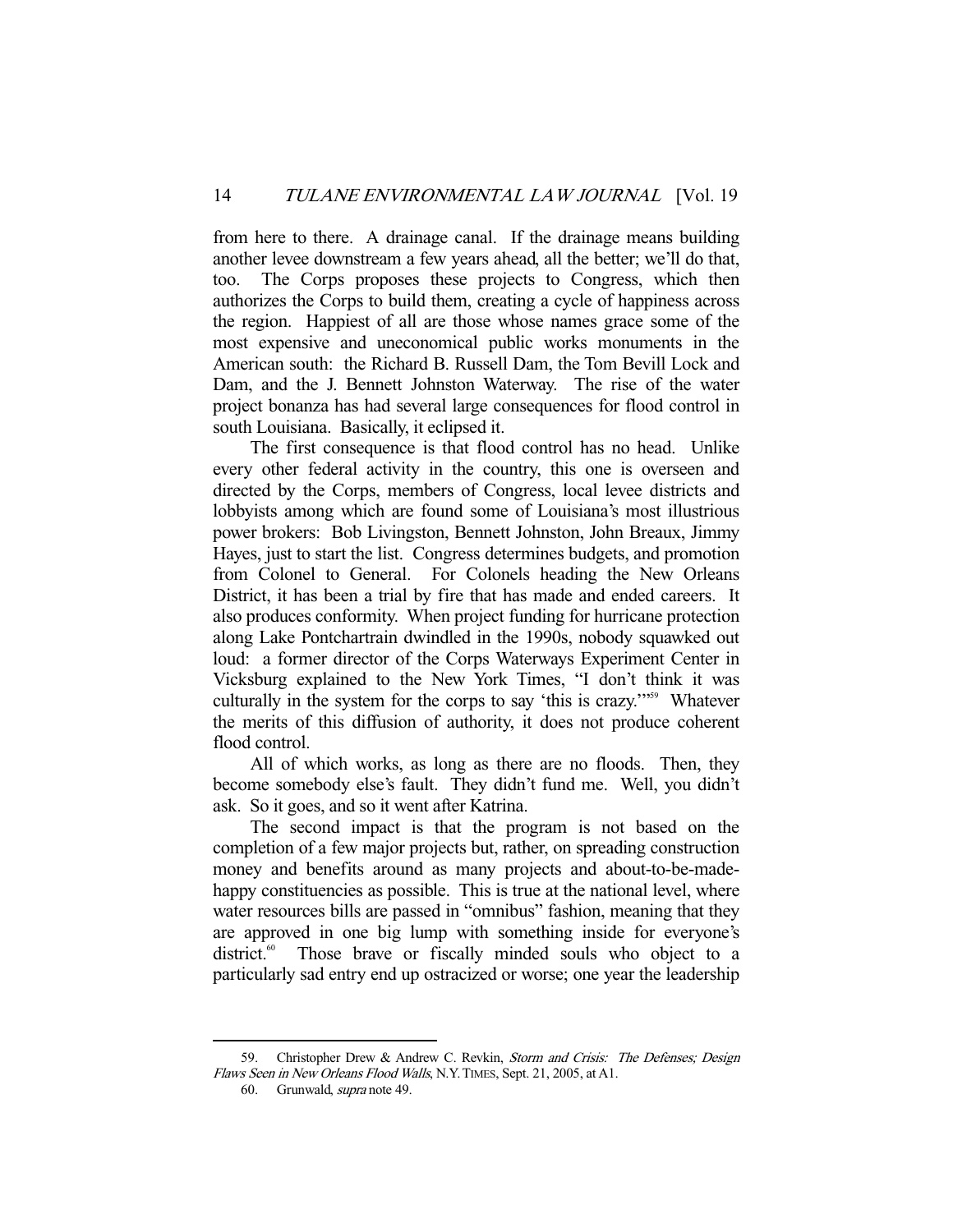announced the "Pinocchio award" for members who stuck their noses into other members' water resources projects.<sup>61</sup>

 Case in point: Representative Bob Livingston opens his last session as Chair of the powerful House Appropriations Committee wielding a hatchet. We will cut the fat, he announces, waiving the instrument. We will cut down to the bone. Within a few weeks he was asking (read: telling) the Corps to dredge the Pearl River for the budding port of Bogalusa.<sup>62</sup>

 Case in point: the New Orleans District recently, and with some courage, found two dredging projects for ports in New Iberia and Morgan City, unjustifiable. A quick bill by the Louisiana delegation directed the Corps to go out and find new benefits.<sup>63</sup>

 So it is at the Louisiana level as well. Every cycle there is something in there for everyone, your new port, my new waterway, their pumps and drainage upstream. In this mix, New Orleans is just one more open beak among the chicks. It is not in the Corps' political interest and it is not in the Congress's political interest to satisfy one beak at the expense of others. The political objective is to spread the food around as widely as possible, and if that takes more time it also keeps more contractors working in more parts of the state. Inviolate Rule of Politics: More happy people is better than fewer happy people. Inevitable Effect of Rule: Short change for hurricane protection for the City of New Orleans.

 Case in point: Louisiana has received nearly \$2 billion for Corps water projects over the past  $5$  years.<sup> $64$ </sup> It has for time immemorial received the lion's share of water resources funding, with California, Texas, Illinois and Florida distant seconds (around \$1.2 billion each over the last 5 years), and no one else even close.<sup>65</sup> It's not a question of getting money down here.<sup>66</sup> It's where it goes.<sup>67</sup> In 2002, the Bush

 <sup>61.</sup> Ward Sinclair, Meddling Members of Congress Warned Off Other's Pet Projects, WASH. POST, June 16, 1979, at A9.

<sup>62.</sup> Bruce Alpert, Pork: Citizens Squealing over La. Drainage Project, TIMES-PICAYUNE (New Orleans), Mar. 7, 1996, at A3. For Livingston's support for the Pearl River dredging project in particular, see conversation with Robert Wiygul, Attorney, Biloxi, Miss., Dec. 27, 2005 (notes on file with author). Mr. Wiygul represented opponents to the Pearl River dredging project.

 <sup>63.</sup> Michael Grunwald, Money Flowed to Questionable Projects, WASH. POST, Sept. 8, 2005, at A1.

 <sup>64.</sup> Editorial, supra note 52.

 <sup>65.</sup> Id.

 <sup>66.</sup> DAVID CONRAD, NAT'L WILDLIFE FED., CIVIL WORKS CONSTRUCTION APPROPRIATIONS 2001-2005 (2005) (on file with author). Mr. Conrad is the Senior Water Resources Specialist at the National Wildlife Federation.

 <sup>67.</sup> Editorial, supra note 52: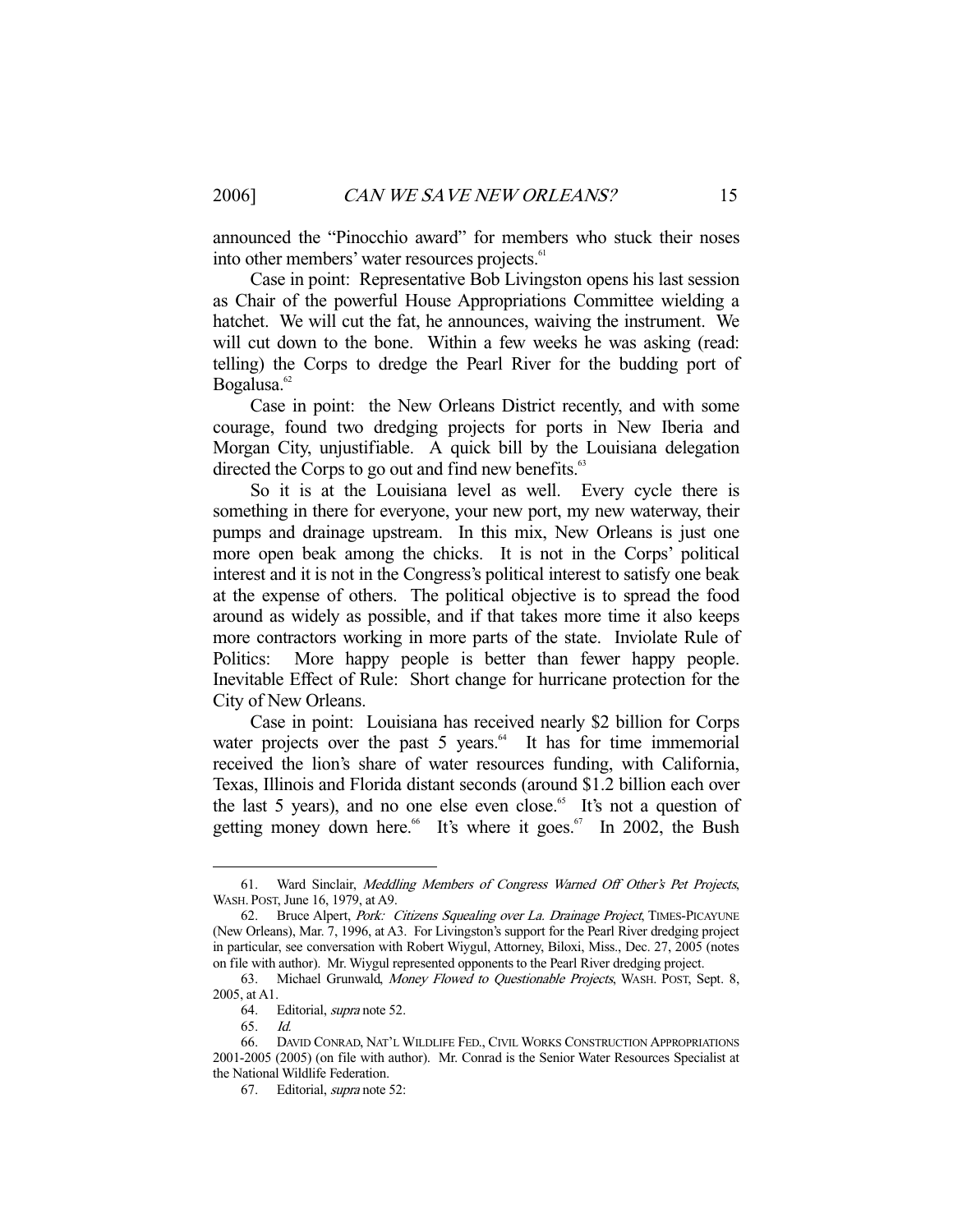Administration rejected a Corps request for \$27 million for additional hurricane protection along Lake Pontchartrain, of which the Congress only restored \$5.7 million in its appropriations.<sup>68</sup> Meanwhile, Congress was boosting funding for the \$780 million Industrial Canal Lock (the most expensive on record), a \$194 million dredging project for the New Iberia, and tens of millions more on canals like the MRGO.<sup>69</sup>

 A third consequence of the game is that flood control for developed urban areas comes in last. The sad fact is, it doesn't make money for anyone. But leveeing off wetlands for new development makes lots of money in real estate (set aside the fact that the homes and streets will subside and begin to flood from spring rains). Floating boats also produces identifiable payouts (albeit they are calculated by asking shippers if they would like to use the canal once it is built, which is a little like using Monopoly money; very few Corps waterways live up to their traffic predictions, and some are ludicrously underused). Even converting cypress swamps to soybeans has a market price. By contrast, lives saved by levees don't receive economic benefits in the decisions that justify Corps projects and determine their funding priorities.<sup>70</sup> Nor do they attract powerful lobbyists. The Industrial Canal lobby can afford to put ex-senators, congressmen and entire law firms on its payroll. The City of New Orleans, on the other hand is broke, and one doubts that St. Bernard and Plaquemine even field full-time representatives in Washington. Money talks.

 A final and most perverse effect of the water resources game is that it produces projects that not only conflict with flood control for money and fame, but that cause floods as well. Big ones. The role of the MRGO in the Katrina and Rita flooding is by now undeniable.<sup>71</sup> What remains impressive, however, is the tenacity with which the Corps and

But there is another question worth asking: has the Army Corps made wise use of the money it has? Louisiana has received about \$1.9 billion over the past four years for corps civil work projects, more than any other state. Although much of this has been spent to protect New Orleans, a lot has also been spent on unrelated water projects—a new and unnecessary lock in the New Orleans Industrial Canal, for instance, and dredging little-used waterways like the Red River—mainly to service the barge industry and other commercial interests.

 <sup>68.</sup> CTR. FOR PROGRESSIVE REFORM, BROKEN LEVEES: WHY THEY FAILED 8 (2005) [hereinafter CPR REPORT], http://www.progressivereform.org/articles/CPR\_Special\_Levee\_ Report.pdf (citing Andrew Martin & Andrew Zajac, Flood Control Funds Short of Requests, CHI. TRIB., Sept. 1, 2005, at 7).

 <sup>69.</sup> Grunwald, supra note 63.

<sup>70.</sup> See Gov't Accountability Office (GAO-04-3), Improved Analysis of Costs and BENEFITS NEEDED FOR SACRAMENTO FLOOD PROTECTION PROJECT 20 n.13 (2003)).

<sup>71.</sup> Editorial, *Call it MR-GONE*, TIMES-PICAYUNE (New Orleans), Nov. 27, 2005, at B14.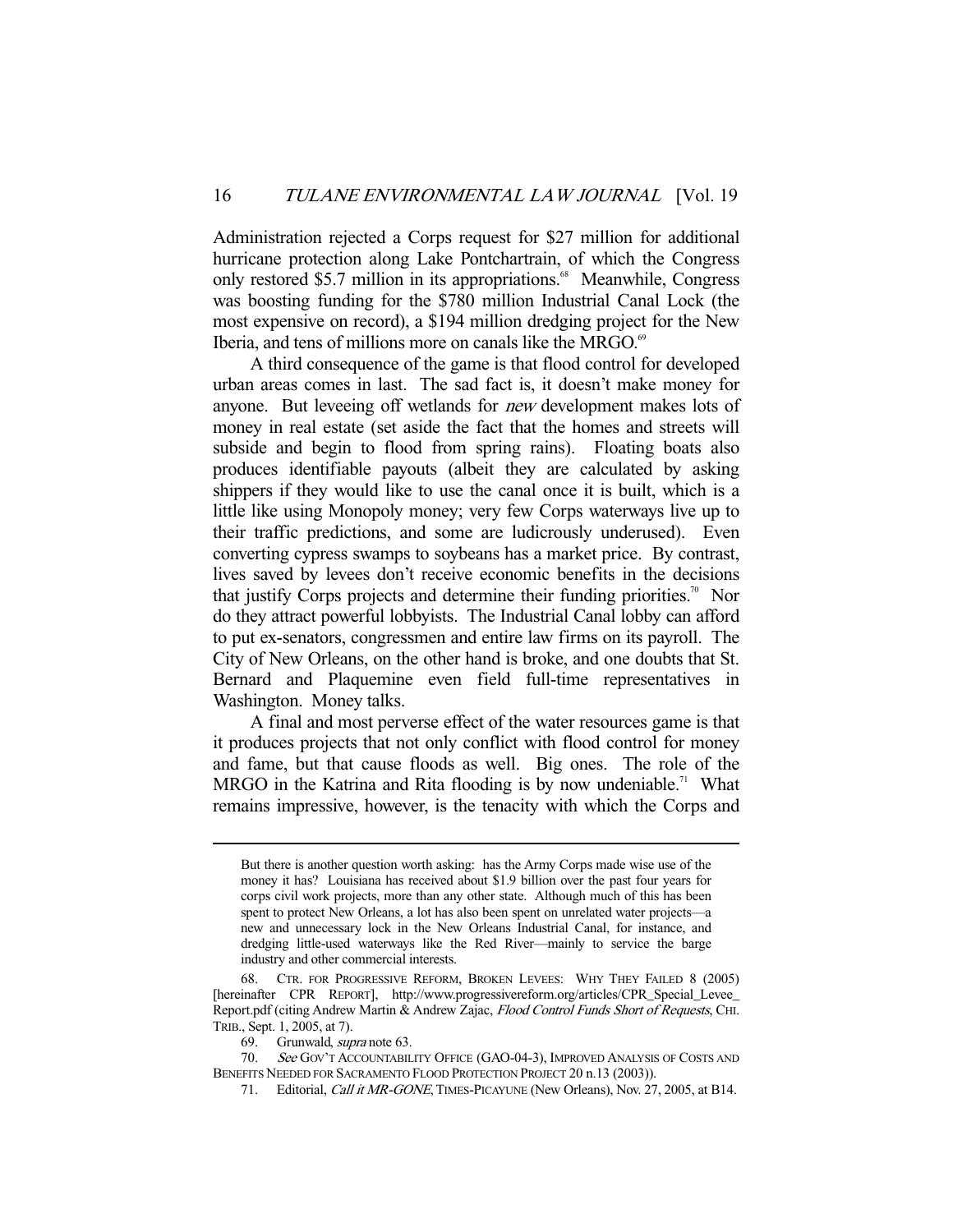the Louisiana congressional delegation hung on to this project—indeed, continue to hang onto it<sup> $2$ </sup>—against the pleas of the St. Bernard Police Jury, the Lake Pontchartrain Basin Foundation, and coastal scientists who have been complaining that it had destroyed 20,000 acres of the Parish, was killing much of the lakeshore, and was going to bring major hurricanes right into the city. These claims were never rebutted. They were simply ignored.

 What we have here, then, is a game that is not focused on flood control, and never has been. It has been focused on making money first for people with boats and then for as many people as possible, even when that has meant increasing hurricane risks and putting other people right into harm's way. It has been in denial about its impacts, and remains largely in denial. And it has been accompanied by a similar series of body blows to the coastal zone from another source which is even more powerful and more difficult to turn around: the oil and gas industry.

#### D. Oil and Gas: Death by a Thousand Blows

We left the cat. Couldn't find it when we left. Didn't even think to leave food behind. Just fled. Lisa tells a friend named Charlie in Mississippi that she misses her cat. Then we move on to the north. One night we get a phone call. Ollie, he says, it's Charlie, we're going in to get your cat. You're going in to get arrested and there aren't any courts, I tell him. They'll send you to Guantanamo. I got a pass, he says, and an AK-47. True, about the gun anyway; I'd seen it, jumping up turf on his country lawn. Next night we get another call. Ollie, says Charlie, put Lisa on. She takes the phone. I hear a loud meow. Lisa starts crying.

 Here is the elephant in the room. It is sitting very quietly. We have an understanding. We don't make it mad. We'll get along just fine.

 Oil was first discovered down in Plaquemines in 1902, but it took three decades to figure out how to drill in water.<sup>73</sup> By the 1940s we had the submersible drilling rigs and barge-mounted draglines were excavating access canals through the wetlands and laying pipelines when a hit was scored. As the big play moved offshore, it was supported by more canals for crew boats, mud barges and equipment.

 By the 1970s, Louisiana had over 600 producing oil fields surrounded by a massive network of canals, which, with their associated

<sup>72.</sup> Matthew Brown, Corps Says It Won't Dredge the MR-GO, TIMES-PICAYUNE (New Orleans), Nov. 22, 2005, at A1.

<sup>73.</sup> See generally Donald Davis, Louisiana Canals and Their Influence on Wetland Development 122 (1973) (unpublished Ph.D. dissertation, Louisiana State University) (on file with Hill Memorial Library, Louisiana State University).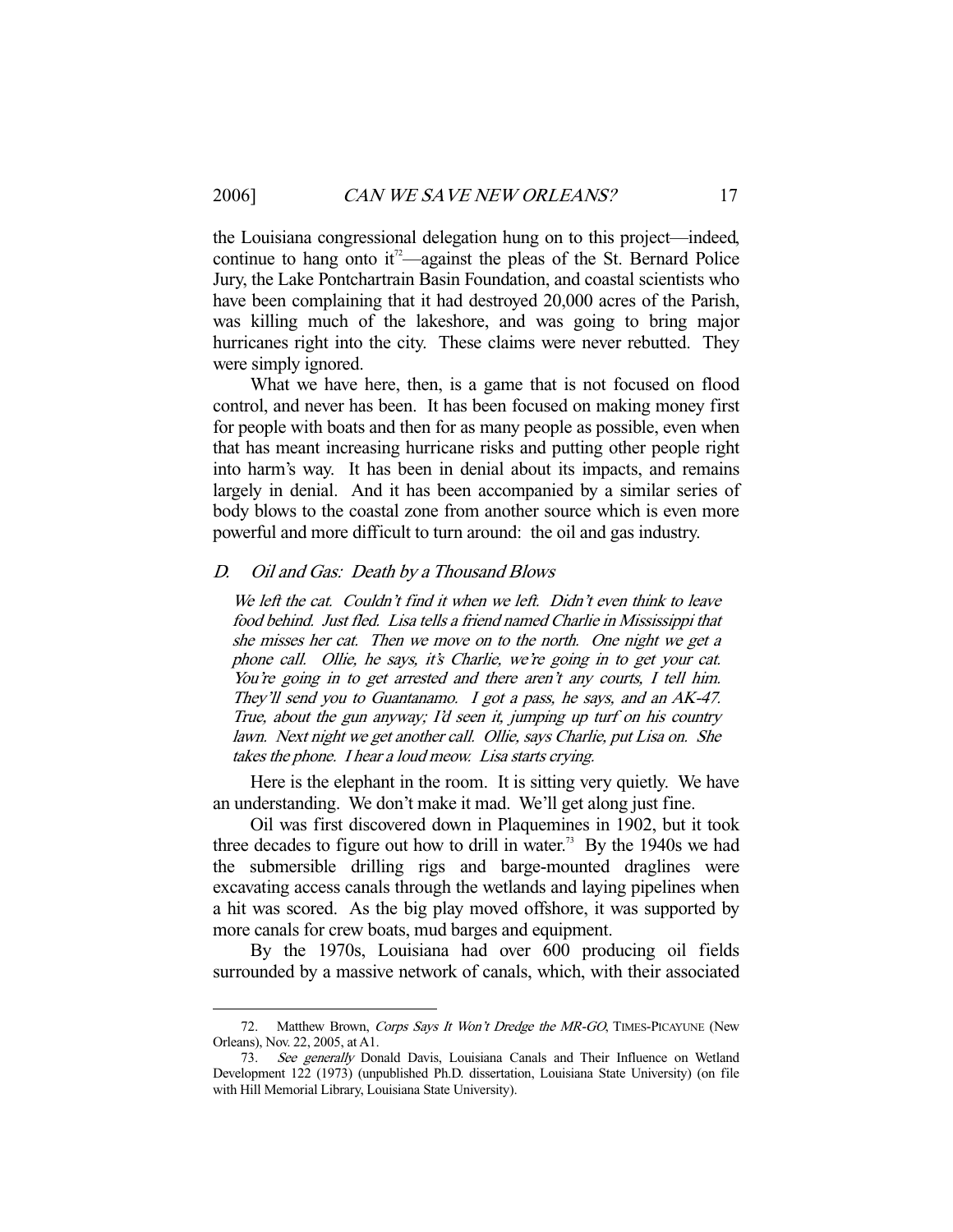spoil banks constituted "the dominant geomorphic features" of the landscape.<sup>74</sup> Drive by them on a coastal road and you see the butt end of one, and then more marsh. Fly over them and they look like a roadmap of northern New Jersey: it's *all* canals and open water, bordered by patches of marsh.

 The impact of oil and gas extraction on the natural systems of the Louisiana coast is hard to exaggerate.<sup>75</sup> The initial space of the access canals is relatively minor. It's what happens next that matters. The canals erode, exacerbated by wave wash from passing boats. In 10 years the widths have doubled; then they double again. While intact, the spoil banks cut off the natural drainage for hundreds of yards around, impounding half of the marsh and drowning the other half. Up the canal comes saltwater from the Gulf. The grasses go belly up, the root masses die, the soils are released, the whole thing falls apart. Recent studies by the United States Geological Survey discover a related phenomenon.<sup>76</sup> The industry has excavated billions of gallons of brines, salts and minerals from under the wetlands, much of it close to the surface, following which—surprise!—they caved in. Marsh erosion or subsurface extraction: pick your weapon, they both kill.

 The sum is daunting. Apart from the major navigation systems across the coastal zone, we have another 8000 miles of canals and pipelines and they are all eroding.<sup>77</sup> They are all speeding salt water into freshwater systems, which are already on life-support and imploding. It's hard to find your fishing spots these days out of Hopedale, Delacroix and Yclosky. After Katrina, it's even hard to find the towns. Every scientific study available places the cumulative impacts of oil and gas activities ahead of even the Mississippi levees as a leading cause of land loss in Louisiana, with responsibility above  $50\%$  overall,<sup>78</sup> and up to 90% in heavily exploited fields.<sup>79</sup>

<sup>74.</sup> See R. Eugene Turner, Robert Costanza & W.W. Scaife, Canals and Wetland Erosion Rates in Coastal Louisiana, in PROCEEDINGS OF THE CONFERENCE ON COASTAL EROSION AND WETLAND MODIFICATION IN LOUISIANA: CAUSES, CONSEQUENCES, AND OPTIONS 73 (D. Boesch ed., 1982) (saying the oil rigs "stand out as dominant geomorphic features"); see also Davis, supra note 73 (saying that over 600 oil rigs were built in the 1970s surrounded by a massive network of canals).

 <sup>75.</sup> For a detailed discussion of oil and gas extraction in the coastal zone, see Houck, supra note 33, at 55-62 and sources cited therein.

 <sup>76.</sup> NRC REPORT, supra note 10, at 30 (citing Robert Morton & Noreen A. Purcell, Wetland Subsidence, Fault Reactivation, and Hydrocarbon Production in the U.S. Gulf Coast Region, USGS Fact Sheet FS-091-01 (Sept. 2001), available at http://pubs.usgs.gov/fs/fs091-01/FS091\_screen.pdf).

 <sup>77.</sup> Id.

 <sup>78.</sup> See, e.g., Shea Penland, Paul F. Connor Jr. & Andrew Beall, Changes in Louisiana's Shoreline: 1855-2002, in U.S. ARMY CORPS OF ENGINEERS, LOUISIANA COASTAL AREA,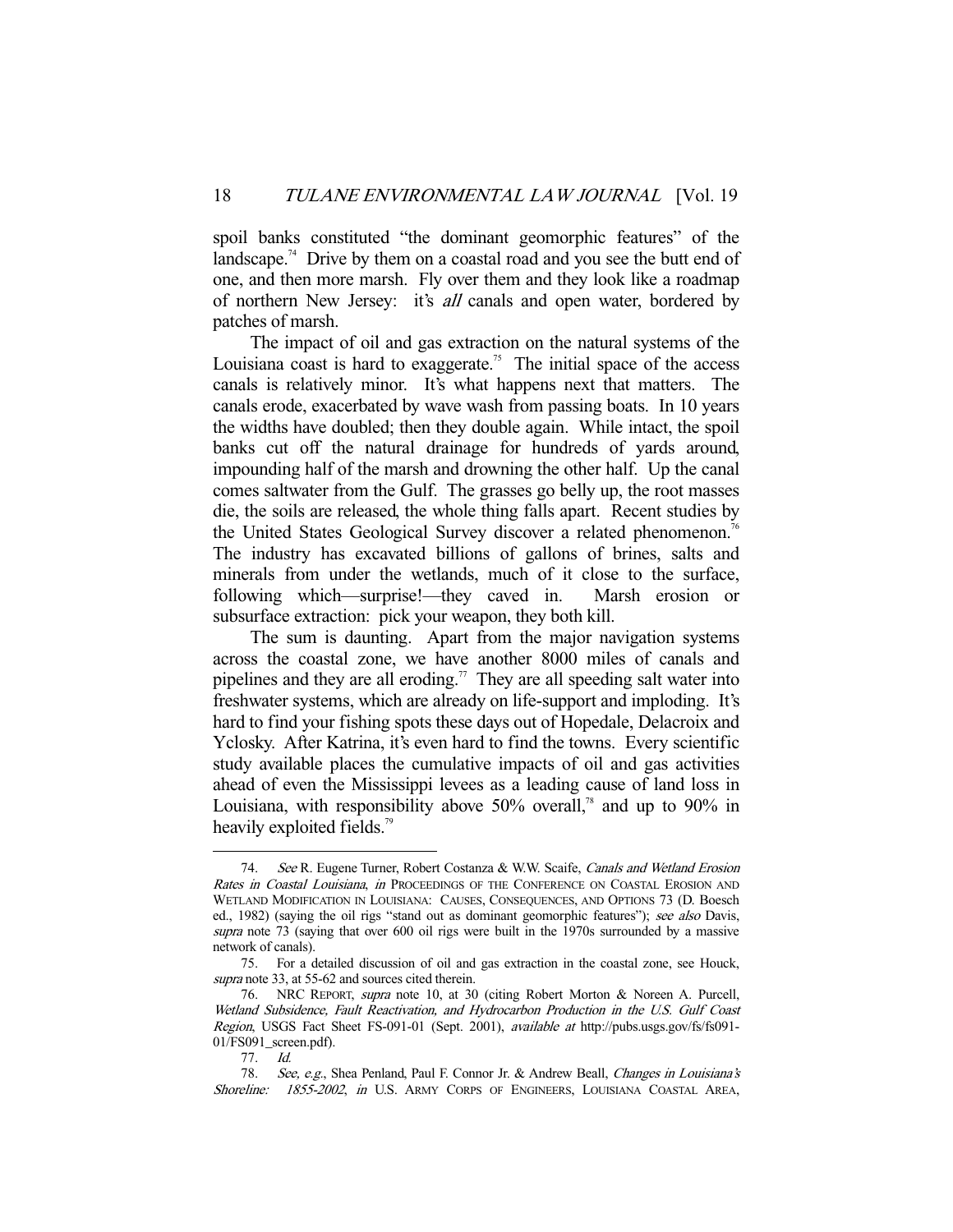-

 And here is the mystery: nobody talks about it. It's like this big secret. Daddy's got a drinking problem. We walk quietly around him. After all, Daddy is very big. And he is also paying the bills.

 It's a matter of attitude. Years ago I represented the Florida Wildlife Federation, which had problems with some oil drilling permits near the Everglades. Exxon rushed its A team up from Houston to persuade us that there would be no environmental problems. We're doing everything by the book, they assured us, board access roads, run-off controls, waste disposal. Seeing a little skepticism remaining, they took their best shot: "This is in Florida," they told us, "and they have strict regulations over there. They're not . . . Louisiana!"

 Louisiana could have required that the canals be backfilled after their time was up, but industry resisted and so we never did. $\frac{80}{10}$  Louisiana could have required them to spray dredged material over the marsh, rather than piling it on spoil banks, but industry resisted and so we didn't do that either.81 Louisiana could have required that the industry access its sites by over-marsh vehicles, which have been available for decades.<sup>82</sup> No such requirement was even proposed. We could have had our oil and our marshes too. But frankly, my dear, we didn't give a damn.

80. See R. Eugene Turner, James M. Lee & Christopher Neill, Backfilling Canals To Resolve Wetlands: Empirical Results in Coastal Louisiana, 3 WETLAND ECOLOGY & MGMT. 63- 78 (1994); see also Christopher Neill & R. Eugene Turner, Backfilling Canals To Mitigate Wetland Dredging in Louisiana Coastal Marshes, 11 ENVTL. MGMT. 823-36 (1987); Letter from J.B. Miller, President of Continental Land & Fur Co., Inc., to Joel L. Lindsey, CMS/DNR Administrator of La. Dep't of Natural Resources (Dec. 15, 1983) (on file with author). For industry resistance, see Letter from Continental Land & Fur Co. to Mr. Joel L. Lindsey, Coastal Mgmt. Section Adm'r. (Dec. 15, 1983) (re: "Backfilling Phase II Draft Report") (on file with author).

81. See generally R.E. Turner, E.M. Swenson & J.M. Lee, Issues and Recommendations Regarding Wetland Changes, Dredging, and Restoration in Coastal Louisiana, in BARATARIA— TERREBONNE NATIONAL ESTUARY PROGRAM SCIENTIFIC/TECHNICAL COMMITTEE DATA INVENTORY WORKSHOP PROCEEDINGS (Oct. 1991).

 82. WALTER B. SIKORA, WILDLIFE RESOURCES, AIR CUSHION VEHICLES FOR THE TRANSPORT OF DRILLING RIGS, SUPPLIES, AND OIL FIELD EXPLORATION OPERATIONS IN THE COASTAL MARSHES OF LOUISIANA: FINAL REPORT (Dec. 1988).

LOUISIANA, ECOSYSTEM RESTORATION STUDY app. D.3 (2004), available at http://www.lca.gov/ nearterm/app\_d/Ch\_3ChangesinShoreline.pdf.

<sup>79.</sup> Turner, Costanza & Scaife, *supra* note 74:

In general, where canal density is high, land losses are high; where land losses are low, canal density are low. Further, the land loss rates at zero canal density for all six regions [of the Louisiana Coast] average  $0.091 \pm 0.139\%$  annually (mean $\pm$ std. dev.) or about 11% of overall land loss rates from 1955 to 1978 (0.8% annually) for the whole coast. The implication is that this annual rate of 0.09% represents the combined influence of all factors except canals. Canals, therefore, may be responsible for 89% of the total land loss.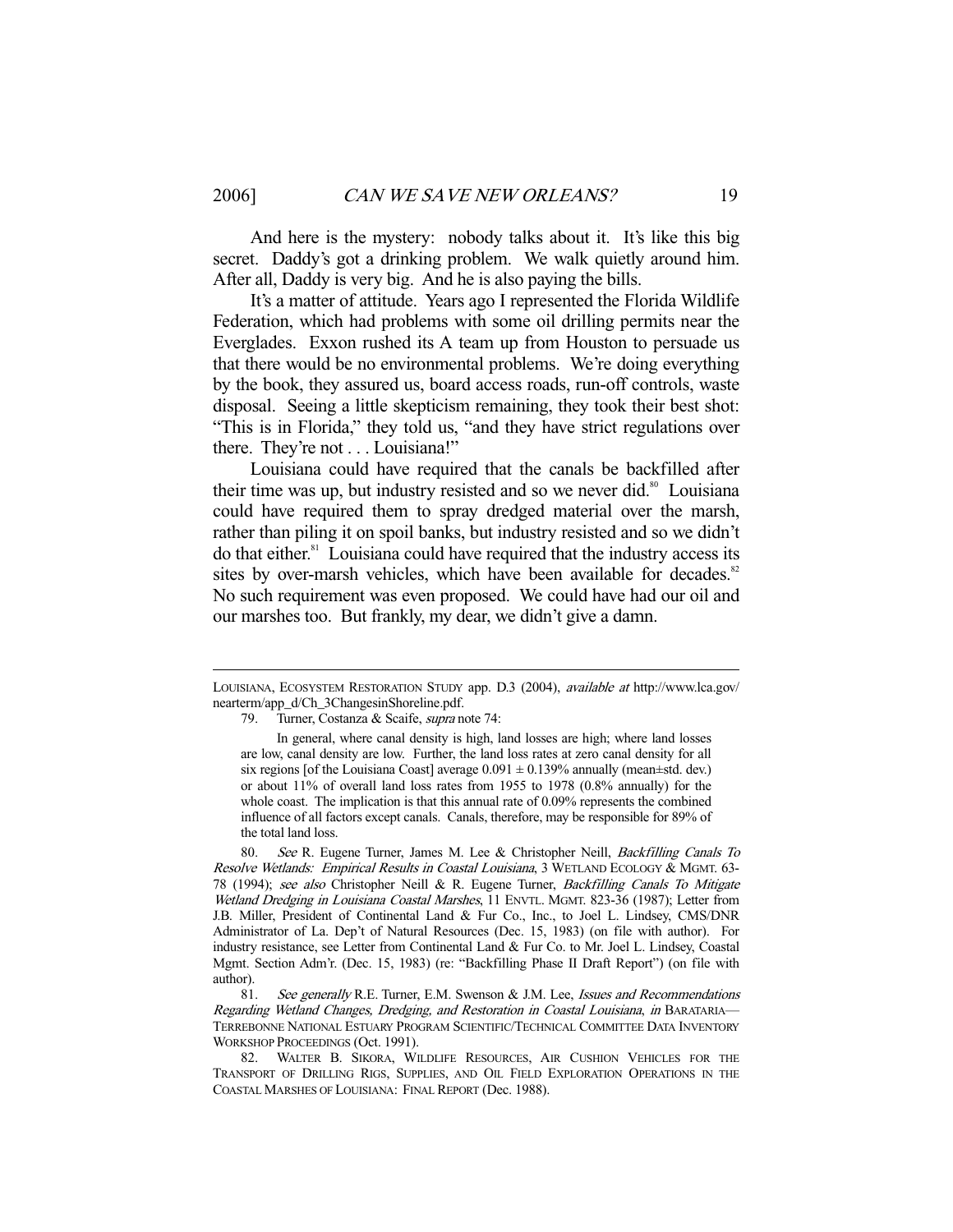Today, we tell Congress that we "sacrificed" ourselves for the national good.<sup>83</sup> Never has there been such a willing, complicit sacrifice. We made a bundle of money, wasted most of it, and blackballed anyone who questioned what it was doing to the Louisiana coast.

 About 70 years ago, Louisiana made a deal with the oil and gas industry. The industry would get what it wanted; the state would get a piece of the take.<sup>84</sup> In Plaquemines Parish the industry took nearly everything, save what it paid back to Leander Perez.<sup>85</sup> The state's near slavish defense of the industry since that time is a matter of legend; Bennett Johnston was commonly referred to as the Senator from Oil, and his successor was one of three Democratic votes to open the arctic wildlife refuge to oil and gas and to remove the rights of states to decide on drilling off their coasts.<sup>86</sup> It's in the genes. As Louisiana moved forward on its coastal restoration plan, it would ask the federal government for massive amounts of money. Part of the rationale, no small part, was to protect the oil and gas industry's pipelines and infrastructure through the coastal zone. Nowhere, however, did the state ask the industry to pay a penny for the restoration that would save its base.<sup>87</sup>

 Over 10,000 miles of canals are now eroding and the marshes are caving in and somebody big is walking away from the table.

# E. The Development Game: Easy Money in the Hit Zone

We have moved on to Virginia, near Richmond, the only city in the country unquestionably farther south than New Orleans. We are in a town called Crozet, maybe 300 people with a sidewalk café with a single waiter. We

<sup>83.</sup> Kimberly Solet, Lots of Coastal Projects, Little To Show for It, HOUMA COURIER (Louisiana), Feb. 14, 2005 (on file with author).

 <sup>84.</sup> JOHN MAGINNIS,THE LAST HAYRIDE 4-9 (1984).

<sup>85.</sup> Bill Walsh & Bruce Alpert, La. Has Better Shot at Oil, Gas Royalties But Fiscal Hawks Still Are Skeptical of Plan, TIMES-PICAYUNE (New Orleans), May 21, 2005, at A1.

 <sup>86.</sup> Bruce Alpert & Bill Walsh, On the Hill News from the Louisiana Delegation in the Nation's Capital, TIMES-PICAYUNE (New Orleans), Apr. 23, 2000, at A6 (remarking that Chevron had named an oil tanker after former Senator Johnston); Bruce Alpert, Senate OKs Drilling in Alaskan Refuge: Landrieu Trades Vote for GOP Pledges of Coastal Aid, TIMES-PICAYUNE (New Orleans), Mar. 17, 2005, at A1; Bill Walsh, Louisiana's Argument for Getting a Bigger Share of Oil Royalties is Simple: Give Coastal States the Same Deal Given to Western States in 1920, TIMES-PICAYUNE (New Orleans), June 12, 2005, at A1.

 <sup>87.</sup> Senator Landrieu has lobbied hard for Louisiana to receive a greater share of federal oil and gas royalties in proportion to those received by other states. See Bob Marshall, Landrieu Was Forced To Make Tough Decision, TIMES-PICAYUNE (New Orleans), Mar. 20, 2005, at A18. What neither the senator nor other politicians have dared to suggest, however, is that over and above these royalties which the industry already pays to the United States Treasury, that industry pay damages for destroying the Louisiana coastal zone.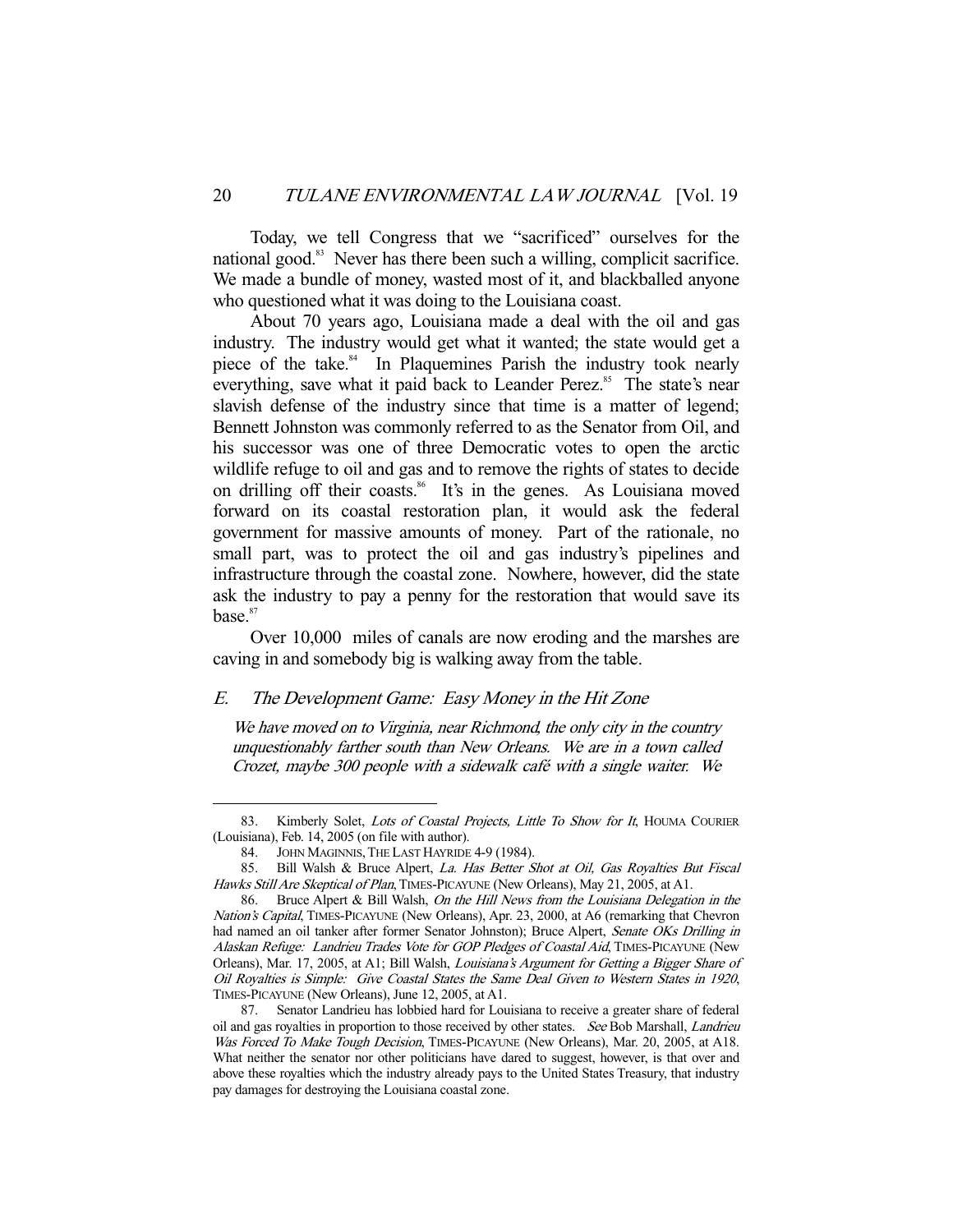-

say we're from the hurricane. He says, did you see the President on television that week? We say we didn't. Oh my yes, he says, New Orleans style, the President said that he was going to ask everyone to pray for those people in the city and I said right back to him Mr. President those people don't want you to pray for them, they want you to get them off their fucking roofs!

 It starts with another attitude. The next time you drive over the Mississippi River Bridge, take a turn down Route 45 towards Lafitte which also got clobbered by Katrina and Rita—at the edge of Lake Salvador and Barataria Bay. Properties along 45 rise only a foot or so above water level and quickly slope back into bogs, sloughs and cypress swamps. About two miles above Bayou Lafitte a cluster of live oak trees struggles to survive, its root systems several feet above the ground, which continues to sink beneath them. During Hurricane Juan, a Category 1 that simply hung around for a while, this area was covered by water so deep that television camera crews were shooting down on the roofs of houses and parked cars. Now take a look at the street names of the subdivisions on both sides, "Oak Ridge," Highland Street," and (my personal favorite) "Mount Rushmore Drive." What are these signs telling us?

 There is something special about Louisianans when it comes to flood control. We could call it courage. We could call it denial. Or we could call it anything in between and probably all of them and not be wrong. But Louisianans settled a state that flooded regularly from the north and from the south, from rivers and the Gulf, and some of its most gripping stories—Lanterns on the Levee,<sup>88</sup> Last Island<sup>89</sup>—are scenes of tragedy from high winds and waters that no book or film could fully capture. And yet we built, and built again. For a long while, we tended to build elevated homes, on ridges, and kept the boats handy for what we knew would come. Then we raised levees. When they didn't work we got the federal government to raise levees and built out back into the swamps and put in pumps. Before long we were building on slab. And still we flooded. We lead the nation in flood losses.<sup>90</sup> No reason not to. The federal government pays us for it.

 <sup>88.</sup> WILLIAM ALEXANDER PERCY, LANTERNS ON THE LEVEE: RECOLLECTIONS OF A PLANTER'S SON (1941).

 <sup>89.</sup> JAMES M. SOTHERN, LAST ISLAND (2d ed. 1990).

 <sup>90.</sup> While Texas leads the nation in total reported losses, Louisiana has the more unenviable lead in flood losses per capita and in repetitive losses for the same properties. RAWLE O. KING, CONGRESSIONAL RESEARCH SERVICE REPORT FOR CONGRESS, FEDERAL FLOOD INSURANCE: THE REPETITIVE LOSS PROBLEM 36-37 (June 30, 2005), available at http://www.fas. org/sgp/crs/misc/RL32972.pdf; Fed. Emergency Mgmt. Agency, Nat'l Flood Insurance Program,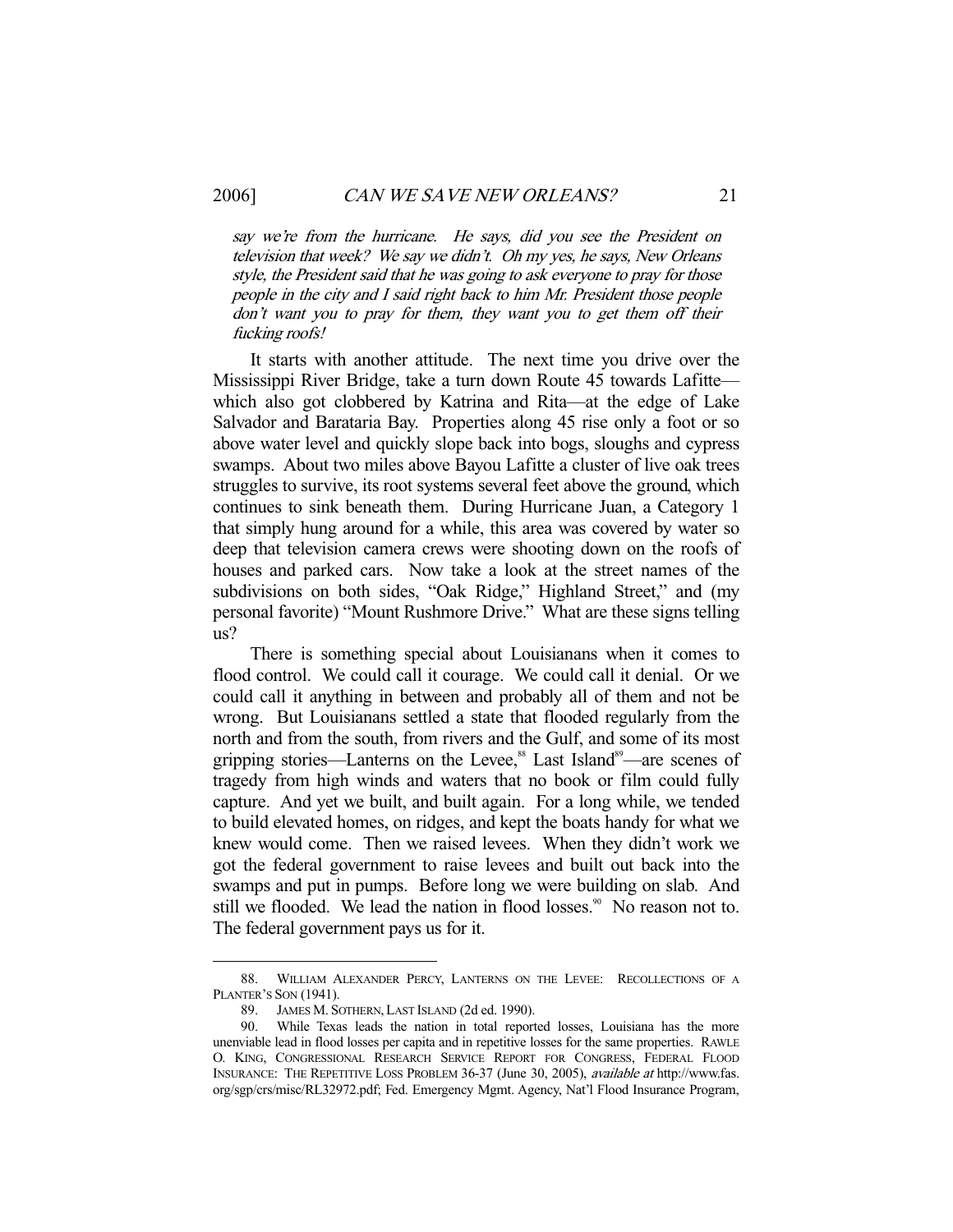One of the federal government's new loss leaders is the flood insurance program,<sup>91</sup> which is running post-Katrina deficit rivaling welfare.<sup>92</sup> The program seemed like such a good idea at the time. Its premises were as undeniably true then as they are now; from a report to Congress 40 years ago: The customary sequence of events generally continues to be (1) flooding, (2) flood losses, (3) disaster relief, (4) flood control projects attempting to modify the flood potential through provisions for storing, accelerating, blocking, or diverting flood waters, (5) renewed encroachment and development onto the floodplain and upstream watershed, (6) flooding, (7) flood losses, (8) disaster relief, (9) more projects, (10) more encroachment and development, ad infinitum.<sup>93</sup> Has anything changed?

 To this extent, yes: Now we provide insurance at (way) below market costs so that everyone can rebuild more easily. The idea was and it continues to stick like old wrapping tape—that communities would flood-proof themselves in order to get the insurance. Basically that meant building above base flood elevations, purportedly the 1-year frequency flood line, but in reality something of a bargain number whittled down by political compromise. Every foot up costs developers money. Now add the pressure of rebuilding post-Katrina. The City of New Orleans has announced that, with FEMA's blessing, it will ignore new readings of actual building elevations—down from a few inches to a few feet—in favor of maps dating back to  $1929$ .<sup>94</sup>

 If the federal standards for community programs have been weak, actual compliance with them has been weaker, finally provoking a lawsuit by FEMA against several Louisiana parishes for having welched on the promises they made in their ordinances, in order to get the cheap rates.<sup>95</sup> The courts finally agreed that Louisiana was ripping off the system—in fact we were leading the country in federal payouts—but ruled that the federal government had no recourse short of proving

Loss Statistics from Jan. 1, 1978 through 9/30/2004, http://www.fema.gov/nfip/10400409.shtm (last visited Jan. 29, 2006).

 <sup>91. 42</sup> U.S.C. §§ 4001-4128 (2000). For a fuller description of this program in Louisiana, see Oliver Houck, Rising Water: The National Flood Insurance Program and Louisiana, 60 TUL. L. REV. 61 (1985). The description of the program that follows is taken from this article and sources cited therein.

<sup>92.</sup> KING, *supra* note 90, at 6.

<sup>93.</sup> Houck, *supra* note 91, at 64 n.9 (citing U.S. WATER RESOURCES COUNCIL, A UNIFIED NATIONAL PROGRAM FOR FLOOD PLAIN MANAGEMENT, at II-3 (Sept. 1979)).

<sup>94.</sup> Warner, *supra* note 11.

 <sup>95.</sup> United States v. Parish of St. Bernard, 756 F.2d 1116 (5th Cir. 1985).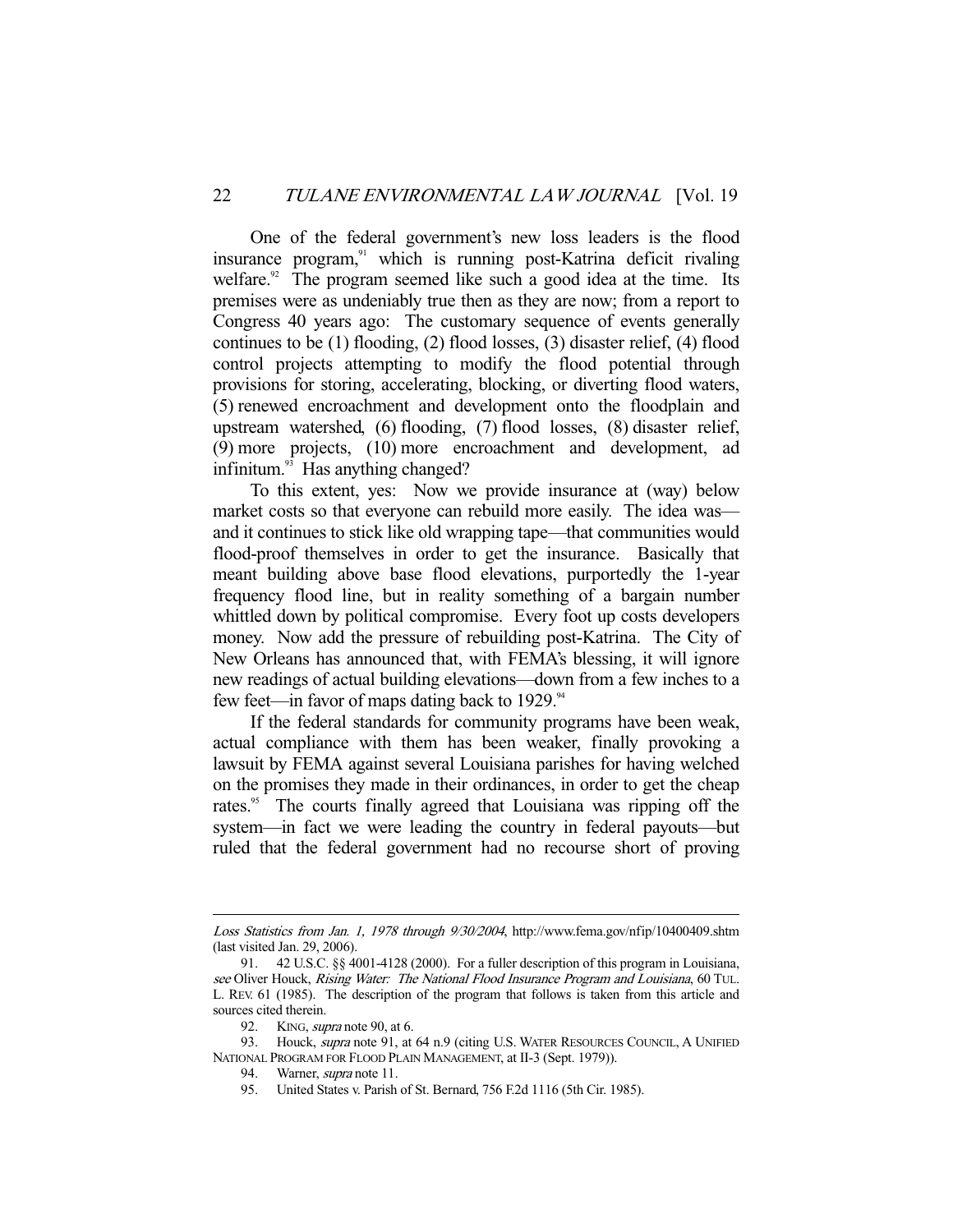outright and intentional fraud.<sup>96</sup> Which, once again, took the cops off of the beat.

 And so we had a cozy game of build-flood-and-get-paid going until coastal erosion weighed in, and the onset of an awesome and unanticipated season of hurricanes that, apparently, has only just begun. Louisiana towns that used to sit well inland were finding themselves on the front line with the Gulf of Mexico, which has been coming north at about 10 to 30 meters a year.<sup>97</sup> A 1990 report by the National Academy of Sciences recommended mapping the erosion zones and moving new construction away from them through the flood insurance program.<sup>98</sup> There were no takers. Five years later, FEMA recommended that the government at least chart the zones. No takers either.<sup>99</sup> Nor on its almost annual pleas to raise the flood insurance rates to something close to real life. Louisiana knows a good thing when it sees it. The northeast gets its railroad subsidies, the far west gets grazing and timber subsidies; this one is ours. $100$ 

 Then the hurricanes came. They have, of course, always come, and when Betsy and Camille came ashore in the late 1960s the nation gasped. These were record storms, record damages, record loss of life, we must do something. What we did was go back on the same beaches and vulnerable strips of coastal wetlands and build the same stuff, only more expensive. There was a lull while it all came together—the casinos, the highrises, a building boom on Grand Isle, ditto Holly Beach, ditto a boomlette that was just starting down in the marshes of St Bernard, ditto all around Lake Pontchartrain—all subsidized by people who don't enjoy houses on the shore. No longer quaint low-end bungalows. Some very expensive housing for our wealthiest fellow citizens who get below cost flood insurance *and* income tax deductions for their second home mortgages.<sup>101</sup> Another hayride.

Let us remember their names: Opal, Danny, Juan, Georges, Frances, Isadore, Lili, Ivan, Katrina, Rita—and these are only in the Gulf, within the last 10 years.<sup>102</sup> Seven of history's most damaging

 <sup>96.</sup> Id. at 1128.

<sup>97.</sup> Joel K. Bourne, Jr., *Gone with the Water*, NAT'L GEOGRAPHIC MAG., Nov. 2004, at 88.

<sup>98.</sup> Bettina Boxall, Gulf Coast Rebuilding Creates Its Own Storm, L.A. TIMES, Oct. 23, 2005, at A32.

 <sup>99.</sup> Id.

 <sup>100.</sup> To be sure, our passion for flood insurance is shaved by other states with high-risk, high-end coastal development such as New Jersey, Florida, and the Carolinas.

<sup>101.</sup> Anne Applebaum, Back to Trent Lott's House, WASH. POST, Sept. 21, 2005, at A23.

<sup>102.</sup> David Roth, Louisiana Hurricane History: Late 20th Century, Nat'l Weather Serv. Forecast Office, http://www.srh.noaa.gov./lch/research/lalate20hur/php (last visited Jan. 5, 2006).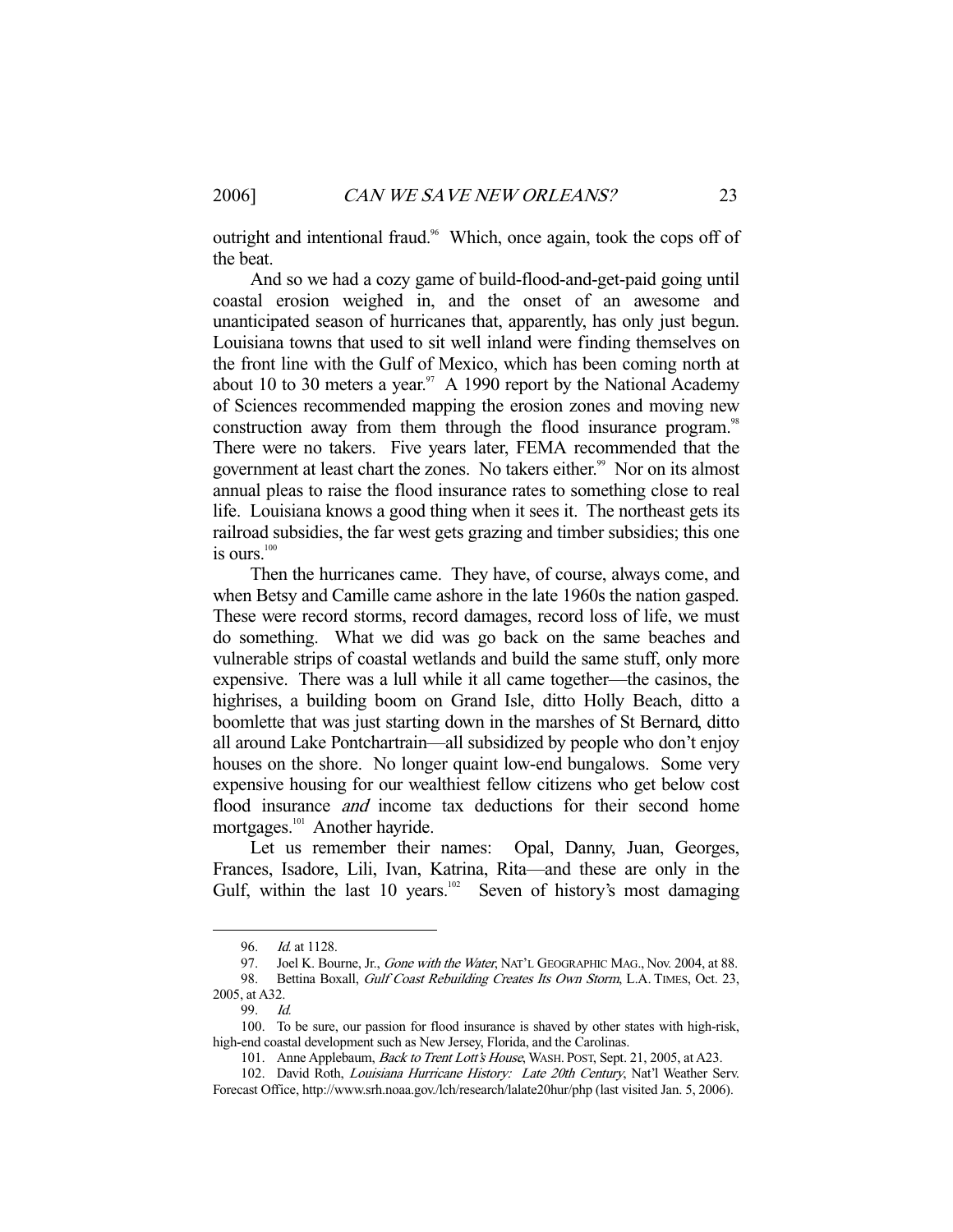hurricanes have come ashore in the last 10 years.<sup>103</sup> Two years ago, we set a record for hurricane damages. Last year we doubled it.<sup>104</sup> The first year the federal flood insurance payouts topped a billion dollars was  $2001$ .<sup>105</sup> Last year some 50,000 claims hit two billion.<sup>106</sup> This year some 200,000 claims will hit \$22 billion easy, maybe up to  $$30.^{107}$  We've broken the bank. But hey, it's somebody else's money. And it's only the beginning of the subsidies we're paying.

 Case in point: A few years ago I did a study of federal benefits to the residents of Grand Isle, which has seen some of the most continuous, expensive, bizarre and fruitless attempts at storm protection of any spot in America.<sup>108</sup> They include: rock jetties (washed away), sand levees (washed away), cement and rock sea walls (washed away), large boulders dropped directly into the sea (washed away), and old automobile tires strung together on steel cables (the cables broke, the tires ended up on the beaches and then the parking lot of the municipal building where they drew massive amounts of mosquitoes and complaints). There was even a plan to run electricity through a chicken wire fence to precipitate out sea salts (the chicken wire rusted and fell apart). $109$ 

 Disclaimer: I love Grand Isle, was friends with its legendary Mayor Andy Valence, have birded and wade-fished and hung out at the tarpon rodeo there and cracked beers in the late day light. But here are some numbers, *before* Katrina and Rita:<sup>110</sup>

-

108. Oliver A. Houck, More Unfinished Stories: Lucas, Atlanta Coalition and Palila/Sweet Home, 75 U. COLO. L. REV. 331, 361-62 n.200 (2004).

109. Solet, supra note 83.

<sup>103.</sup> Nat'l Oceanic & Atmospheric Admin., The Retirement of Hurricane Names, http://www.aoml.noaa.gov/general/lib/retiram.html (last visited Jan. 5, 2006).

 <sup>104.</sup> Mike Buckley, Acting Deputy Dir., FEMA Mitigation, Presentation at the Conference of Ass'n of State Wetland Managers, Ass'n of State Floodplain Managers, and Coastal States Org., Opportunities For Rebuilding After Katrina: Protecting People from Future Hurt and Loss; Restoring Wetlands and Broader Ecosystems (Sept. 30, 2005).

 <sup>105.</sup> Id.

 <sup>106.</sup> Id.

<sup>107.</sup> Id.; see also Raymond J. Burby, Hurricane Katrina and the Paradoxes of Government Disaster Policy, Bringing About Wise Governmental Decisions for Hazardous Areas, in ANNALS OF THE AMERICAN ACADEMY OF POLITICAL AND SOCIAL SCIENCE (forthcoming Mar. 2006) ("Economic losses from Hurricane Katrina, estimated to be over \$200 billion, are the largest for any disaster in U.S. history. Katrina captured national and world attention, but it is just the most recent in a series of increasingly severe catastrophic events (Cutter and Emrich, 2005). The 460 presidential disaster declarations of the 1900s were double the number of the previous decade. That trend has continued during the present decade, with 299 disaster declarations through September 2005 (Federal Emergency Management Agency, 2005a, 2005b, 2005c). Of the 62 weather-related disasters that have resulted in \$1 billion or more in damages over the twenty-five years between 1980 and 2004, a quarter have occurred since 2000 (U.S. Department of Commerce, 2005).").

 <sup>110.</sup> Houck, supra note 108, at 361-62 n.200.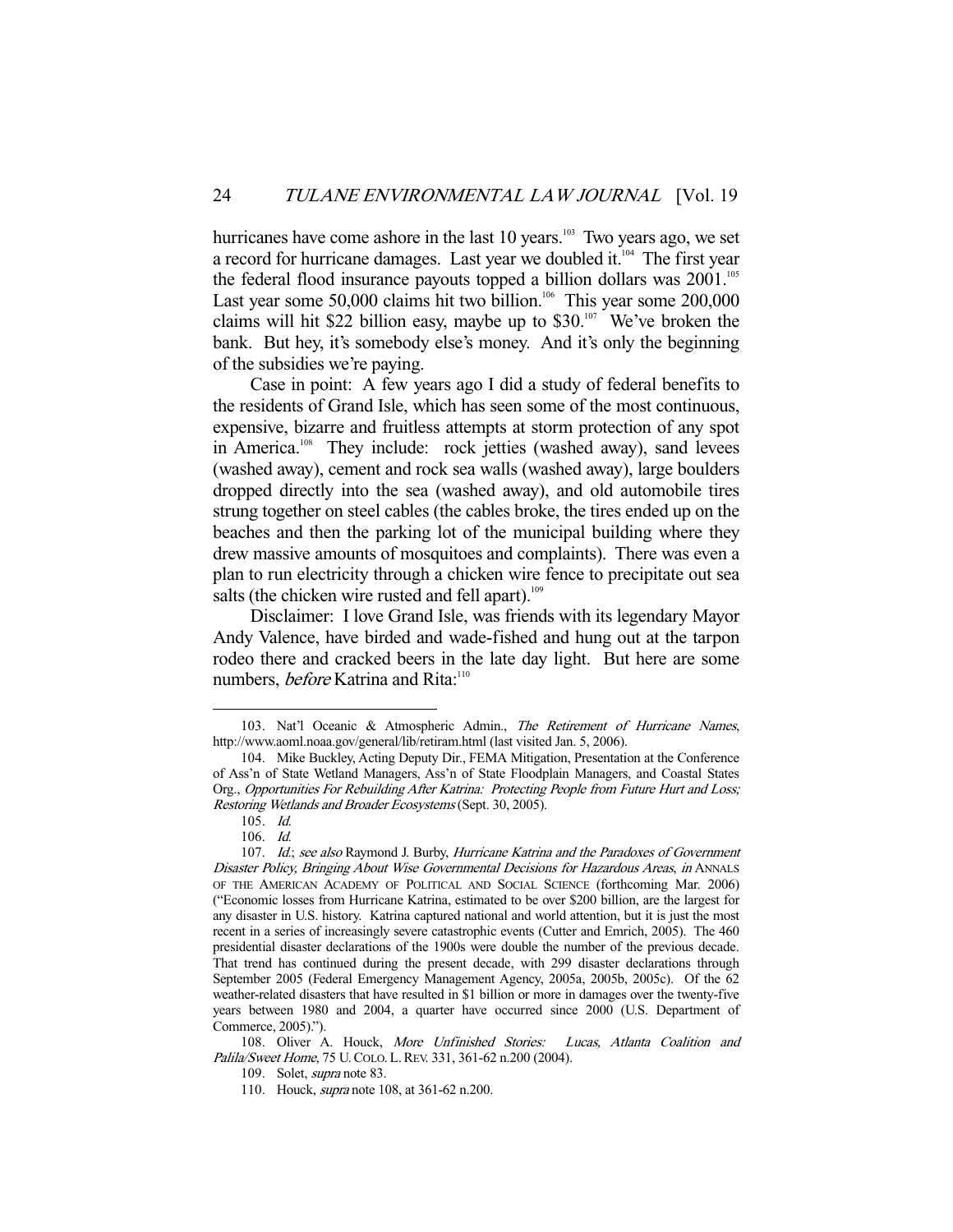| Major storms in last century:      | 18             |
|------------------------------------|----------------|
| Major storms in last ten years     | 10             |
| Total federal investment           | \$800 million  |
| Investment per residence:          | \$439 thousand |
| Investment per permanent residence | \$1.2 million  |

So, naturally, back into the hurricanes we go. $111$  Who wouldn't? About half the buildings on Grand Isle were swept away by Katrina and Rita. But "[w]e're not about to leave," said one resident, sweeping up the cement pad below his dwelling, nothing left above but the pilings. "If we have another hurricane that does the same thing, we're not leaving."<sup>112</sup> Mississippi is poised to rebuild a \$200 million six-lane bridge between Biloxi and Ocean Springs, fueling new beachfront development. The casinos are rebuilding in Biloxi, too, about 500 feet in from the beach this time.113 Not much refuge; Hurricane Katrina wiped out virtually every standing structure inland for half a mile. Gulfport's mayor enthusiastically told the L.A. Times that he had just gotten off the phone with a condominium investor who was "just very, very excited, very anxious to get going right there on that beachfront—actually in one of the lower elevations."114 The executive director of the Biloxi chamber of commerce assured the same newspaper that they would be rebuilding businesses right on the beaches, but "they'll just be built smarter."115

 It is interesting to contemplate exactly what building "smarter" means against a wall of water three stories tall. The federal flood insurance program version of smart is elevations, the bigger the threat the higher you build. But stilts don't work so well either. One of the more vigorous, if parochial, projects of the Louisiana coastal restoration program has been to construct rock jetties in Cameron Parish. Katrina didn't affect the town of Cameron with its houses perched safely on piers, but Rita did. From the photos, there is nothing left.<sup>116</sup> Not even the roofs and the sidewalls remain. Only a few pilings sticking up in the air. It looks like Ozymandius. And the eyewall of Rita went by 100 miles offshore.

 Oh, there is one more fact. Within this century, EPA has predicted relative sea level rise at over 40 inches along the Louisiana coast. It

<sup>111.</sup> Bruce Hamilton, *Hope Amid Heartache*, TIMES-PICAYUNE (New Orleans), Nov. 22, 2005, Metro Section at 1.

 <sup>112.</sup> Id.

<sup>113.</sup> See, e.g., Boxall, supra note 98.

 <sup>114.</sup> Id.

 <sup>115.</sup> Id.

<sup>116.</sup> Manuel Roig-Franzia, Where Bayou Towns Stood, Only Bayou Remains, WASH. POST, Sept. 28, 2005, at A1.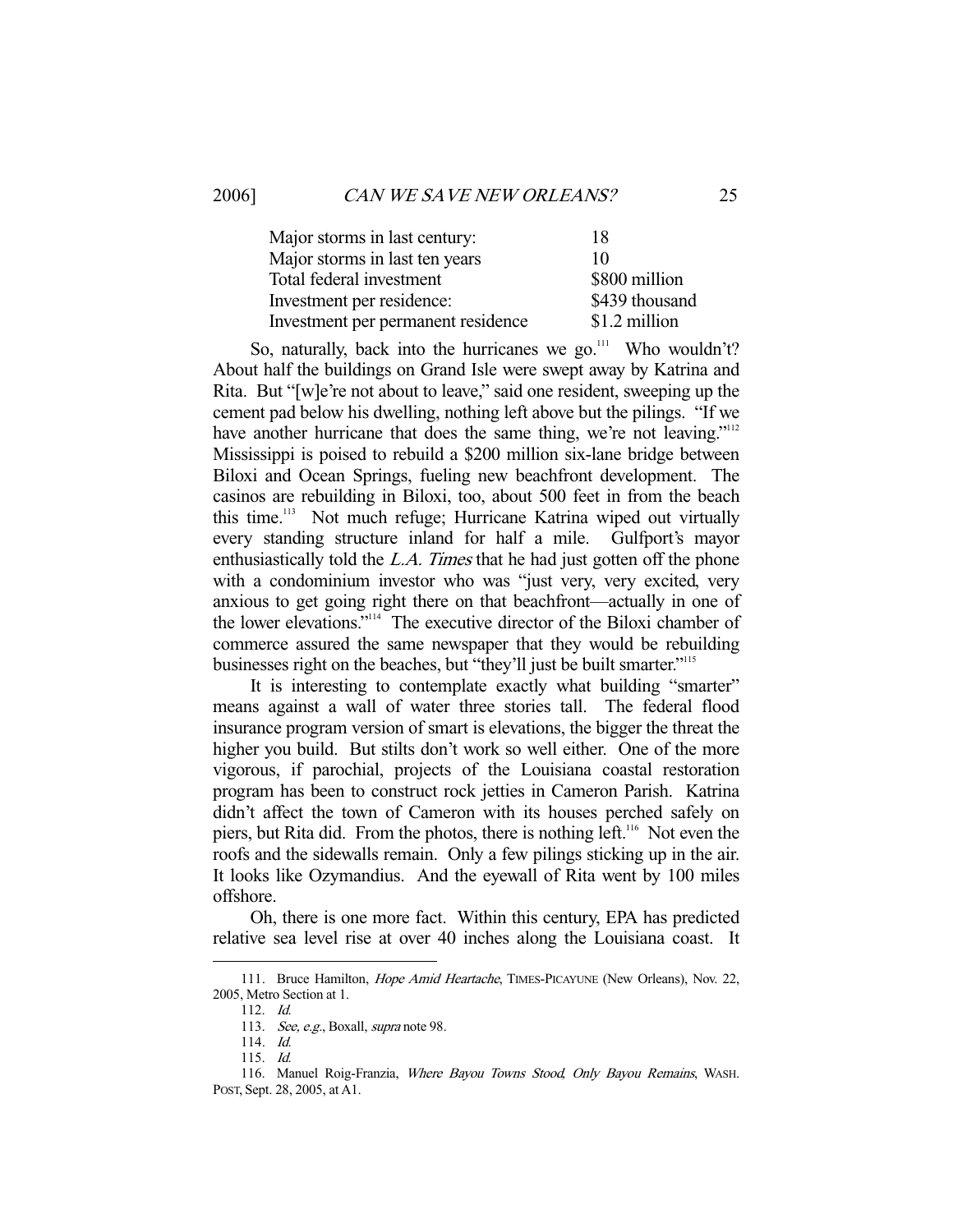predicts the rise at Grand Isle at 55 inches.<sup>117</sup> Part of it is subsidence. Part of it is climate change and rising seas.

# F. Global Warming: The Other Elephant

The cat lost all of its hair. Probably hadn't eaten in two weeks. Charlie and his friends nursed it back to health on warm milk. It ended up sleeping on the family bed, up by the pillows. Got its hair back. Got fat. Walked out into the street one day and got run over by a car.

 There is yet another elephant in the room, and the problem with this one is that it is still growing. It is hard to say which is more impressive about the phenomenon of global warming, its particularly harsh consequences for Louisiana or the degree to which it is stonewalled by the Administration and Louisiana's congressional delegation. Granted, we are an oil and gas state and never did cotton much to new-fangled ideas, but the mindset has gotten absurd. The state with the most to lose in the western hemisphere is out there pumping business as usual and calling climate change fantasy. As the rest of the world knows, though, it is coming and we are indeed bringing it on.

 Global temperatures rise and fall over geologic time. As they rise and fall, they produce sea changes in life history, species go extinct, civilizations advance and disappear. There is a normal range of variation. But the current climate is warming at a rate without precedent for the last several hundred thousand years.<sup>118</sup>

 It doesn't take much. Over the past century, global temperatures rose by only one degree, which doesn't sound too bad.<sup>119</sup> But that's quick work, geologic time. The last Ice Age was only 7 degrees cooler than today, and that was  $18,000$  years ago.<sup>120</sup> Over the next century—and we are thinking here in terms of New Orleans and coastal protection projects that will last perhaps 10 centuries—temperatures could go up from 2.5 to as many as 10 degrees more, depending on location.<sup>121</sup> By all prediction, U.S. temperatures will go up on the high side. $122$ 

<sup>117.</sup> ENVTL. PROT. AGENCY, CLIMATE CHANGE AND LOUISIANA 3 (1997) available at http://yosemite.epa.gov/OAR/globalwarming.nsf/UniqueKeyLookup/SHSU5BURCA/\$File/la\_i mpct.pdf.

 <sup>118.</sup> Micah Walker Parkin, Alliance for Affordable Energy, Climate Change, and Louisiana, http://www.all4energy.org/climatechange.html (last visited Jan. 5, 2006) (Power Point Presentation).

 <sup>119.</sup> Id.

 <sup>120.</sup> Id.

 <sup>121.</sup> Id.

<sup>122.</sup> Envtl. Prot. Agency, *supra* note 117, at 2.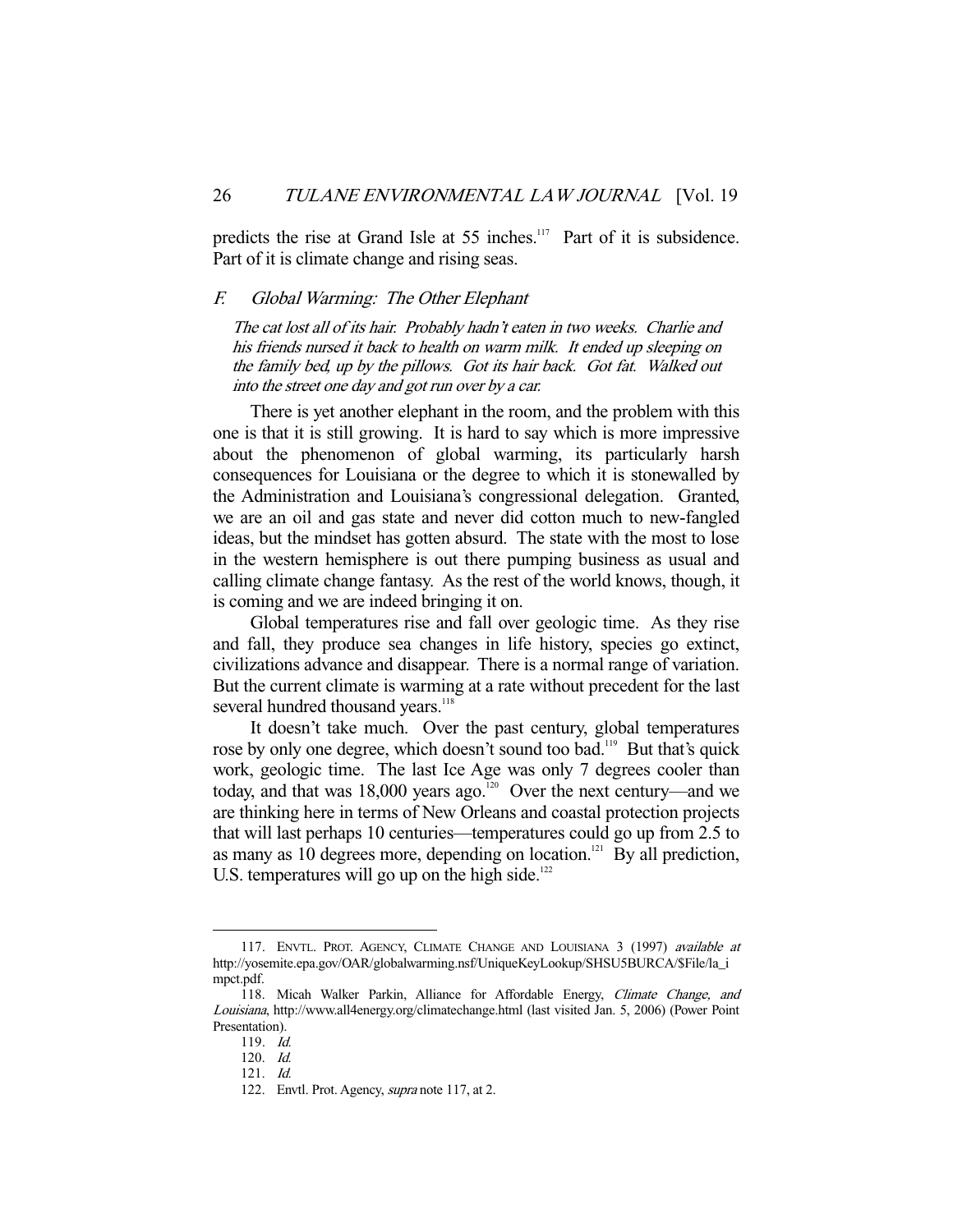So what? Here in Louisiana we will be warmer in summer (think, maybe, 103 degrees at Jazz Fest), warmer in winter, and considerably drier (think about sugar, soybeans, rice and other wet-soil crops).<sup>123</sup> Without winter freezes we'll have a lot more insects—mosquitoes, termite and cockroach numbers soared between 1990 and 1995 when there were no killing frosts—and the bayous will be blanketed with algae blooms.<sup>124</sup> We're tough. We can handle that. Pass the pesticides.

 What will be a little harder to handle is sea level rise. A heated ocean expands, and—according to the most definitive international panel on climate change yet assembled—the oceans rise will rise from a half a foot to three feet, absolute.125 That's before we get to subsidence in places like Louisiana, where the relative rise could go to four feet.<sup>126</sup> And that's before adding increasing snowmelt and the run from polar glaciers. For which we add another half a foot. $127$  It's already happening. Rocky Mountain peaks are going dry. The famed snows of Kilimanjaro have about disappeared. Temperatures around the North Pole are rising so rapidly that a new sea route is opening between the oceans, expected to be clear even for unarmored ships within the next  $30$  years.<sup>128</sup> Native Inuit report seeing warm weather birds, beyond anything in the legends of their people.<sup>129</sup>

 Four feet is a killer for South Louisiana. On a landscape as flat as the coastal zone, and where building elevations are in the single digits, relative sea rise of only a few inches covers an enormous amount of ground.<sup>130</sup> Worse for New Orleans, which is buffered by coastal systems, for coastal towns that fish, trap and work their natural resources, and even for the oil and gas industry whose wells and pipelines lie increasingly exposed in open water above sinking bottoms, a few inches of relative sea rise will be enormously hard to match with coastal

 <sup>123.</sup> Id. at 4.

 <sup>124.</sup> Id. at 3.

 <sup>125.</sup> Parkin, supra note 118.

 <sup>126.</sup> Id.

<sup>127.</sup> Id.; see also JAMES G. TITUS & VIJAY K. NARAYANAN, ENVTL. PROT. AGENCY, THE PROBABILITY OF SEA LEVEL RISE (1995), *available at* http://yosemite.epa.gov/oar/globalwarming.

<sup>128.</sup> Agence France Presse, Melting Arctic Ice Risks Canada-US Territorial Dispute (Dec. 1, 2005), available at http://www.copvcia.com/free/ww3/120505\_world\_stories.shtml.

<sup>129.</sup> See, e.g., Tom Bissell, A Polar Turn of Mind, 81 VA. Q. REV. 4 (2005).

 <sup>130.</sup> E-mail from Tim Osborn, National Oceanographic & Atmospheric Administrator, to author (Jan. 17, 2006, 19:55 CST) (on file with author):

Estimates by the Parish and local surveying companies find 70-80% of Terrebonne Parish with an elevation of 2 feet or less. With a 1 foot tide range and little flood protection in place, the movement of the Parish downward by 10 centimeters could mean the loss of almost 1/3rd the available elevation above a high tide range.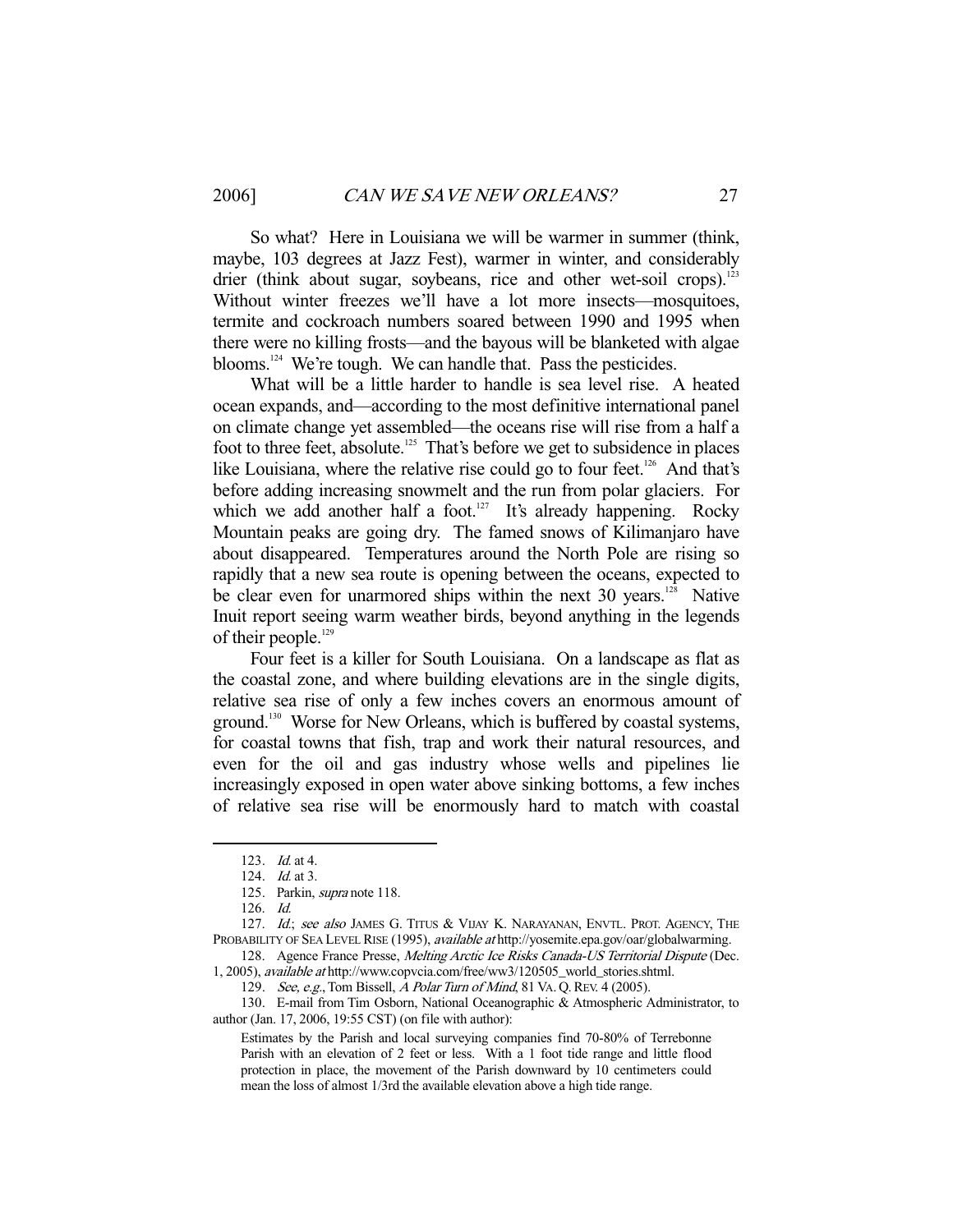restoration programs. The game is not static. It's like trying to score touchdowns but they keep moving the goalposts back. Way back. Think about trying to devise a way to rebuild 1,000 square miles of Louisiana wetlands already lost and another 20 to 30 each year, against the relentless pressure of the Gulf of Mexico. Now add this: you will have to build and maintain the whole thing several more feet into the air.

 And now we add this. An increasing body of data shows a strong correlation between warmer seas and violent hurricanes.<sup>131</sup> And more frequent ones. It makes sense: warm waters are hurricane food, which is why the season comes at the end of the summer. The doubters have since weighed in with their list of unprovens—which is the way science works, healthy science anyway—and the case is not ironclad.<sup>132</sup> But there seems to be good evidence that global warming is not only destroying Louisiana's defenses, it is also fueling what could be, any year, its ultimate storms.

 Here is the sad fact. Global warming and sea level rise are no more natural calamities than Katrina and Rita were. They are natural consequences of human actions, short term profits and to-hell-with-therest. They are produced by excessive emissions of carbon, primarily in the industrialized world, primarily from motor vehicles and fossil fuel power plants.<sup>133</sup> And these two heavyweights would rather fight than switch. The Administration has weakened the emission requirements for power plants. It refuses to sign a treaty setting targets for greenhouse gas reductions (which Europe is already putting into effect).<sup>134</sup> When California and other states established more responsive carbon emission and fuel standards on their own, the industry sued them, joined by the United States Department of Justice.<sup>135</sup> Detroit continues to build cars that burn gas like wildfires. We get fewer miles per gallon today than our parents did. It's considered progress, freedom, whatever. Any mention of it brings angry denial.

 Case in point: "Could it be that manmade global warming is the greatest hoax ever perpetrated on the American people? It sure sounds

<sup>131.</sup> Juliet Eilperin, Warming To Cause Harsher Weather, Study Says, WASH. POST., Oct. 18, 2005, at A2.

<sup>132.</sup> Peter Whoriskey, Hurricanes Set Global Warming Debate Swirling, TIMES-PICAYUNE (New Orleans), Nov. 28, 2005, at. A6.

<sup>133.</sup> See, e.g., Chris Clarke, Bushed Again: What Can We Expect in the Next Four Years?, 25 EARTH ISLAND J. 25-28 (2005).

<sup>134.</sup> See, e.g., Andrew Revkin, U.S. Under Fire, Eases Its Stance in Climate Talks, N.Y. TIMES, Dec. 10, 2005, at A1.

 <sup>135.</sup> See Massachusetts v. EPA, No. 03-1361 (D.C. Cir. filed Dec. 2, 2005).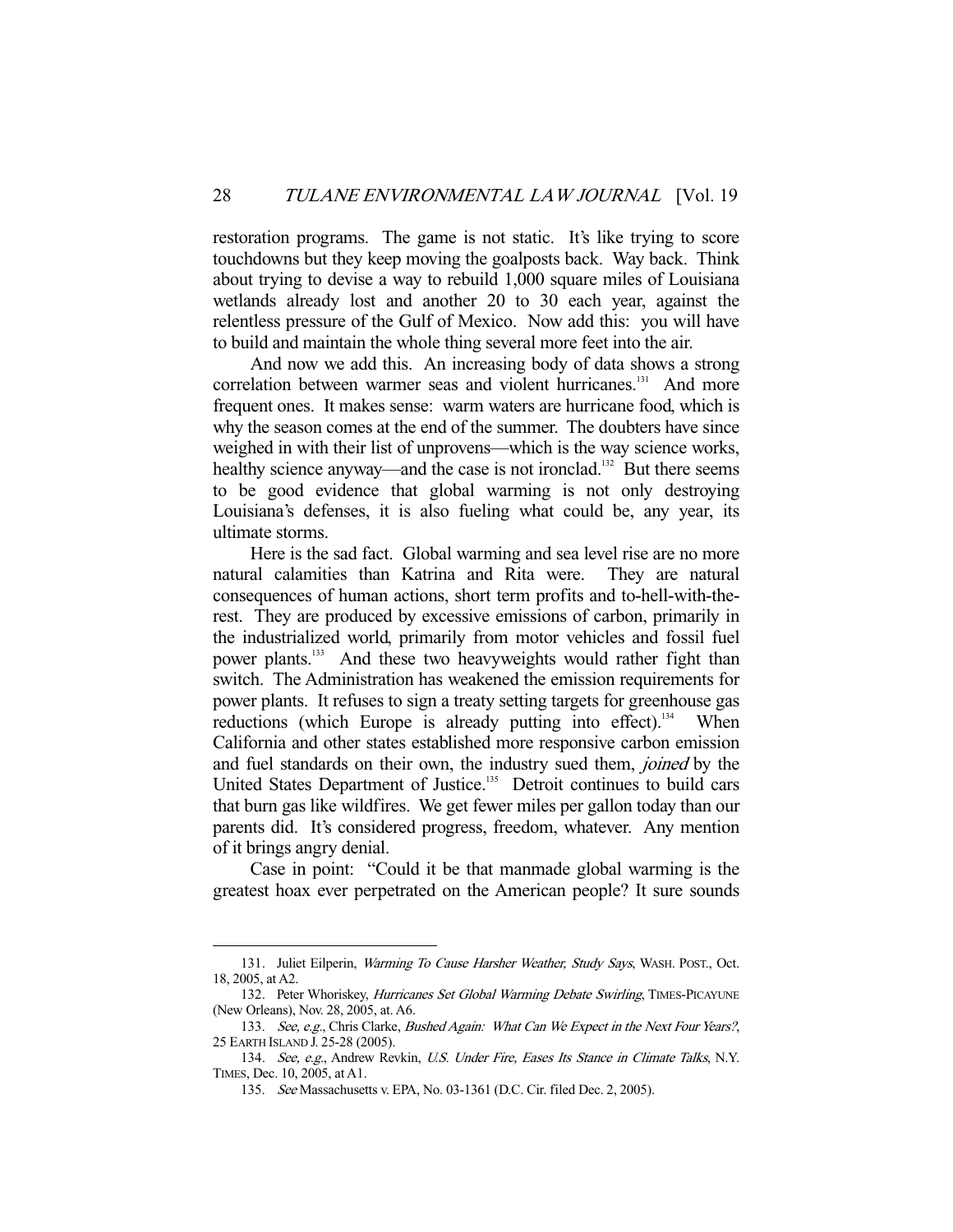like it."<sup>136</sup> This is not Rush Limbaugh. (Although it might have come from Rush). This is the Chair of the Senate Committee on Environment and Public Works.

 Case in point: In a press briefing following Katrina, the director of the National Weather Service described the record number of hurricanes that had hit the Gulf this year, and even more record number in very recent years.137 It was part of a "multidecade cycle," explained retired General David Johnson, whose credentials are apparently that he once headed U.S. forces in Bosnia.<sup>138</sup> He went on, "It was not related to greenhouse warming."139 How would he know? And if he knew differently, and said differently, would he still have his job?

 Now we come to the anomaly. Pre-Katrina, Louisiana was asking the federal government to spend \$14 billion for coastal restoration. Bigsounding money at the time. Post-Katrina we can add one more zero to that sum. But there is no way even the most ambitious of those plans would offset the relative rate of sea level rise in coastal Louisiana for the next, say, 500 years.

 You would think, then, that Louisiana's representatives would be in the forefront of efforts to reverse the trend. And of course you would be wrong. Senator Landrieu was instead on the floor of the chamber urging her colleagues to open the Arctic Refuge to oil and gas drilling so that our boys would not have to go fight for it in some godforsaken country,<sup>140</sup> despite the fact that the most optimistic prospects up there would supply U.S. demands for less than half a year, would not come on line for a decade, and could be easily offset by upping the MPGs of the American vehicle fleet.<sup>141</sup> In November 2003, both Louisiana Senators voted against Senators McCain and Lieberman's bill that called for a national plan to reduce climate change, and for an increase in fuel efficiency standards.<sup>142</sup> In more than 30 years, I do not believe I have heard a Louisiana politician say the words "energy conservation." By some gap in the neurons, the fact that reversing climate change will save coastal

<sup>136.</sup> Paul Krugman, Salt of the Earth, N.Y. TIMES, Aug. 8, 2003, at A17 (quoting Sen. James Inhofe, R. Okla.).

<sup>137.</sup> Bruce Alpert, 2005 Hurricane Season Finally Comes to an End, TIMES-PICAYUNE (New Orleans), Nov. 30, 2005, at A4.

 <sup>138.</sup> Id.

 <sup>139.</sup> Id.

 <sup>140.</sup> Interview of Darryl Malek-Wiley, Delta Chapter, Sierra Club, Dec. 20, 2005. Mr. Malek-Wiley was a lobbyist for the Sierra Club at the time and recalls the Senator's statement on the chamber floor.

 <sup>141.</sup> JAMES J. MACKENZIE, WORLD SOURCE INST., WOULD OPENING UP ANWR MAKE A DIFFERENCE? (Feb. 2001), available at http://www.earthscape.org/r1/maj02/maj02.html.

 <sup>142.</sup> Parkin, supra note 118.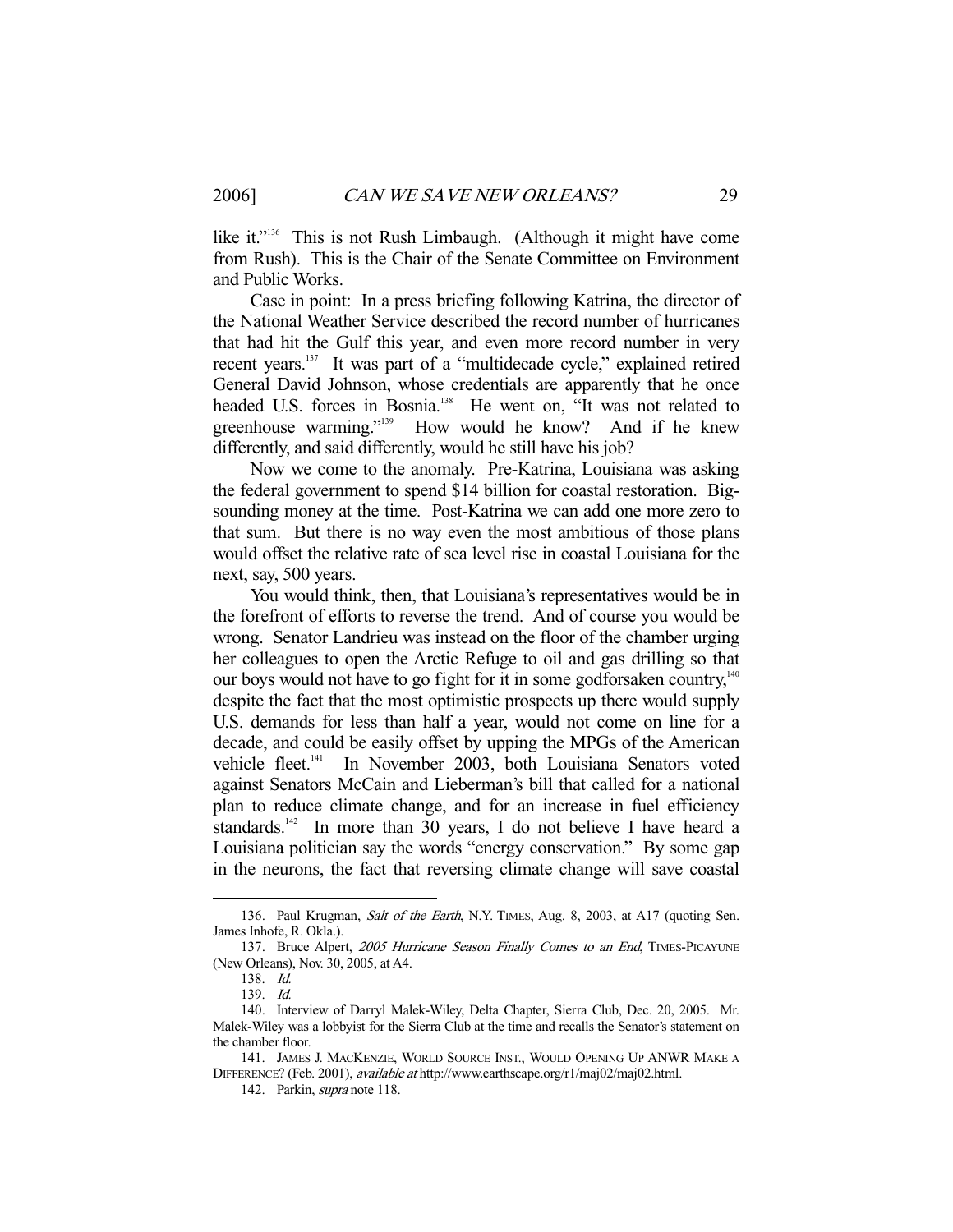communities and the oil and gas infrastructure in Louisiana doesn't seem to reach the head.

 As long as these neurons fail to fire, New Orleans and south Louisiana will be running hard towards goal posts that get farther and farther away.

## G. Are We Serious Yet?

-

We say we're from New Orleans and they won't charge us for the shirt. I ask directions and the fellow comes out to the street with a map and marks the route on it and then gives us the map. We are walking on the tow path in Washington, D.C. and Lisa has a hat that says New Orleans and we pass a couple, middle-age-plus, and she says are you from New Orleans and I say yes and she says do you need a place to stay? Everywhere we go, it's the same.

 Because we certainly haven't been serious up to this point at all. Katrina and Rita have to be the most well predicted and publicized disasters in history, and we did next to nothing to stave them off or to prepare for the hits. In August 2005, a couple of weeks before the storms, a Homeland Security brochure came in the mail on hurricane preparedness.143 It consisted of a map marking evacuation routes out of town, with major revelations like the existence of I-10 and I-59.

 Meanwhile, we continued to treat flood control as the stepchild of navigation projects that were in large part boondoggles, and in full measure drained monies and attention away from the hurricane protection needs of the Crescent City. We treated the whole water resources effort more like a re-election machine than a serious program, run by local interests, lobbyists, congressmen and ex-congressmen who are glued to the status quo. We let the largest party in coastal destruction walk away from the table without paying, while we in turn pay no end of public subsidies for people to build and live in the hurricane hit zone. We turn our back on the pall of jeopardy that global warming and rising seas throw over the future of the region; worse, we advocate against doing anything about it. And that's just in Washington.

 Back home, the scene is little more encouraging. We have a dysfunctional system for building levees, an even more dysfunctional one for maintaining them, aggravated by a Byzantine arrangement of levee boards, port authorities, and other bodies that so fragment the process that it seems primarily directed towards maintaining political

 <sup>143.</sup> U.S. DEP'T OF HOMELAND SEC., LOUISIANA CITIZEN AWARENESS & DISASTER EVACUATION GUIDE (2005).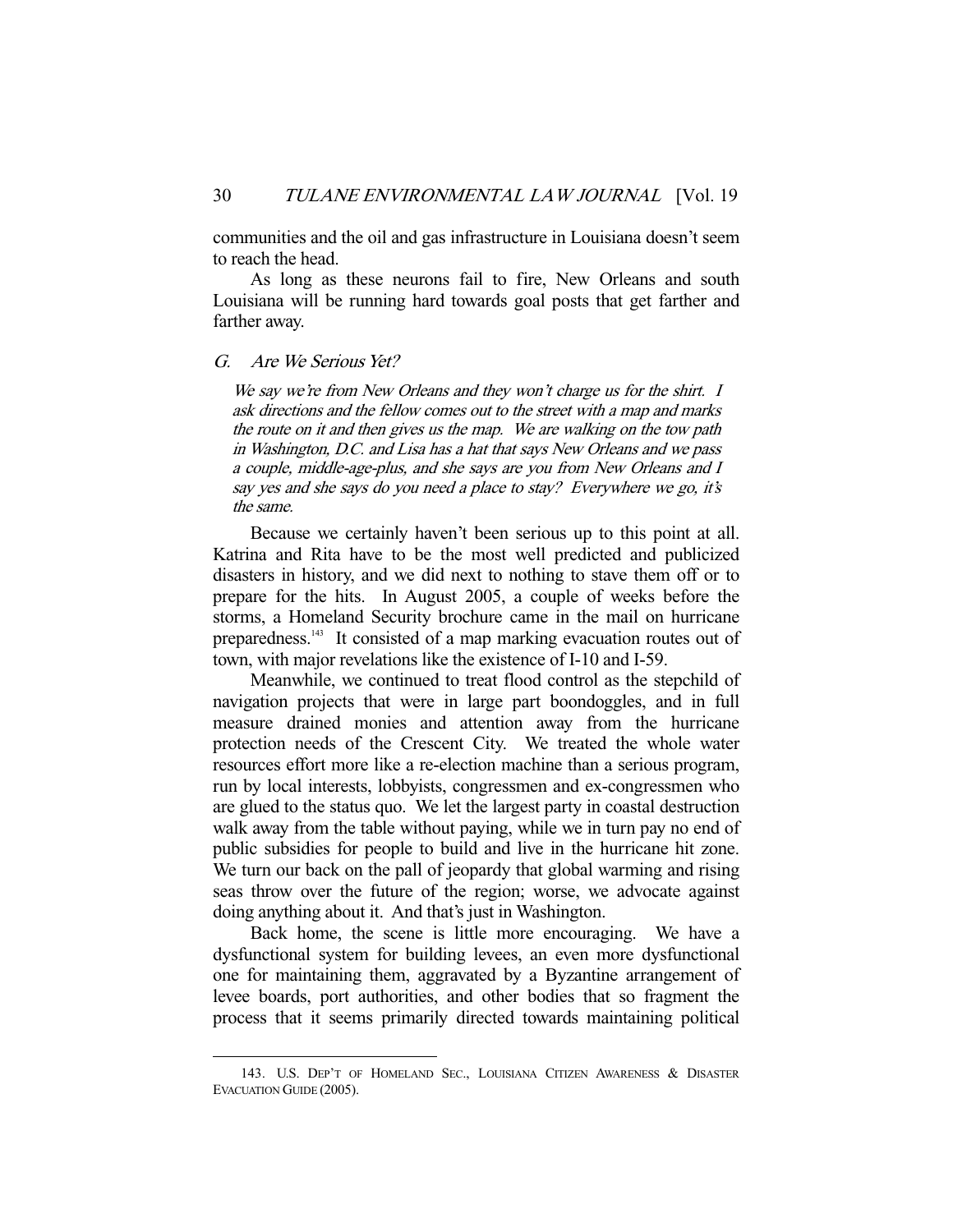alliances and local perks. Post-Katrina down here has been like the Wizard of Oz. When the curtain is finally pulled back, there are a couple of flood control guys in suits and uniforms and they haven't a clue. If they are not protected by sovereign immunity, they are facing the largest negligence verdict in history.

 And dead bodies. As of early December we were still discovering a few. And all of those dead houses. And all of those dead dreams. Including the dream we all have of bringing back New Orleans, writ large. It can be done, but it will require changing things we have yet to dream about changing. To which we now turn.

# III. RESURRECTION

-

 Our story begins in the 1960s at two stations, miles (and mindsets) apart. Leaving from one was a project to protect New Orleans and the surrounding parishes from hurricanes, and to maximize the development of the wetlands between the city and open water. The other was a series of projects intended to address the opposite phenomenon, the disappearance of wetlands between New Orleans and open water. On August 28, 2005, amended, failed and weakened versions of both efforts would collide at the city gates and break them in.

# A. From Barriers to Levees: Protection on Short Rations

The night before Katrina I get a call from a reporter in public radio. You're still there, he says. I say yes. He says, will you talk about the storm when it comes? I say ok. Then he says, what is it about hurricanes you don't get? I have no answer. He says, don't you believe what you have written about these things? I have no answer to this either. He says, are you still on the line? I say, this is going to be a difficult interview.

 Hurricane Betsy brought a rude awakening to New Orleans and the Army Corps of Engineers. For more than a century they had been putting bigger and better locks on the front door, against the high spring floods of the Mississippi River. Now it was plain that the big one would come in the back door, with the capricious, violent, and increasingly frequent hurricanes of late summer and fall. And so, in 1965, Congress authorized the Corps to proceed with a plan to protect the city and the region from the east and south: the Lake Pontchartrain and Vicinity Hurricane Protection Project.<sup>144</sup> It would defend against a Betsy-type

<sup>144.</sup> Anu Mittal, Testimony Before the Subcommittee on Energy and Water Development, Committee on Appropriations, House of Representatives: Army Corps of Engineers, Lake Pontchartrain and Vicinity Hurricane Protection Project, (GAO-05-1050T), available at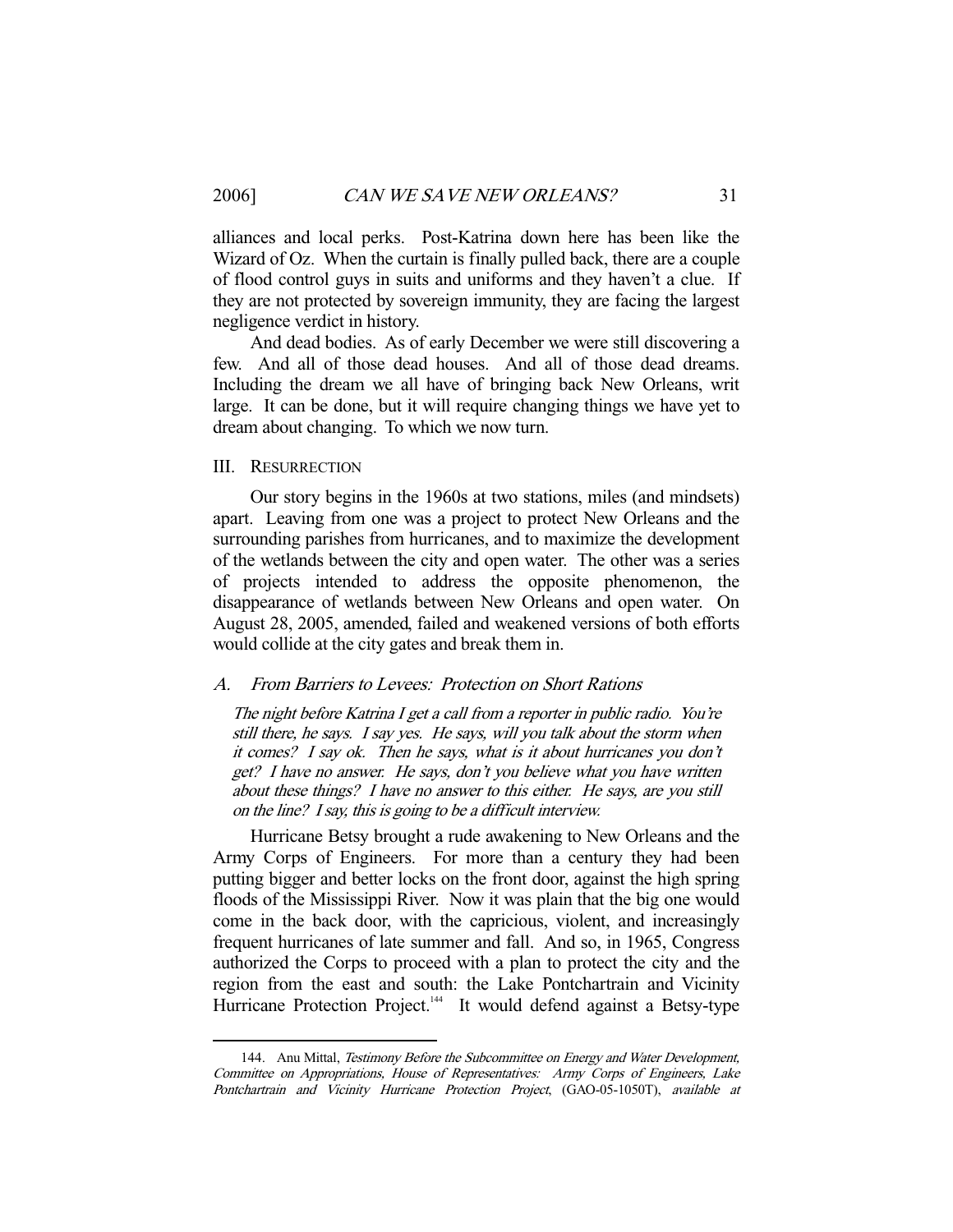storm, winds up to 100 mph, waves at maybe ten feet. $145$  It would take about 13 years to complete, with an estimated price tag of \$85 million.

 The Corps had two basic options, a high-level plan relying on levees fronting Pontchartrain along New Orleans and Jefferson Parish, or a lower set of levees, fronted by barriers 40 miles out at the inlets to Lake Pontchartrain across the Rigolets and the Chef Menteur pass. Initially, the barriers prevailed. They were seen as less costly, quicker to build (higher levees would require more time for the fill to settle), and—what many considered to be the driving factor at the time—they would allow for the drainage and development of wetlands in St. Charles Parish and New Orleans East where, in the Corp's words, "protection would not be incrementally justified."<sup>146</sup> Indeed, some 79% of benefits came from protecting new wetland development;<sup>147</sup> protecting New Orleans came in a distant second.<sup>148</sup>

 Developing the wetlands was in high swing at the time. New Orleans itself had just finished expanding over marshes and swamps to the edge of the lake. (The streets and houses hadn't started to crack open yet.) President Lyndon Johnson was partner (with his wife and Dallas Cowboys owner Clint Murchison) in a project to develop New Orleans East (a Lenin's tomb-like monument along I–10 still bears the name), and had managed to finesse federal highway regulations to build three interchanges for the venture.<sup>149</sup> A similar venture along the St Charles lakefront advertised scenes of upland development complete with contented dairy cows so obviously deceptive that it was shut down after protest by the Louisiana Attorney General.<sup>150</sup> What these developers wanted, of course, was exactly what environmentalists feared. The

http://appropriations.house.gov/\_files/AnuMittalTestimony.pdf.; see also CPR REPORT, supra note 68, at 3.

 <sup>145.</sup> Mittal, supra note 144.

 <sup>146.</sup> U.S. ARMY CORPS OF ENGINEERS, MISSISSIPPI RIVER—GULF OUTLET NEW LOCK AND CONNECTING CHANNELS EVALUATION REPORT, OVERVIEW (Mar. 1997), http://www.mvn.usace. army.mil/prj/ihnc/EvaluationReport/ihnc\_eval.htm.

 <sup>147.</sup> See Burby, supra note 107.

 <sup>148.</sup> Id.

<sup>149.</sup> See generally Jane W. Apffel, The Bayou Sauvage Urban Wildlife Refuge: A Definition of Land Use Through Collaboration (1990) (on file with author).

 <sup>150.</sup> Conversation with Doris Falkenheiner, Attorney, Baton Rouge, La., Jan. 10, 2006. Ms. Falkenheiner and an employee of the Louisiana Department of Game and Fish visited the site as prospective buyers; they presented a recording of the representations they received to the Louisiana Attorney General, who made complaint to federal authorities. Id. The development was subsequently abandoned.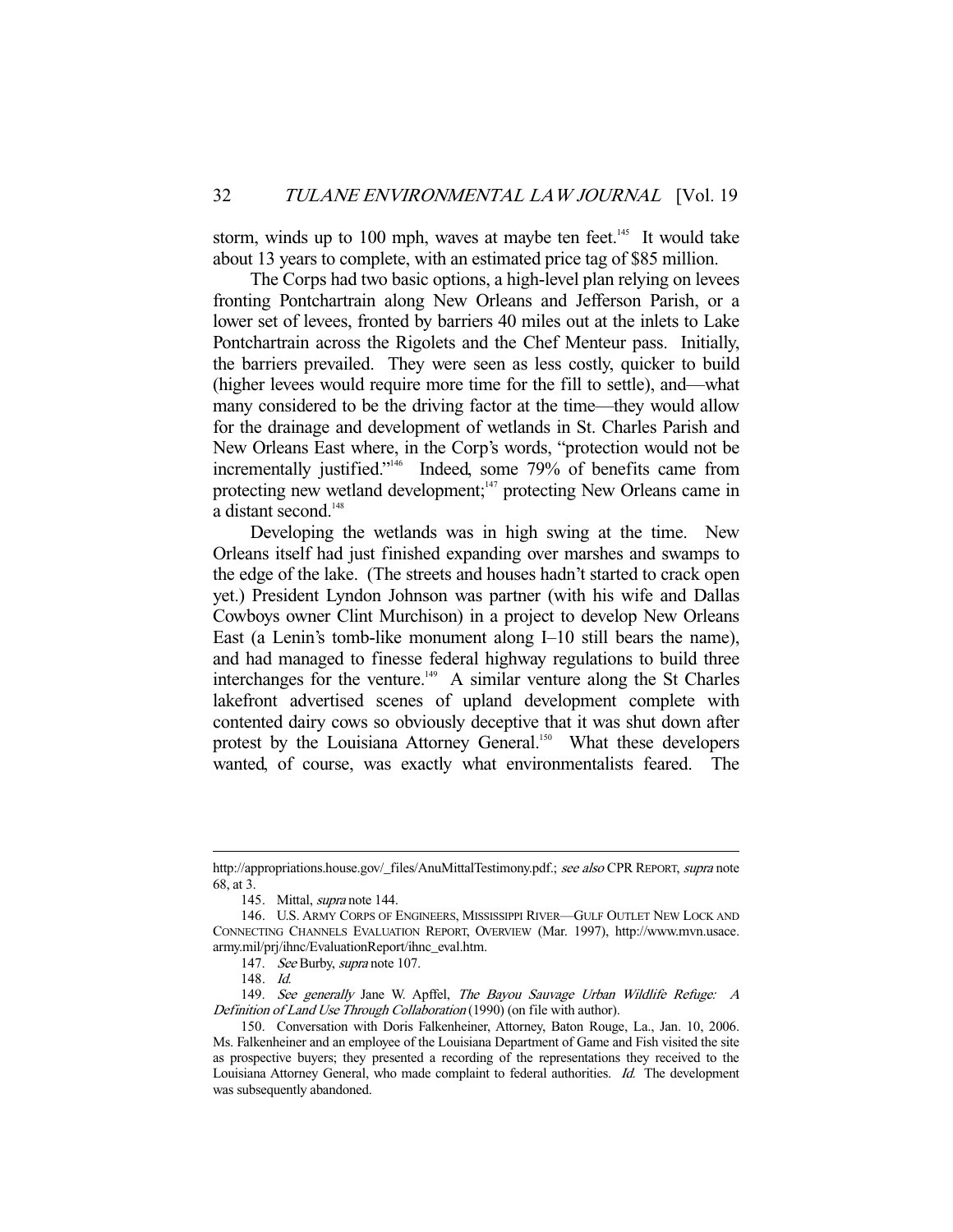barrier plan looked like a stalking horse for wetland development, New Orleans piggybacking the scheme.<sup>151</sup>

 The plan had another problem. It would block off most of the Rigolets and Chef passes, which were the migration corridors for the aquatic life of the interior lakes.152 Lake Pontchartrain had been the seafood market for the city, and crabbing along its banks was in the family memory of thousands of local families. Commercial fishers were worried as well and, despite Corps statements that gates in the barriers would maintain necessary flows, a groundswell of opposition grew on both sides of the lake. A poll by Congressman Bob Livingston showed his constituents doubting the barriers, causing him to express reservations as well.<sup>153</sup> An environmental lawsuit challenged the impact statement on the plan, which the Corps later admitted was a cursory job.154 Like so many such lawsuits at the time, the court found the statement inadequate and required the Corps to write a new one. Most of the time the Corps did just that, and then proceeded with its original plan. In this case, though, the Corps changed its mind.

 In 1982, its review completed, the Corps announced for the high levee option.<sup>155</sup> It would turn out to be less expensive after all, they found, less harmful to the environment and more protective as well. (Among other things it would guard against waves kicked up by hurricane-force winds across the lake itself). And so the project marched forward, its costs ballooning to an estimated \$757 million, towards a pre-Katrina estimated completion date of 2015.<sup>156</sup> At that point the Corps had thrown up 125 miles of levees around the city, in various stages of readiness. The all-important interior canal walls—the ones that failed were parts of the project declared to be complete.<sup>157</sup> Appropriations for the project were declining, however, from some \$15-20 million annually in the early years to about \$5-7 million in recent years.<sup>158</sup> The monies were going elsewhere.

 <sup>151.</sup> William A. Fontenot, Why New Orleans Flooded and Why So Many Poor People Were Stranded There, at 1 (Oct. 2005) (unpublished essay, on file with author). Mr. Fontenot was the Community Liaison Officer to the Louisiana Attorney General from 1981 to 2005.

<sup>152.</sup> CPR REPORT, supra note 68, at 4.

 <sup>153.</sup> Id.

 <sup>154.</sup> Ralph Vartabedian & Peter Pae, Katrina's Aftermath; A Barrier That Could Have Been, L.A.TIMES, Sept. 9, 2005, at A10.

 <sup>155.</sup> Gen. Accounting Office, Improved Planning Needed by the Corps of Engineering To Resolve Environmental, Technical, and Financial Issues on the Lake Pontchartrain Hurricane Protection Project 2 (GAO/MASAD-82-39) (Aug. 17, 1982).

<sup>156.</sup> Mittal, *supra* note 144, at 2.

<sup>157.</sup> CPR REPORT, supra note 68, at 8.

 <sup>158.</sup> Id.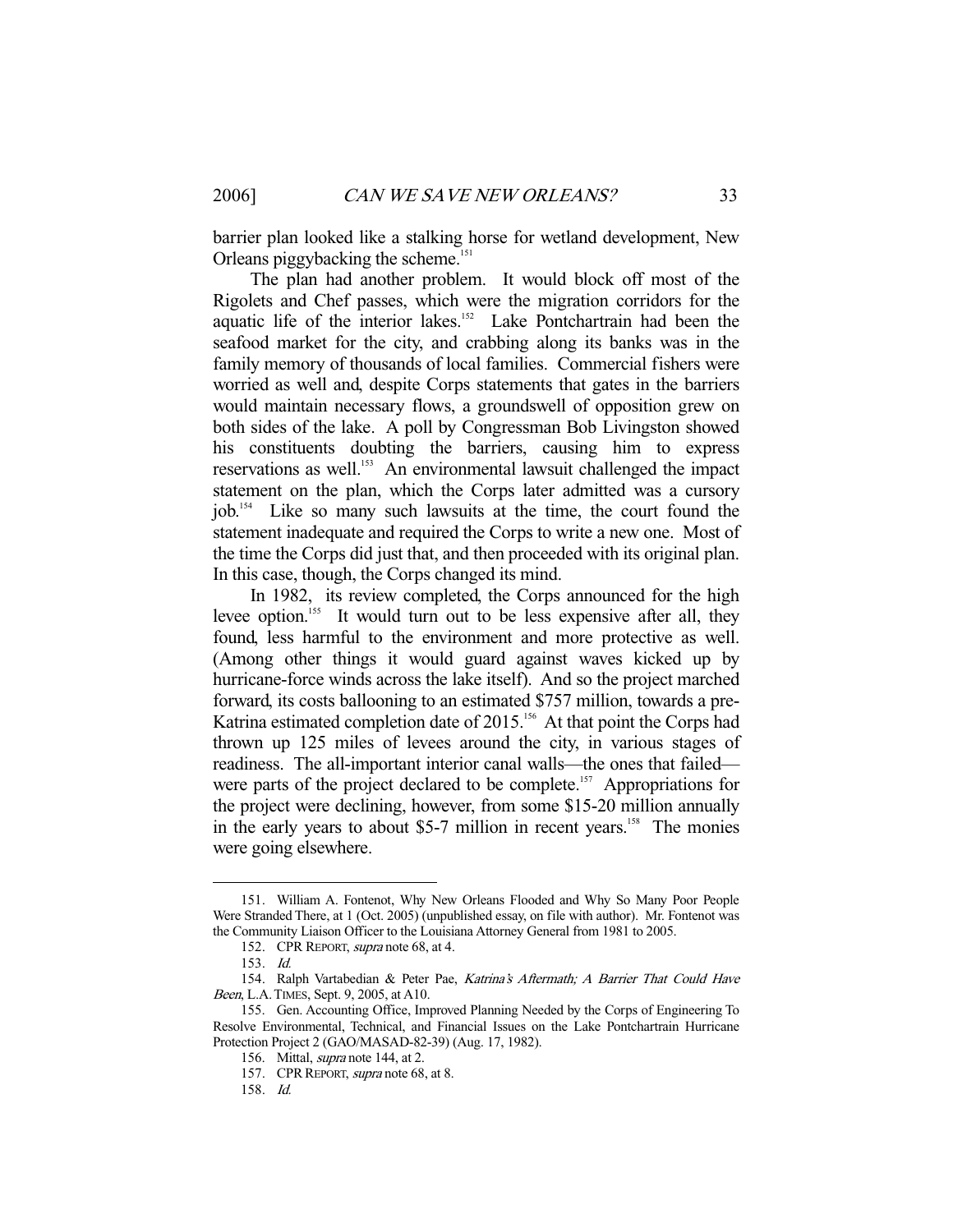So when Katrina and Rita hit the fan, it was a little surprising that two former Corps employees, high level ones at that, told the L.A. Times that environmentalists had drowned the city with their lawsuit.<sup>159</sup> The Wall Street Journal, ever eager for news like that, and a pack of right wing blogs picked up the cry, which carried to Washington DC and the House Resources Committee.<sup>160</sup> The Committee, in turn, ever eager for news like that, held hearings on it, absent the benefit of witnesses who had participated either in the project or the case.<sup>161</sup> The United States Justice Department, ever eager for news like that, even asked its field offices to report any and all environmental cases that had obstructed Corps flood projects. $162$  None were ever disclosed.

 In the end, the story flopped. The Chief of Engineers and the Government Accounting Office, which had been bird-dogging the project for years, both testified before other committees that the barrier plan would not have protected New Orleans any better than functioning levees, and in fact could have worsened the flooding by trapping the storm surge against the city.<sup>163</sup> As serious investigations proceeded, it became clear that the problem was not the high levee plan. Category 3 levees would have kept the city dry. Instead, the city got tinker toys and they fell apart. $164$ 

# B. The Restoration Game: Ideas on Short Rations

I am in the check out line at Rite Aid, buying flashlight batteries and last minute stuff. The fellow ahead of me has a huge bag, getting ready for

 <sup>159.</sup> Vartabedian & Pae, supra note 154.

<sup>160.</sup> David Schoenbrod, Op-ed, The Lawsuit That Sank New Orleans, WALL ST. J., SEPT. 26, 2005, at A18.

<sup>161.</sup> See Witness Testimony, Task Force on Improving the National Environmental Policy Act (NEPA), House Resources Committee, Hearings on "NEPA Litigation: The Causes, Effects and Solutions," http://resourcescommittee.house.gov/nepataskforce/archives/index\_dc.htm (last visited Feb. 10, 2006). The Committee did receive written testimony from a former Corps counsel who had participated in the case and indeed triggered the L.A. Times story. Id. (statement of Joseph Towers).

<sup>162.</sup> Mike Dunne, Environmentalist Suits Eyed in Levee's Failure, THE ADVOC. (Baton Rouge), Sept. 17, 2005, at 7A; Sue Lindsey, Task Force To Examine Environmental Review Law Following Katrina, CLARIAN-LEDGER (Jackson, Miss.), Oct. 20, 2005, available at http://www. wavy.com/global/story.asp?S=3863973&nav=menu45\_2.htm.

<sup>163.</sup> See U.S. GEN. ACCOUNTABILITY OFFICE, LAKE PONTCHARTRAIN AND VICINITY HURRICANE PROTECTION PROJECT GAO-05-1050T (Sept. 28, 2005), available at http://www. saveourwetlands.org/gaoreport.pdf (last visited Feb. 17, 2006); Lieutenant General Carl Strock, Defense Department News Briefing on Hurricane Recovery (Oct. 6, 2005), available at http://www.defenselink.mil/transcripts/2005/tr20051006-4041.html. (last visited Feb. 17, 2006).

<sup>164.</sup> Michael Grunwald & Susan B. Glasser, Experts Say Faulty Levees Caused Much of Flooding, WASH. POST, Sept 8, 2005, at A1.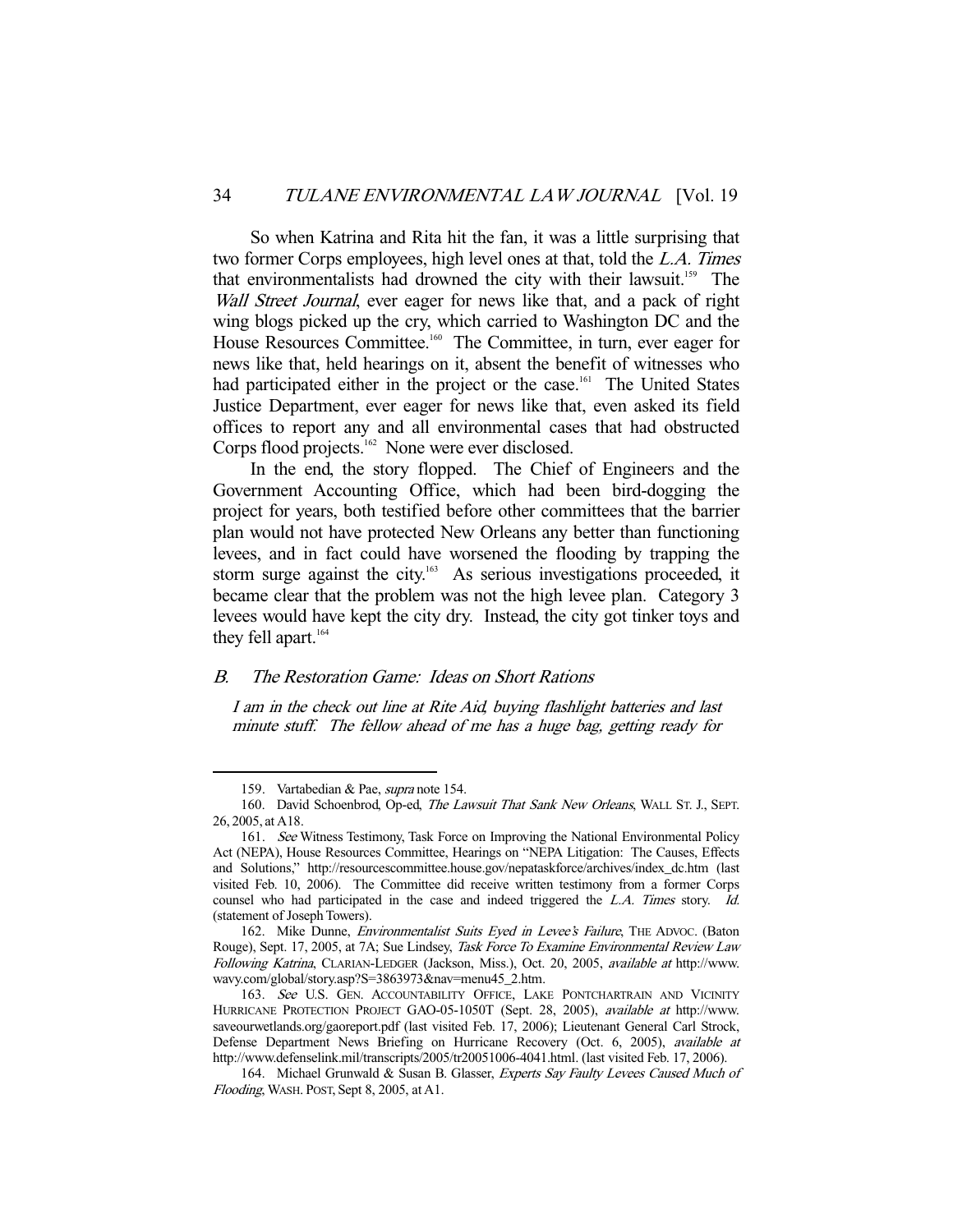Katrina, he says. He empties his bag on the counter, one by one. A fifth of Jim Bean. Another fifth of Jim Bean.

 The coast is sinking. We have known it for a long time. Only the rates have changed. When I first came to Louisiana in 1971, Sherwood Gagliano, the leading coastal expert at the time, was estimating land loss at about 10 square miles a year.<sup>165</sup> By the 1980s the rate had soared to close to 50, and then dropped back to what appears to be a steady 20 to 25.<sup>166</sup> It's not that we've offset the losses yet in any major way. But oil and gas dredging is down, and there is less marsh to lose.

 We have also known that the coastal marshes act just like a levee, only a flat one.<sup>167</sup> They knock down storm surges, and over the 80-some miles between New Orleans and the Gulf that amounts to the height of a tall man, 6 feet or more.<sup>168</sup> That's a lot of free levee. All we had to do is nurture it and leave it alone. Instead, of course, we starved the marshes from the main River and then started cutting them up with canals. The combination was devastating.

 The first impetus to do something about it—beyond the scientific and environmental community, regarded at the time as two flakes off of the same snowball—came from the oyster industry.<sup>169</sup> Oyster beds depend on just enough salinity to grow spat but not so much as to attract the oyster drill and other predators. With the marshes eroding the saltier Gulf waters were taking over and killing the value of the leases. In the 1960s, Congress asked the Corps to look into it.

 All answers depend on what you think the problem is, and in this case the problem was identified as the Mississippi River levees, shutting off fresh water to the leases. The Corps' answer, strongly supported by federal and state fish and wildlife agencies, was to build diversion structures to let the Mississippi back out.<sup>170</sup> These diversions, for these modest purposes, would later become the main restoration game.

 <sup>165.</sup> See Sherwood M. Gagliano, Klaus J. Meyer-Arendt & Karen M. Wicker, Land Loss in the Mississippi Deltaic Plain, in Transactions?, 31st Annual Meeting, Gulf Coast Association of Geological Societies 298 (1981).

 <sup>166.</sup> La. Coastal Wetlands Conservation & Restoration Task Force & Wetlands Conservation & Restoration Auth., Coast 2050: Towards a Sustainable Coastal Louisiana 55 (1998) [hereinafter Coast 2050], available at http://www.lacoast.gov/Programs/2050/MainReport/ report1.pdf.

 <sup>167.</sup> Id.

<sup>168.</sup> Mike Tidwell, Indifference to Marsh Is the Kiss of Death, TIMES-PICAYUNE (New Orleans), Dec. 9, 2005, at B7.

 <sup>169.</sup> Avenal v. State of La., Dep't of Natural Res., 886 So. 2d 1085, 1088-91 (La. 2004).

<sup>170.</sup> Restoring the Natural Flow: Diversions Rebuild Wetlands, WATERMARKS (La. Coastal Wetlands Conservation & Restoration Task Force, New Orleans, La.), Aug. 2003, at 3-4,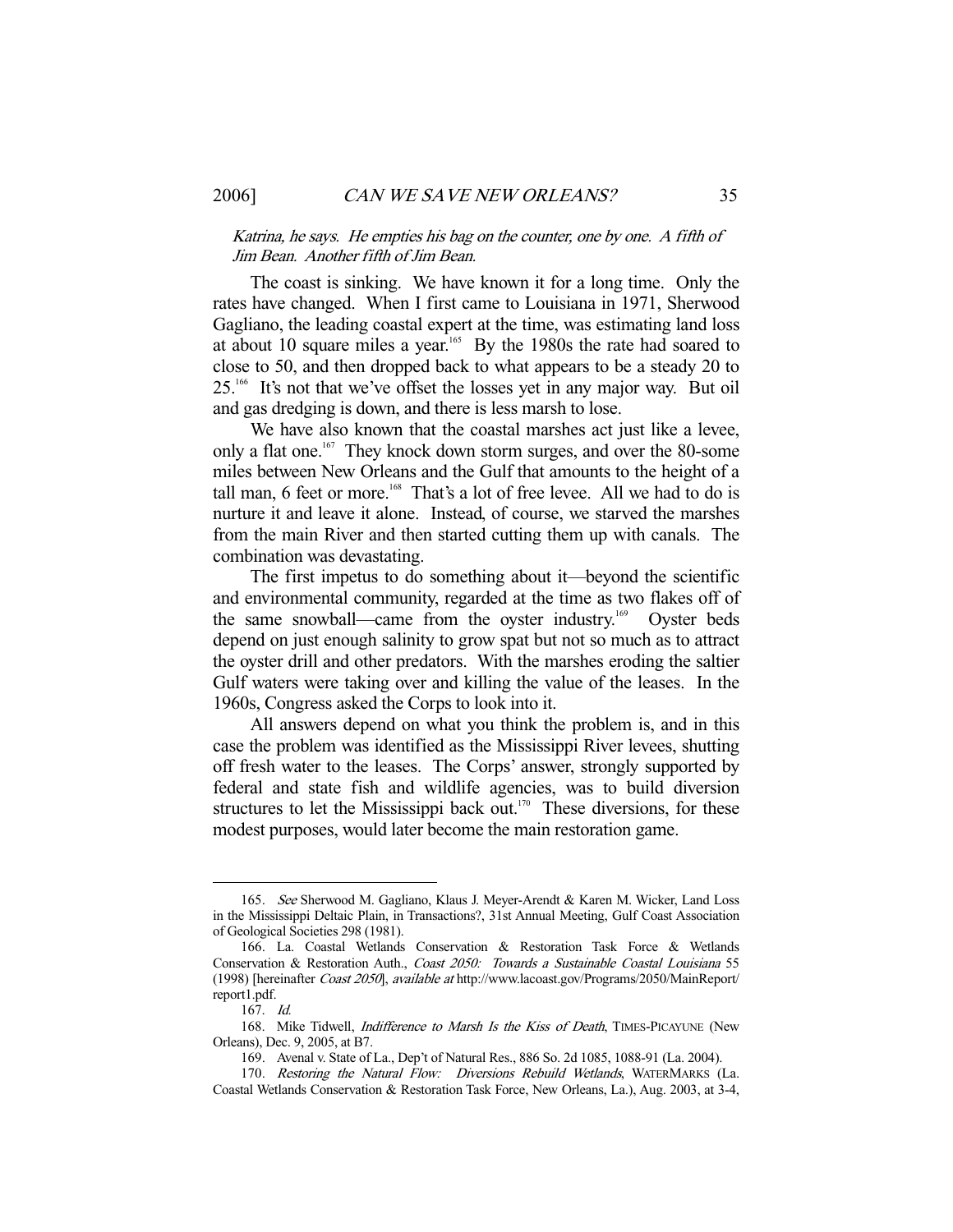Difficulty with science: it moves. By the time a theory is proven and accepted, it is also often no longer fully true. But meanwhile it has become dogma, and highly resistant to change. The freshwater diversion structures would prove beneficial, but fresh water would not solve the problem. At best, it would keep salinity at bay.

 The diversion projects went through an odyssey of controversy, back burner funding and on-again-off-again development. A diversion into Lake Pontchartrain was blocked by commercial fishers. $171$ diversion into Breton Sound ran into a \$2 billion damages verdict from the very oyster growers who had asked for it in the first place, undone only by order of the Louisiana Supreme Court.<sup>172</sup> A later diversion, on the west side, is limping along at about  $20\%$  capacity.<sup>173</sup> A mini-diversion into the dying cypress swamps of Lake Maurepas has yet to see daylight, although it will only protect a minimal amount of habitat. $174$ 

 Difficulty with environmental projects that depend on humans for management: they will get compromised by politics and the environment loses out.

 Meanwhile, federal and state authorities were beginning to raise the ante. In 1981, the Louisiana legislature appropriated \$35 million for coastal protection.<sup>175</sup> Eight years later the state established a wetlands trust fund from mineral revenues providing from \$15 to 25 million a year, earnest money for the federal funding that would be the prize.<sup>176</sup> In 1990, the United States Congress came through with the Breaux Act, partnering the state with the Corps and other agencies, and the upshot was Coast 2050, a conceptual restoration plan that divided the coast into four hydrological basins, each with its set of goals and projects.<sup>177</sup> At last, we were down to site-specific projects, meeting local conditions.<sup>178</sup> As a

available at http://www.lacoast.gov/watermarks/2003-08/watermarks-2003-08.pdf (providing a general description of freshwater diversions).

<sup>171.</sup> Jerald Horst, Panel Seeks Solutions to Freshwater Diversion, TIMES-PICAYUNE (New Orleans), Oct. 13, 1996, at G8.

 <sup>172.</sup> Avenal, 886 So. 2d at 1104, 1109-10.

<sup>173.</sup> Mary Swerczek, River Gushing into Basin in Coastal Restoration Test; Flow Kicked up to See Fresh Water's Effects, TIMES-PICAYUNE (New Orleans), Dec. 3, 2003, at B1.

<sup>174.</sup> LEE WILSON & ASSOC. ET AL., DIVERSION INTO THE MAUREPAS SWAMPS (2001), available at http://dnr.louisiana.gov/crm/coastres/projectdata/po29/epa\_report/a\_maur\_report2.pdf.

<sup>175.</sup> Coast 2050, supra note 167, at 12.

<sup>176.</sup> Id. at 13; LA. REV. STAT. ANN. § 49:213.11 (2005); Louisiana Searches for CWPPRA Funding, WATERMARKS (La. Coastal Wetlands Conservation & Restoration Task Force, New Orleans, La.), Spring 1996, at 10-11, available at http://www.lacoast.gov/watermarks/1996aspring/7funding/.

 <sup>177.</sup> Coastal Wetlands Planning, Protection & Restoration (Breaux) Act (CWPPRA), 16 U.S.C. §§ 3951-3955 (2000).

<sup>178.</sup> Coast 2050, supra note 167, at 12.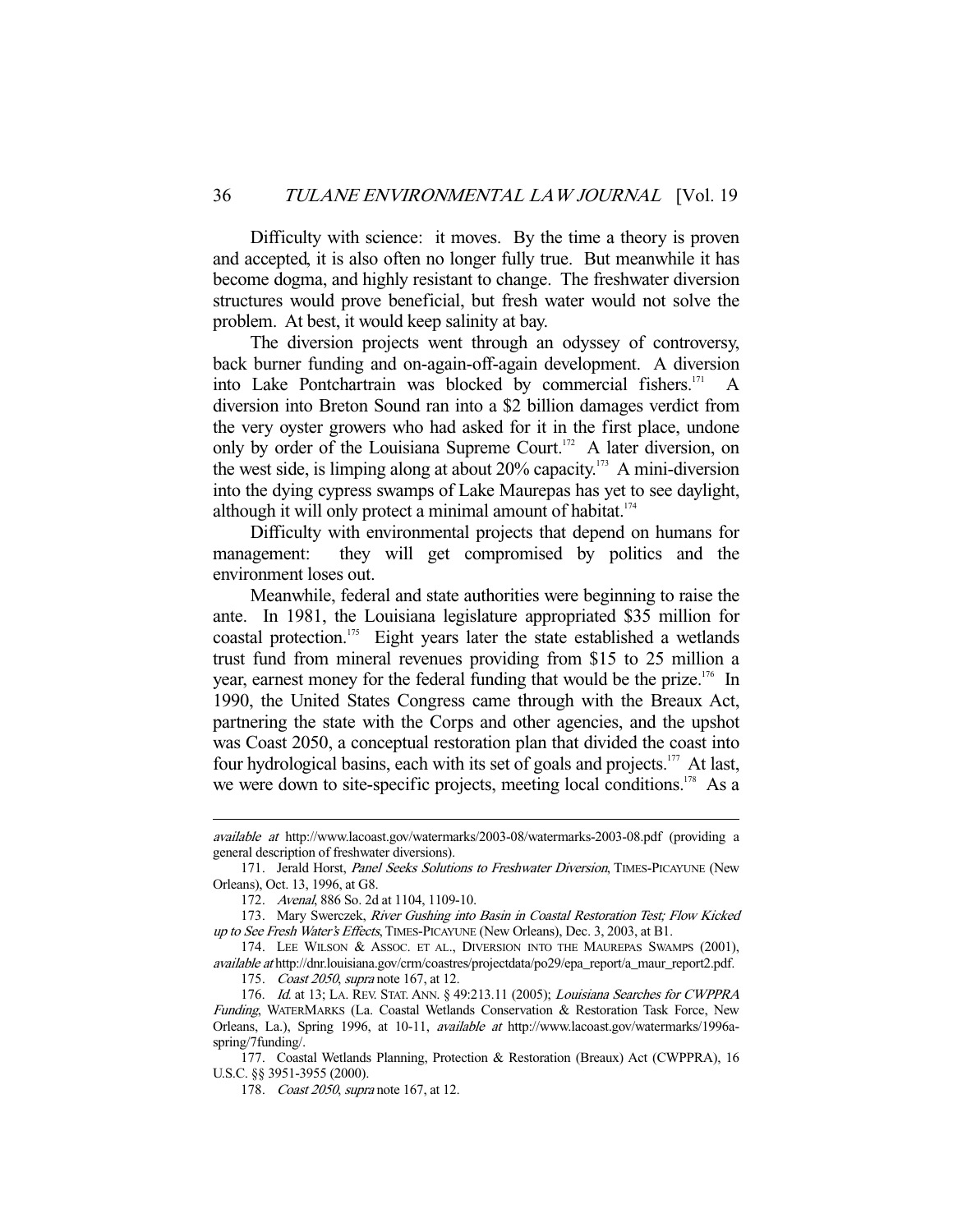process, it was transparent and science-driven. Below the science, however, it also turned on meeting local expectations and whiffs of the same I-get-mine-and-you-get-yours decisionmaking that has plagued the water resources development game.

 Coast 2050 is an ongoing process, with new projects vetted annually by panels of experts, open to public comment, and then set into motion.<sup>179</sup> The basic document is impressive, the work plans are targeted and their particulars are for the most part unimpeachable. But not all. There is a distressing amount of armoring and rip-rap which, as any coastal engineer (or fisherman) knows, last about as long as it takes for the land behind it to subside. The same could be said for beach nourishment, which is a more elaborate form of sand castle building, nice in the short run, then you have to do it again. And at the bottom, it continues to rely on large freshwater diversion structures that may—or may not—do the job.

 But there is a more fundamental problem with Coast 2050, its mission, stated as "to sustain coastal resources and provide an integrated multiple use approach to ecosystem management."<sup>180</sup> Who could object to that? Only someone familiar with the practice of multiple use management in the United States. The term first appeared in federal legislation attempting to insert environmental protection into rangeland and forest decisions, and it was shortly chewed to pieces by its very vagueness.181 Landscapes as vast as southern Alaska could commit 99% of the Tongass National Forest to clearcutting and still be "multiple use";<sup>182</sup> large and biologically unique areas of the California Desert could be turned over to off-road vehicle races.<sup>183</sup> The concept of "multiple use" failed so utterly to protect the environment that more recent laws have imposed specific environmental baselines (e.g., regeneration within 5 years) instead.<sup>184</sup> In short, multiple use has become a code word for let'er rip and Katy-bar-the-door.

<sup>179.</sup> See id. at 13; see also Priority Project List Number 15: Candidate Projects, Coastal Wetlands Planning, Protection, and Restoration Act (Public Meetings, Nov. 2005).

<sup>180.</sup> Coast 2050, supra note 167, at 7.

<sup>181.</sup> See generally Michael C. Blumm, Public Choice Theory and the Public Lands: Why Multiple Use Failed, 18 HARV. ENVTL. L. REV. 405 (1994) (criticizing multiple use as a management standard); George Cameron Coggins, Of Succotash Syndromes and Vacuous Platitudes: The Meaning of 'Multiple Use, Sustained Yield' for Public Land Management, 53 U. COLO. L. REV. 226 (1982) (analyzing the dismal record of multiple use as a management standard).

 <sup>182.</sup> Sierra Club v. Hardin, 325 F. Supp. 99, 122-27 (D. Alaska 1971).

 <sup>183.</sup> Sierra Club v. Clark, 756 F.2d 686 (9th Cir. 1985); see also Norton v. S. Utah Wilderness Alliance, 542 U.S. 55 (2004).

 <sup>184.</sup> National Forest Management Act § 6, 16 U.S.C. § 1604 (2000).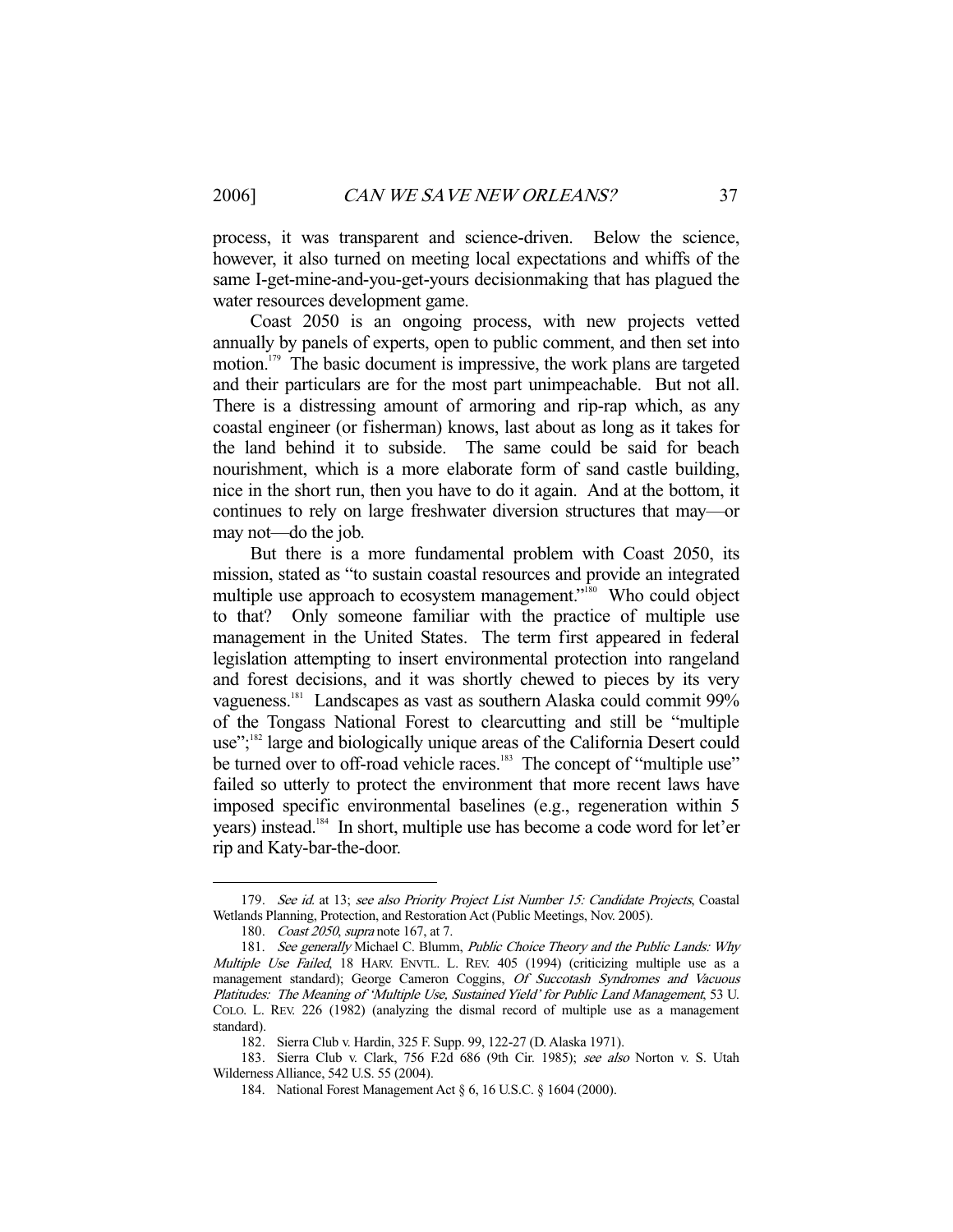The same inherent conflict can be seen in the Louisiana coastal management statute, which seeks both to "protect" and to "develop" the coastal zone.<sup>185</sup> So what comes first? According to one of its first administrators, it is a "resource management" program that "practically precludes the Secretary from stopping any activity per se in the coastal zone."186 At which point we know very well what comes first, and it will not be coastal protection. So when Coast 2050 also states its intention to provide a "clear vision" for the coast, it is calling for something that it can't deliver.

 A second problem with Coast 2050 is its inability to deal with projects that run counter to its objectives. The Breaux Act directs the Corps and other federal agencies to ensure that all of the activities are "consistent" with the "purposes of the restoration plan."<sup>187</sup> Some activities are clearly not. But rather than calling for closure of the Mississippi Gulf Outlet, for example, the current 2050 work plan calls for—with an alarmingly straight face—the placement of rocks along its eroding banks. They are called "environmental improvements."<sup>188</sup> Nor has 2050 insisted on accessing oil and gas deposits by means other than dredging, or raised a peep over government permitting for new wetland development. Indeed, 2050 has yet even to develop a process to determine the consistency of any of this stuff with coastal restoration.<sup>189</sup> It is still, like the rest of the state, in the mitigation-based, we-can-haveour-cake-and-eat-it-too mode that has presided over the destruction of the coastal zone for more than three decades. Are we serious yet?

 The most obvious shortcoming of 2050, however, is that, even under the best of circumstances—its projects fully funded and the adverse consequences of new levees, canals and urban development magically wished away—it would not restore the coast. It would reduce the rate of loss. Not by all that much. About 500,000 acres would be lost without 2050's restoration projects, and about 400,000 acres with them. Under 2050, three of the four coastal regions would continue to experience a seriously disappearing landscape.<sup>190</sup> The one that gains is next to the Mississippi and the subject of a new diversion project.<sup>191</sup> This

<sup>185.</sup> See LA. REV. STAT. ANN. §§ 49.214.21.

<sup>186.</sup> See Houck, supra note 33, at 3 (citing Memorandum from Sec'y, La. Dep't of Natural Resources, to Members of Coastal Management Section, Dep't of Natural Resources, entitled CZM Objectives (Mar. 10, 1983) (on file with author)).

<sup>187.</sup> Coast 2050, supra note 167, at 2.

<sup>188.</sup> NRC REPORT, *supra* note 10, at 3, 94.

<sup>189.</sup> *Id.* at 6-7, 70-91, 136.

<sup>190.</sup> Coast 2050, supra note 167, at 47-50.

 <sup>191.</sup> Id.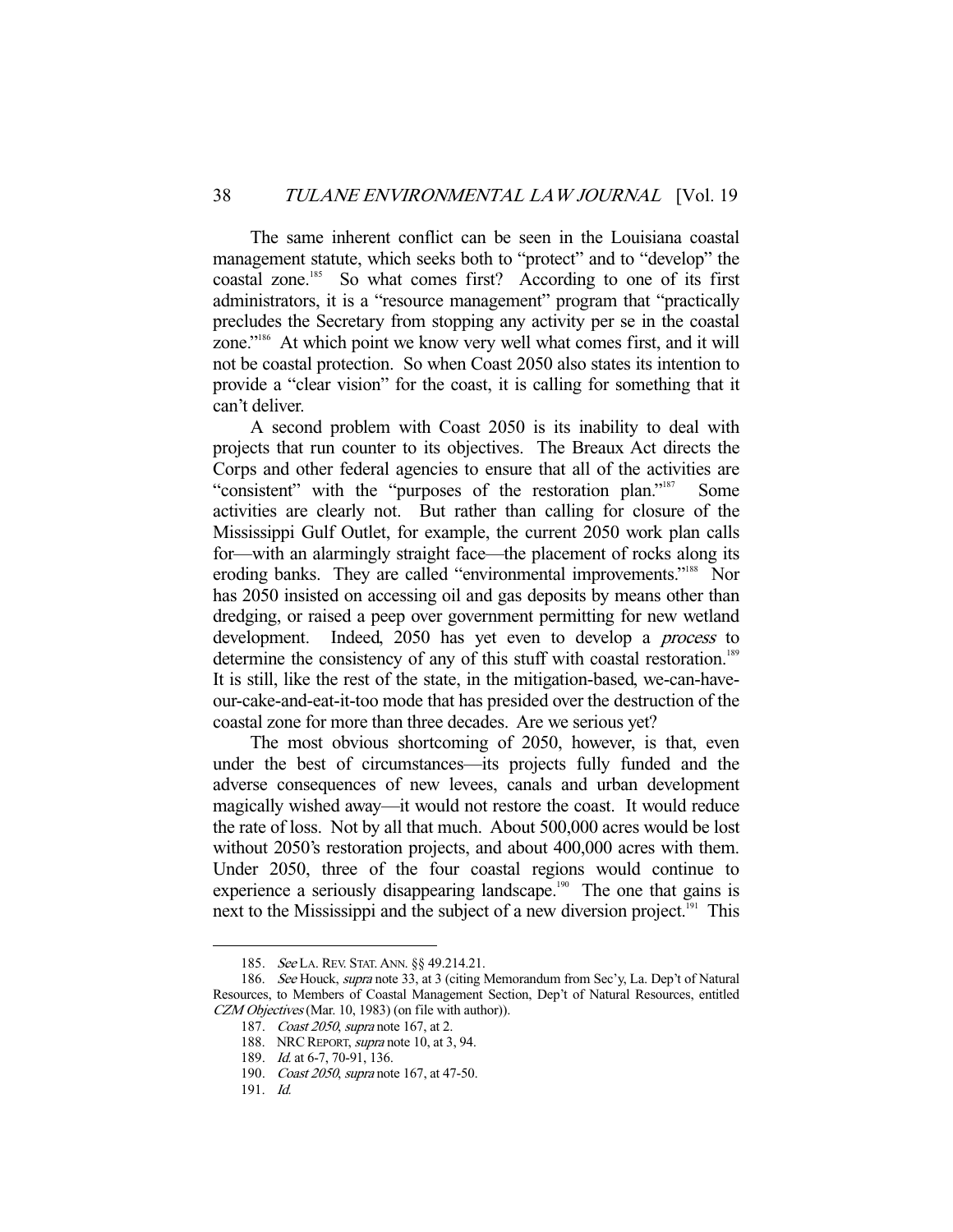is before Katrina and Rita came along and took out 100 square miles in a single blow.<sup>192</sup> Post-Katrina, a goal of reducing loss is no longer sufficient.

 These shortcomings noted, Coast 2050 was still a credible game plan until it had a terrible accident, and barely emerged alive. In the summer of 2005, it ran into a highly skeptical Office of Management and Budget in Washington, D.C., and, after much haggling, its \$14 billion asking price was whittled down to  $$250$  million.<sup>193</sup> Worse, the monies would be restricted to projects that could be implemented in the near term, the next 5 to 10 years, and to studies of "long range feature concepts."194 Rome is burning. They sent a fiddle.

 Katrina and Rita, in turn, had several impacts of their own on Coast 2050. On the positive side, they highlighted the relationship between coastal restoration and hurricane protection for all the country to see. Case in point: One evening this November, I was walking my dog down on the levee and met a group of workers from Minnesota (it was already cold up there). One of them began telling me about the river and how it was carrying all this silt and the coast was collapsing at three football fields an hour—seven football fields, said another—and so they argued about it. A bunch of twenty-somethings from 1,000 miles away had the message.

 Second, Katrina and Rita opened the money faucet. Unimaginable sums will now be pouring into South Louisiana, much of it for the coast. For good or ill.

 By the same token, the two hurricanes exploded the rate of loss. The Lake Pontchartrain basin lost 50 square miles (they'd been averaging 4 square miles a year).<sup>195</sup> Southeast Louisiana, below New Orleans, may have lost 100 square miles, 40 years worth by current rates.<sup>196</sup> Two months after the storm more than half a million acres of the coast were

<sup>192.</sup> Joe Gyan, Corps Predicts Years of Levee Work, THE ADVOC. (Baton Rouge), Nov. 12, 2005, at A9 (quoting Sidney Coffee, executive assistant to the Governor of Louisiana for Coastal Activities).

<sup>193.</sup> Tidwell, *supra* note 168. Mr. Tidwell is the author of BAYOU FAREWELL: THE RICH LIFE AND TRAGIC DEATH OF LOUISIANA'S CAJUN COAST (2003). See also Cain Burdeau, Aid Requested for Wetlands Criticized, TIMES-PICAYUNE (New Orleans), Nov. 2, 2005, at A9.

<sup>194.</sup> Mark Schleifstein, Report Gives Nod to Plan for Coast; But Other Measures Needed Too, It Says, TIMES-PICAYUNE (New Orleans), Nov. 10, 2005, at A1.

 <sup>195.</sup> Carlton Dufrechou, Presentation at Conference Louisiana Environmental Action Network (Nov. 12, 2005).

 <sup>196.</sup> Kerry St. Pe, Barataria Estuary Project, Presentation at Conference of Louisiana Environmental Action Network (Nov. 12, 2005).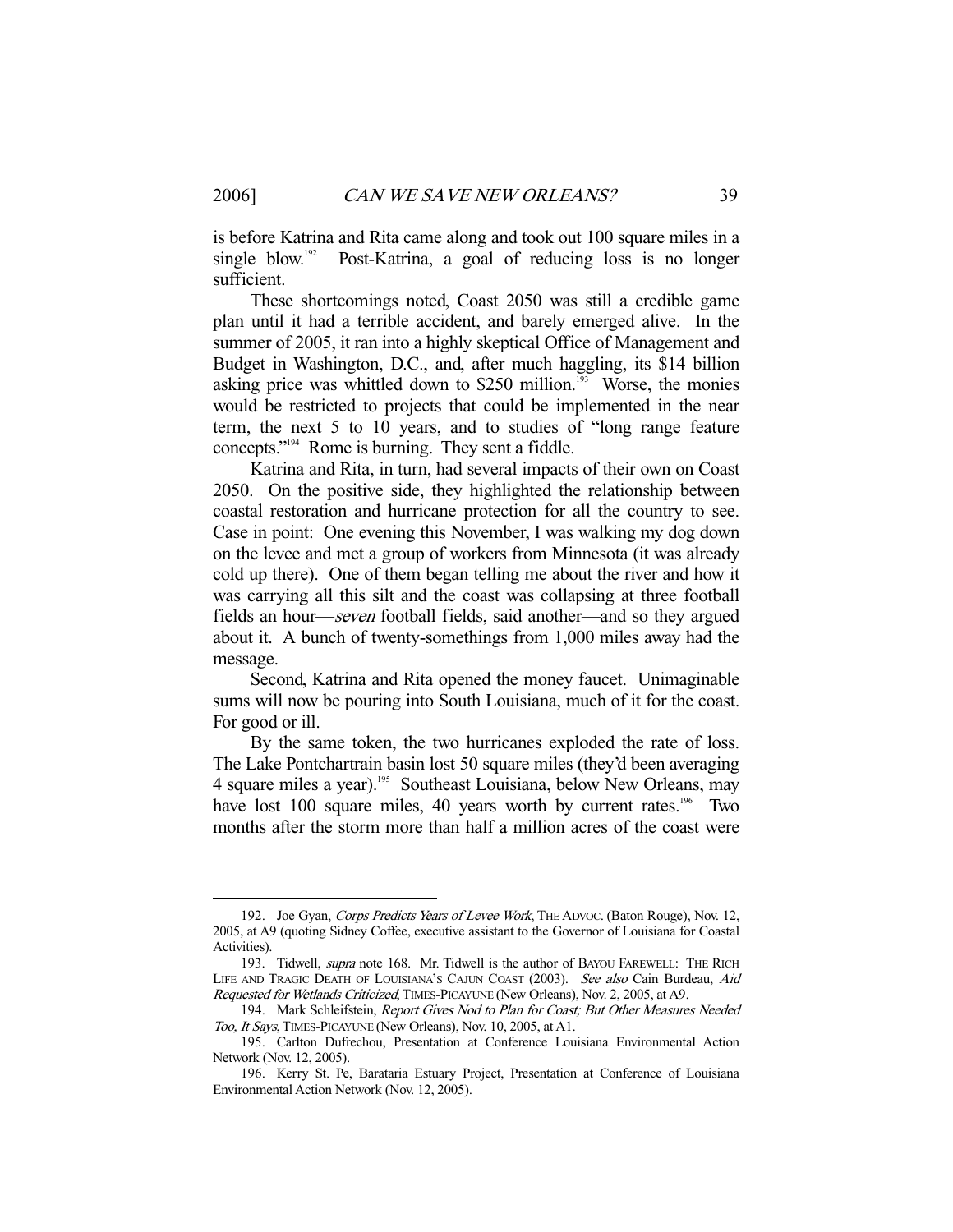still under water.<sup>197</sup> These were tremendous hits. More hurricanes are coming. So what do we do?

# C. So What Do We Do?

So how'd you do? The guy who is asking me lost everything and his family is somewhere in Oklahoma. The only people I see on the street are Mexican roofers and the National Guard. Out in Gentilly there are two guys throwing destroyed stuff out of their living room window, a mattress, tangled underclothing, kids books. The water line's at the roof. They are the only people I see in ten blocks.

 Here is what we know. It is not just the tire, it's the car. And it's not just the car, it's the driver. Nothing in the system has made a numero uno priority either of protecting New Orleans from hurricanes or to restoring even hanging onto—the Louisiana coast. We have a flood control program, a navigation program, a permitting program, a coastal management program, a flood insurance program, a coastal restoration program—just for openers—and they do not talk to each other. They are riddled with conflicts, basically headless, basically goal-less, weakened by compromises and refuse outright to deal with first causes and first needs. So, this is a tall order.

 We also know this. As they came ashore, there were really two Katrinas. One blew through the levees into New Orleans and St. Bernard, and topped the ones further south. The other smashed into coast-front development in a wide swath from Alabama to Texas, wiping out the first half-mile or so of Pass Christian, Waveland, Gulfport, Biloxi, half of Grand Isle, and all the way over to Holly Beach. Same set of storms, but the run-up for one was negligence, and the run-up for the other was arrogance. Building behind levees is one thing; you have (some) reason to think they'll hold up. Building on the edge of the Gulf and thumbing your nose at it is another.<sup>198</sup> Which opens up a different set of questions.

#### 1. Two Visions

 Here is a surprising truth: we have never decided what we wanted. There is no book, no report, no agency and no law that maps what we

 <sup>197.</sup> Id.

<sup>198.</sup> See Applebaum, supra note 101. Describing Senator Lott's beach house during Katrina, the author states that "Lott's house was on the beach because you and I paid for it." Id. As to the likely governmental response, she opines that "[b]arring an unforeseen dose of political sanity, we're about to subsidize the reconstruction and even the expansion of more susceptible beach front communities, too." Id.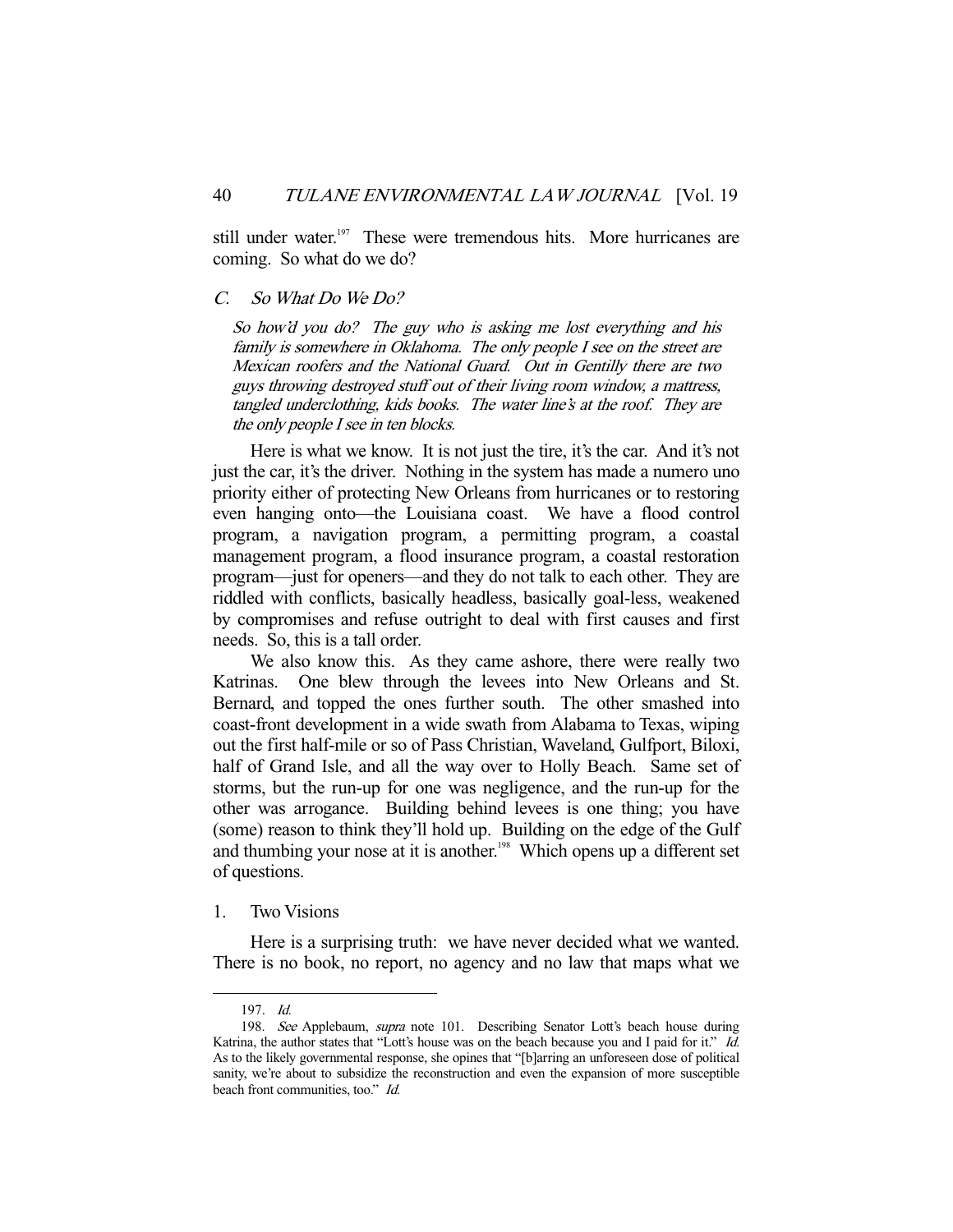think South Louisiana will be in 50 years, or several hundred. The question is less urgent in other parts of the country where we are not literally making, and losing, the landscape as we go along. In Louisiana we are. We will change South Louisiana entirely by what we do and don't do in the next decade or so. And for this, there is no guide at all.<sup>199</sup> There are, however, competing visions. On them hangs much of the future of New Orleans.

 The vision for New Orleans is relatively clean. The city is a given, fixed in its history, architecture, economy and culture and these contributions call for maintaining it, as is, for as long as we can. Nobody needs to reinvent New Orleans: we simply need to get it back. Its protection will cost a fortune, and will take more than anyone wants to concede (and no small amount of luck, as we race the clock against the near-term hurricane seasons). But at least we know what we are driving at. Whether we succeed will depend on levees, flood gates, rational storm water management within the city walls, conservative building elevations, levees and one thing more: a viable coastal zone to buffer them, without which the system will not hold over time. $200$ 

 Eighty miles of wetlands and associated ridges, bayous and estuaries extend from New Orleans to the Gulf in a wide arc from the Pearl River to the Sabine, from Mississippi to Texas. The numbers vary with the type of terrain but, generally speaking, a couple of miles of these marshes will knock down a hurricane storm surge by a foot. You can do the math. In effect, we have a horizontal levee. We also have the richest ecosystem in North America, mother lode for the New Orleans seafood, the backbone of Acadiana, money in the bank spinning off dividends, as long as we do not destroy the bank.<sup>201</sup> Which is of course what we have been very busy doing.

 So here is the starting point: exactly what we do want the Louisiana coast to look like, to do for us, for, say, the next century? Here is Answer <sup>A</sup>. We can dedicate it to navigation, to oil and gas extraction, to as much urban expansion as lenders will bankroll, to new highways masquerading

<sup>199.</sup> Denise Reed, Seeing the Future of the Louisiana Coast, After the Storm: Restoring America's Gulf Coast Wetlands, ENVTL. LAW INST. (forthcoming 2006) (manuscript at 45-57, on file with author). Dr. Reed, of the Louisiana State University Marine Consortium and the University of New Orleans, has been involved in Louisiana coastal restoration issues for more than a decade.

 <sup>200.</sup> By now, even the Corps of Engineers recognizes the need to restore the coastal zone as vital to its levee systems and hurricane protection. See Mathew Brown, Closing One Channel Won't Solve Everything: MR-GO Just One Item on Storm Defense List, TIMES-PICAYUNE (New Orleans), Jan. 8, 2006, at A1.

 <sup>201.</sup> The capitalized value of the ecosystem services of the Louisiana coastal zone have been estimated at \$216 billion (1980 dollars). See Houck, supra note 33, at 98.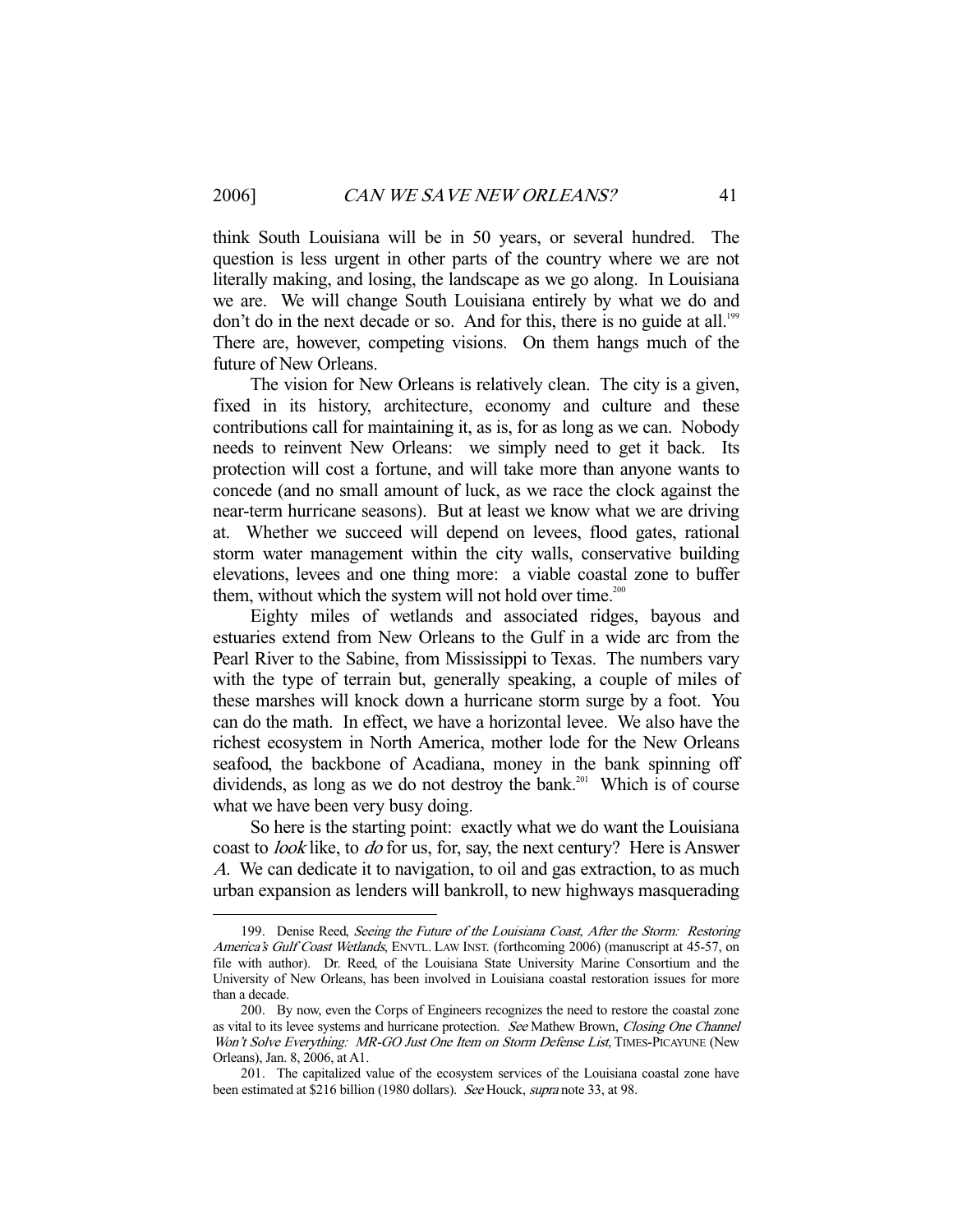as hurricane evacuation routes (case in point: the proposed Lafitte-LaRose highway, cutting across the marshes of Lafourche Parish, an evacuation highway, I was told; for whom? I asked; for the people who are going to build down there, I was told); to golf courses and subdivisions and castles on the sea (recent homes on Grand Isle sold for a half million dollars and up), and supported by more levees, more drainage canals, more pumping stations, more dredge and fill. It is called "a working coastal zone."

 Here is what is not working. The fisheries are getting squeezed out. The mouth of the Mississippi harbors a "dead zone" of oxygen-starved water larger than the state of Delaware.<sup>202</sup> The oyster beds are so contaminated with fecal coliforms that about half of them are closed for health standards at any given time, every day of the week.<sup>203</sup> Commercial fishers are shutting down. The processing plants are shutting down. The interior marshes are collapsing. The natural storm buffers are disappearing. Cypress forests along the MRGO, Des Allemandes and in Terrebonne are now open lakes with dead sticks poking up in the air. Boat docks are separating from dry land. Every coastal community inland 50 miles or more is now threatened by coastal storms, even mild ones.

 Earth to Louisianans: you really can't have this cake and eat it too. With all due respect, it is not just a matter of doing everything we want "smarter." It is a matter of getting straight what we want, and what comes first.

 There are really two choices. One is to continue to squeeze every short-term dollar we can out of the coastal zone, to include a relentless press of industrial and residential development. And to throw up whatever protections for it the federal government will give us. Basically, pumps and levees. In this view, the natural environment may not be the enemy but it is at least an impediment. We wall it off, and then feed it through the bars of diversion structures like some beast in a zoo. At best, a century from now, it will not take five centuries, we will look something like Metairie extending down to somewhere like route 90, flanked by a huge wall, subsiding continuously on our side of it, and on other side are some collapsing deltas and the Gulf of Mexico. The walls,

<sup>202.</sup> Mark Schleifstein, Storm-Stirred Waters Help Shrink Gulf's Low-Oxygen Dead Zone; But It's Still Too Big, Marine Scientists Say, TIMES-PICAYUNE (New Orleans), Aug. 2, 2005, at A1.

 <sup>203.</sup> La. Dep't of Health & Hosp., Office of Pub. Health, Molluscan Shellfish Program, http://www.oph.dhh.louisiana.gov/sanitarianservices/molluscanshellfish/news094d.html (last visited Jan. 29, 2006).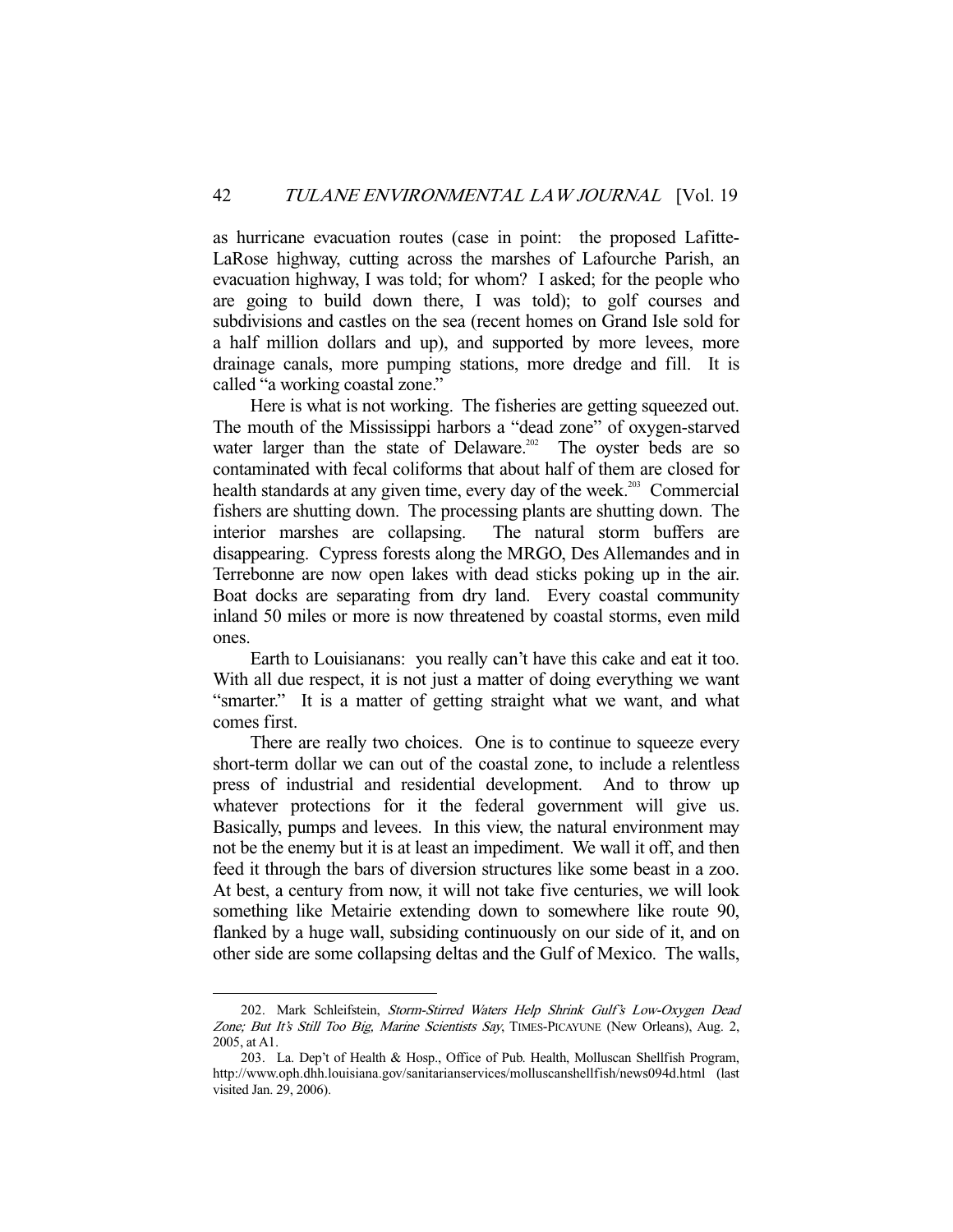including those around the City of New Orleans, will have to be made more huge about every 5 years or so. Lest the doomsday predictions start coming true.

 The other choice is to decide that perpetuating the coastal zone itself over the long term is the goal. Then, we tailor what we do to that goal. But there is no hiding the scale of the question. It would be one of the largest land use decisions in U.S. history, and the most consequential. It may also be the only way—as a matter of economics and sustainable engineering—that New Orleans and the major communities of South Louisiana can survive. It is certainly the only way that the coastal zone as a living system will survive. Problem is, it requires the almost unthinkable.

#### 2. Vision by Default

 What comes next is the hardest step for any American community to take, and all but heresy in South Louisiana. A plan. The mere mention of planning raises blood pressures and brings on cries of Godless Communism. The property rights movement is nowhere stronger than on the American coastline, stoked by folks who are either constructing, selling or occupying condos on places like Hilton Head, Pensacola and Padre Island, and it loves insurance payouts and second home mortgage deductions and it hates planning. Now we add the prevailing attitude of a state like Louisiana where most towns do not even have zoning, and a city like New Orleans whose tout ensemble is absolutely critical to its economy but which has spent the last 10 years avoiding the preparation of a master plan. To this we add the very human fact that everybody wants to live everywhere, most of all where they always have. And as close to water as possible.

 What we have had in the city of New Orleans and along the entire Gulf coast is planning by default (local attorney Bill Borah calls it "planning by surprise"). Planning takes place. It's just that we haven't taken part in it. Where water resources are concerned, it starts with real estate developers, port authorities, levee boards and other outside-theballot-box enterprises, their projects facilitated and funded by the Army Corps of Engineers. In their minds, the only question is a technical one: what kind of engineering do we need to get our project done? The system has produced the expected results: more rip-rap here, more drainage there, and levees to the horizon. The goal is—although it is never stated anywhere—to develop as much of the coast as possible. When you add the projects up, they determine the destiny of the city and South Louisiana.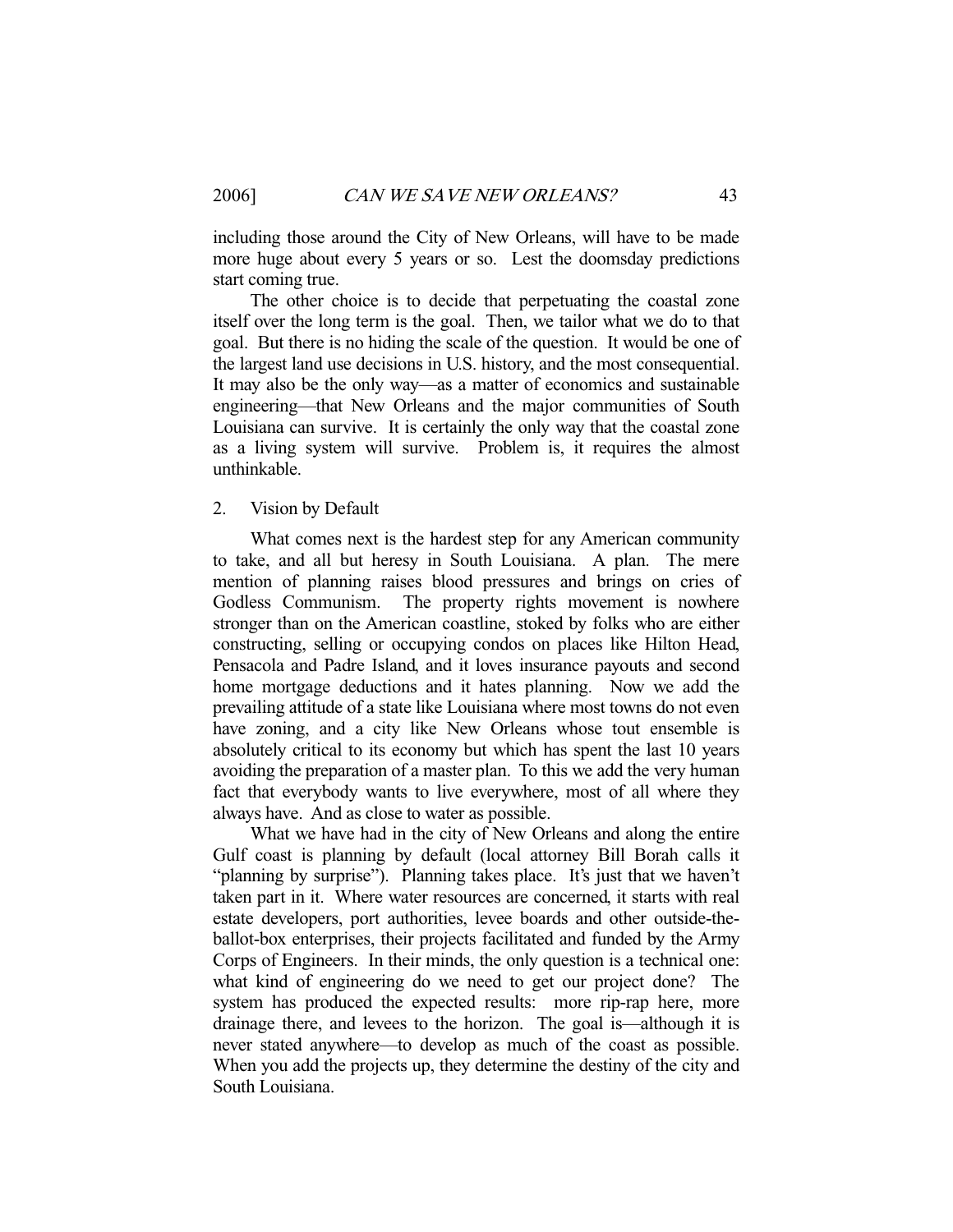Case in point: There are three, mind-blowing maps in South Louisiana right now.<sup>204</sup> One shows how Katrina and Rita came into New Orleans (wide arrows pointing in at the city, it looks like the Blitzkrieg). A second shows what these same storms did to the coastal zone south of New Orleans (it goes from a green carpet of grass to a hole in the ground).<sup>205</sup> The third map hasn't gotten much play. It shows a levee stretching from the Mississippi border to Texas, cutting across the belly of South Louisiana like a tourniquet.<sup>206</sup> About half the wetlands of coastal Louisiana are above it, the other half below. The first piece of this levee to move forward is called Morganza to the Gulf.

 The Morganza project loops down from Larose to within a mile or so of the open Gulf, and then back up to Houma.<sup>207</sup> It is a considerable undertaking, with 72 miles of levees, gates and other structures, at a cost of \$40.5 million (probably twice that, if history is any guide).<sup>208</sup> It will destroy 3,743 acres of wetlands outright in construction and enclose the greater part of another 270,000-plus wetland acres in its study area, along with three good-sized lakes.<sup>209</sup> Gates will be provided in an attempt to maintain the hydrological connection between the wetlands within the system and those to the south—but you have to perform a kind of autolobotomy not to see the consequences over time.

 Natural History: widespread natural flows do not do well through culverts and passes. Neither do fish and plankton. Neither do sediments, large volumes of which are provided to the interior marshes from the south, by the very coastal storms that will close the gates and keep them out. And that's just the surface water. Water is moving underground as well, and the levees press down on that circulation like a boot on a rabbit. The rabbit doesn't fare so well.

<sup>204.</sup> John McQuaid, Bob Marshall & Mark Schleifstein, Evidence Points to Man-Made Disaster; Human Mistakes Led to N.O. Levee Breaches, TIMES-PICAYUNE (New Orleans), Dec. 8, 2005, at A1 (depicting invasion of floodwaters into the City of New Orleans and St. Bernard Parish).

 <sup>205.</sup> Juliet Eilperin, Natural Buffers Took a Beating: Gulf's Woods and Wetlands Experienced Lasting Damage, WASH. POST, Sept. 21, 2005, at A10; see also Press Release, U.S. Dep't of the Interior, U.S. Geological Survey, USGS Reports New Wetland Loss from Hurricane Katrina in Southeastern Louisiana (Sept. 14, 2005), available at http://www.usgs.gov/newsroom/ article.asp?ID=997.

 <sup>206.</sup> Unnamed Map, distributed for review at the La. Governor's Advisory Comm'n on Coastal Restoration and Conservation, Oct. 24, 2005 (on file with author).

 <sup>207.</sup> U.S. ARMY CORPS OF ENGINEERS, FINAL PROGRAMMATIC ENVIRONMENTAL IMPACT STATEMENT, MISSISSIPPI RIVER &TRIBUTARIES—MORGANZA, LOUISIANA TO THE GULF OF MEXICO HURRICANE PROTECTION 18, 42 (2002) [hereinafter MORGANZA].

 <sup>208.</sup> Id. at 15, 18.

<sup>209.</sup> *Id.* at 19, 42, 106.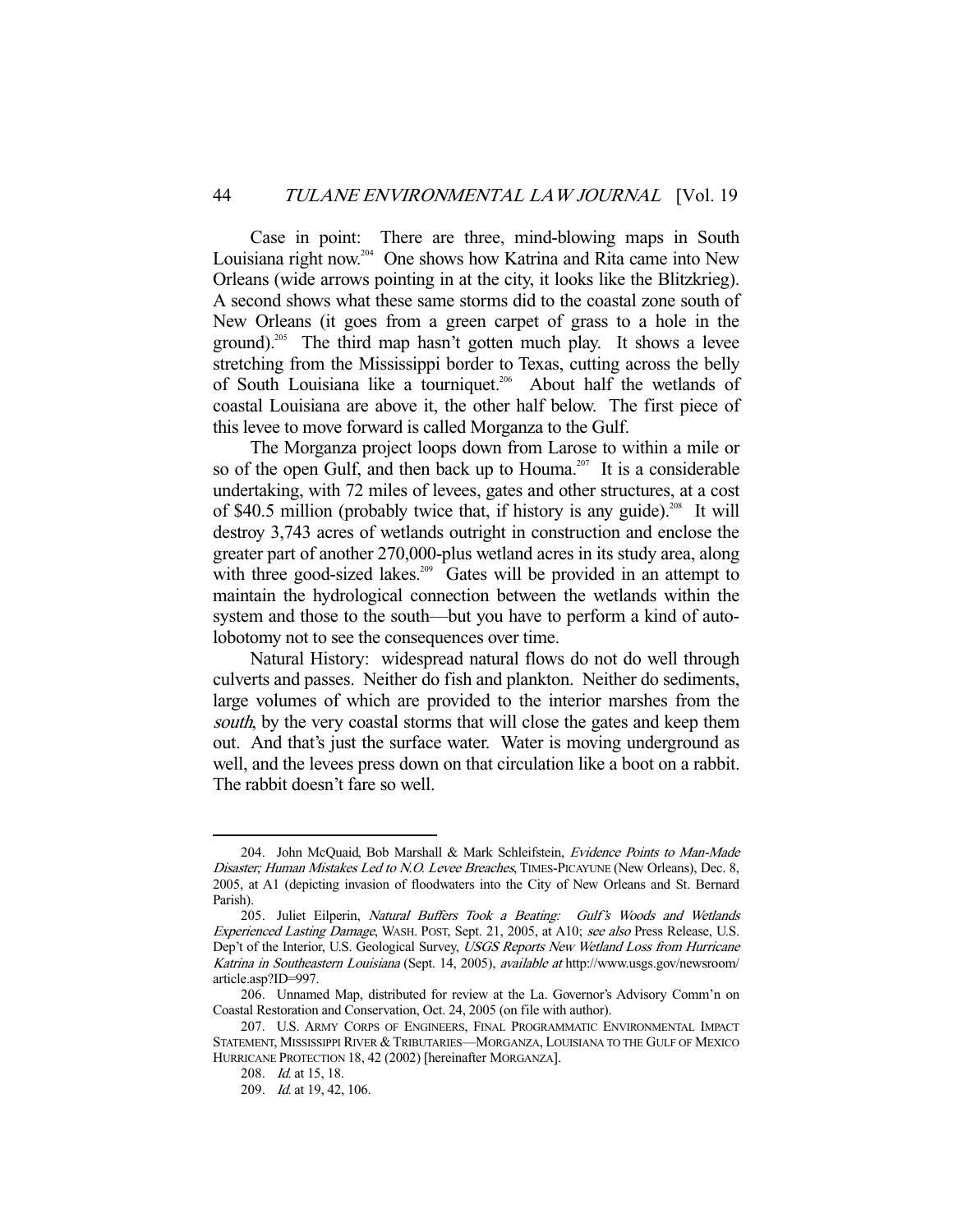Human History: the day a levee goes up is the day before large machines are in draining wetlands and laying slab behind it.<sup>210</sup> When real estate possibilities are on the table, what is behind a levee is going to get developed and no human institution will stem that tide. Indeed, the approved Louisiana coastal management program writes off wetlands behind levees as "fastland," fair game for development and beyond the reach of the permitting program.<sup>211</sup> When you look at this last map, the first thing you notice is 270,000-plus acres of wetlands behind the levees. And no one is thinking about a little venture in real estate?

 Now we can think about the rest of it. The Morganza to the Gulf project logically does not stop at Larose and Houma. It is part of an imagined Maginot Line of levees that begin at the Pearl River and end up at Morgan City.<sup>212</sup> At least for now. No reason comes to mind why they should not continue on Lake Charles. Or for that matter, west to Brownsville, Texas. Or east to Tampa, Florida.

 What is apparent is that these levees, designed by engineers and approved by Congress, are the basic planning documents for the future of South Louisiana. What is north of these levees will be developed. What is south of them will be anyone's guess, although not for long; the map on global warming shows these coastal marshes gone within a century. De facto, we end up with a wall. Not all that adequate a wall, by the way. Only Category three, if that. Can you imagine the costs of maintaining even a Category three levee system winding back and forth to the Gulf from New Orleans to Texas? Can we imagine what will happen when development piles in behind it, and then gets flooded? Do we already know, from Lakeview and New Orleans East, what happens to land elevations behind levees once they are drained and paved?

 Our choice is to start this process from the other end. If we do, another range of options open. There are a dozen major towns across the southern tier with thousands of homes and residents, and they deserve protection. But the way to provide it may be with the same kind of ring levee systems that protects (or should) New Orleans and its surrounding parishes, supplemented by flood gates at the mouths of the main canals. Or, it may mean peninsular levee systems down the historic ridges of the

<sup>210.</sup> See Michelle Krupa, Katrina Speeds Up Plans To Build Westward; Officials Foresee Opportunity, Challenge, TIME-PICAYUNE (New Orleans), Dec. 11, 2005, at A1 (discussing the recent proposal to develop 20,000 units of housing in wetlands on the West Bank of New Orleans behind a recently constructed hurricane protection levee). The levee stands at perhaps eight feet currently, and is already visibly sagging in parts. Personal observation of the author (Jan. 3, 2006).

 <sup>211.</sup> LA.REV. STAT.ANN. § 49:214.3 (2005).

 <sup>212.</sup> Unnamed Map, supra note 206.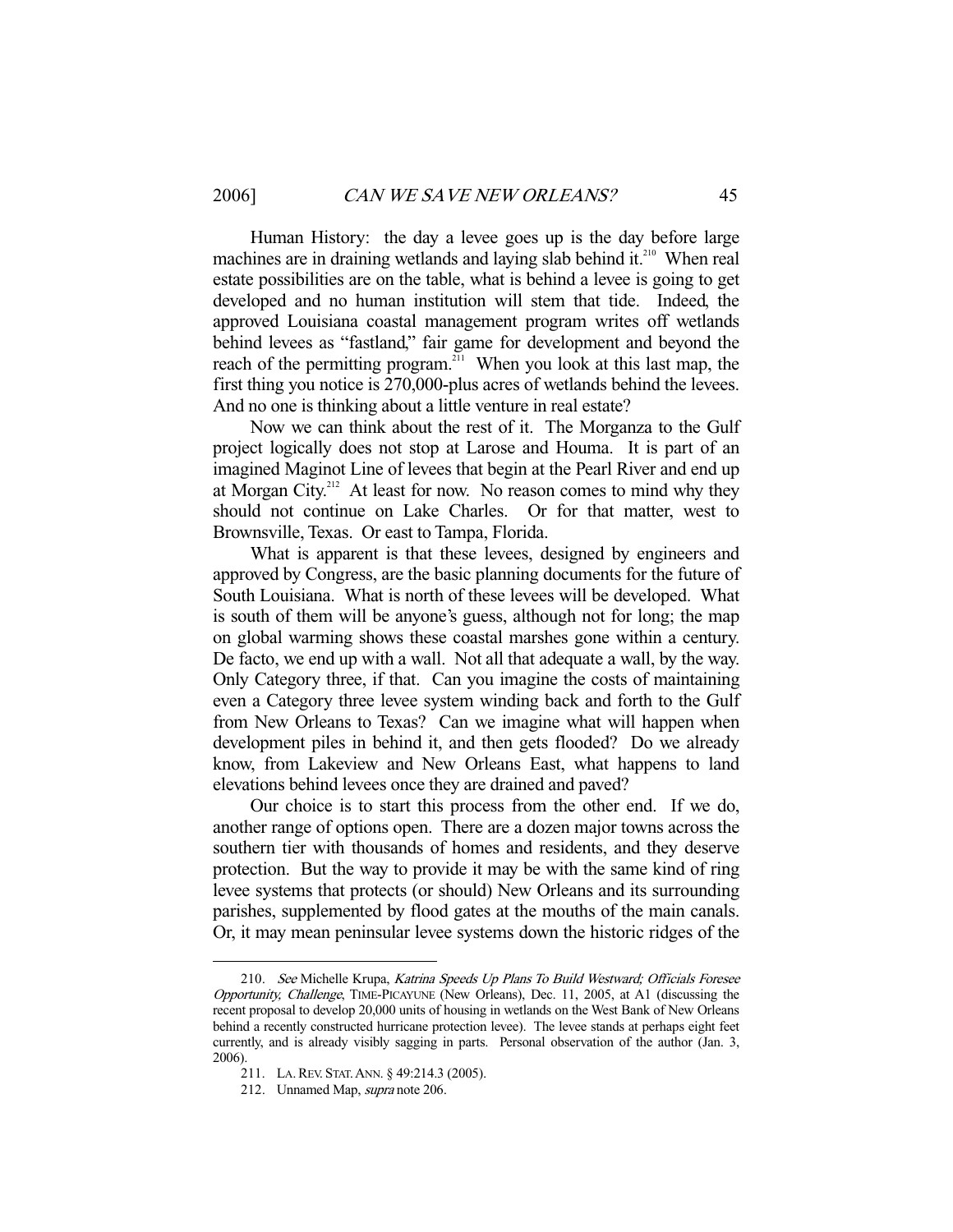bayous, protecting what has always been the high ground. That doesn't mean Louisianans can't live outside the levees. It doesn't mean we can't elevate and meet FEMA standards (inadequate as they may be) for flood insurance. It doesn't mean we can't live in town and drive 20 minutes down the bayou to the boat dock in the morning either. It just means that there is no need, and no way over time, to make a ring levee around all of south Louisiana and hope to retain the coastal zone.

 Problem is, we have lacked the process—we have lacked even the language—for such a discussion. In addition to scientists and engineers, we may need some social workers. In saying this, I am most serious.

#### 3. Alternative Future 1

 We have two points of departure, then. We know what the first one looks like. The goal is to maximize human development in the coastal zone and protect it with a complex of levees, gates, drainage canals and pumping stations for the ever-subsiding lands behind them. We may add to these structures, as we wish, if monies are available, some environmental amendments. Holes in the levees for water flow (the current term is "leaky levees"), movable gates. But there is no doubt what comes first, and what will come next: maximum development.

 One piece of this vision emerged in the 1960s with the barrier hurricane protection plan across the Rigolets, four-fifths of which was about new development in the wetlands.<sup>213</sup> It will doubtless surface again. Another piece has surfaced with the Morganza to the Gulf project.<sup>214</sup> There is no grand plan. It will happen by increments, by default. What is behind these barriers will, over time, turn agricultural, then into strip malls, cul-de-sacs and urbanization. Whatever is outside the barriers will live on borrowed time.

 The Netherlands offer a more systematic approach to this same end. The Dutch have been fighting the North Sea for a thousand years, and their historic methods—dikes, drainage canals and pumps—look quite familiar, as does their continuing and accelerated rate of subsidence.<sup>215</sup>

<sup>213.</sup> See Burby, supra note 107.

 <sup>214.</sup> See supra text accompanying notes 207-212.

<sup>215.</sup> John McQuaid, Ruin and Recovery; Beating Back the Sea; How the Dutch Fight To Save Their Low-Lying Land, TIMES-PICAYUNE (New Orleans), Nov. 13, 2005, at A1. Like Louisiana, the Netherlands has also contributed mightily to its own demise, in earlier centuries by mining the peat from its coastal plan and more recently by mining it for oil and gas. Presentation of Jan H. deJager, Coastal Strategy Workshop, New Orleans, La. (Jan. 18, 2005). Dr. deJager is a civil engineer in the Netherlands with experience in the Delta Project.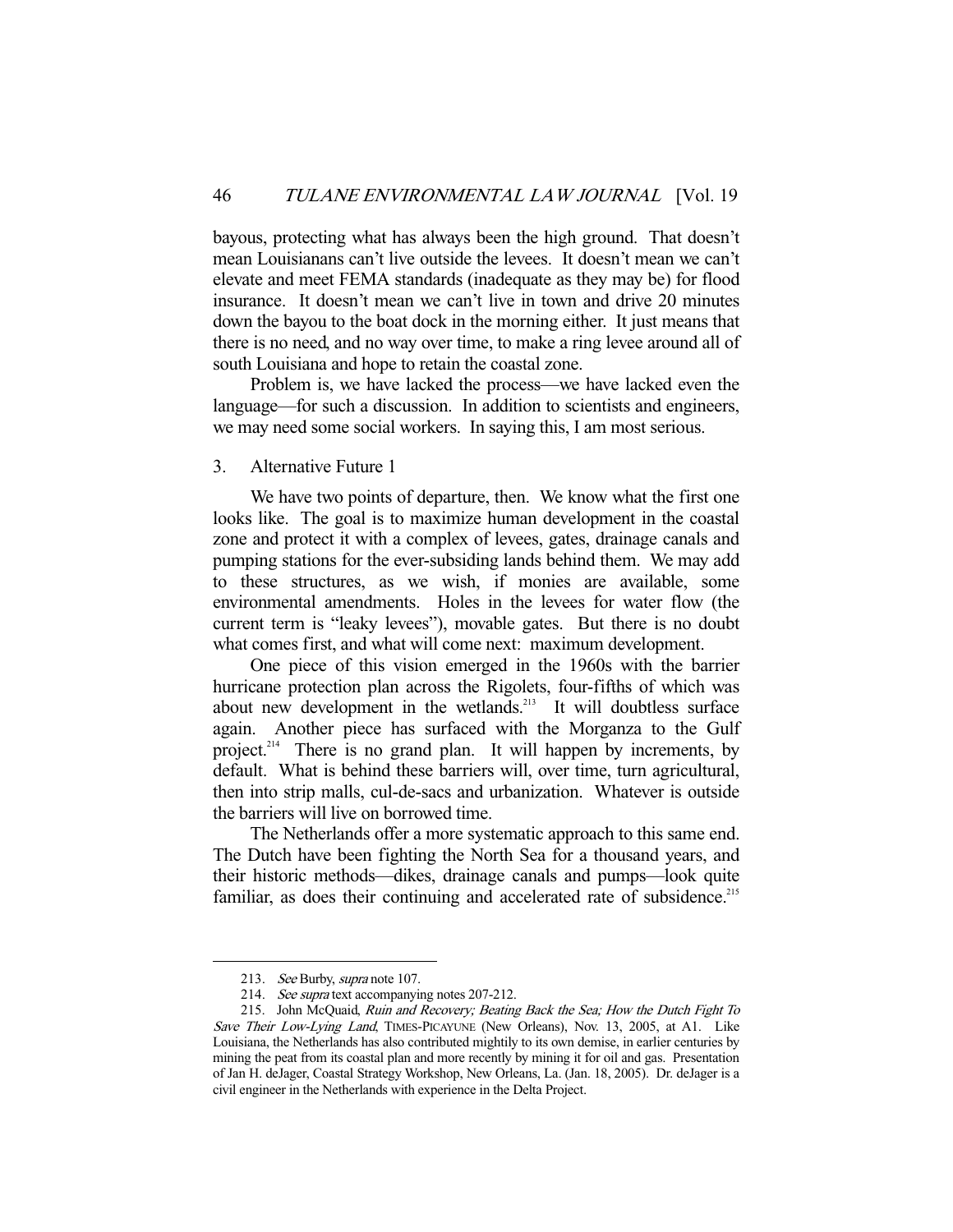Parts of the coast are now 23 feet below the level of the sea.<sup>216</sup> The temporary successes of this engineering look familiar too, always followed by greater, catastrophic losses. Finally, in 1953 a major hurricane blew in and left 1,800 bodies in its wake, 50,000 destroyed homes and  $350,000$  acres of flooded land.<sup>217</sup> In a country half the size of Louisiana.

 Vowing "Never Again," the country devised a new plan. Back in 1932, they had dikes off the Zuiderzee, an estuary twice the size of Lake Pontchartrain, with a barrier more than 20 miles long.<sup>218</sup> Their new Delta Plan would apply that same strategy to the entire Atlantic Coast. They dammed every one of their major rivers, some of them multiple times.<sup>219</sup> They diked off their estuaries, diked off entire seas,<sup>220</sup> and reduced their coastline by more than two-thirds.<sup>221</sup> "[T]he water is the enemy," explained a professor of engineering. "You don't let the enemy, before the fight starts, penetrate your territory."<sup>222</sup>

 They won. At a cost of about \$18 billion over some 40 years, they completed their first rounds of the Delta plan and they haven't flooded since.<sup>223</sup> They predict their strategy to hold for the next 500 years. At the same time they moved aggressively to fill lands behind their coastal barriers, "polders" created literally from the sea.<sup>224</sup> The polders produced fruit and vegetables. So far, it was all win-win.

 Then another bill came in. Over half the estuaries disappeared, and those remaining were in trouble.<sup>225</sup> Coastal fisheries were hammered. At the mouth of two of Europe's major rivers, the Meuse and the Rhine, the Grevelingen was the largest and most productive estuary on the Atlantic Coast.<sup>226</sup> Within two weeks of completing the barrier across it the mussels and shellfish were dead.<sup>227</sup> The government tried to turn what is now a lake behind the barrier to tourism, but the water was, and remains,

 <sup>216.</sup> H.E. Boudewijn van Eenennaam, Ambassador of the Netherlands to the United States, Remarks at the Wyndham New Orleans Hotel (Nov. 27, 2005), available at http://kerrn.org/pdf/Eenennaam.pdf; see also McQuaid, supra note 215.

 <sup>217.</sup> See van Eenennaam, supra note 216.

 <sup>218.</sup> McQuaid, supra note 215.

 <sup>219.</sup> Id.

 <sup>220.</sup> Id.

<sup>221.</sup> See van Eenennaam, supra note 216; see also McQuaid, supra note 215.

<sup>222.</sup> McQuaid, *supra* note 215; van Eenennaam, *supra* note 216.

<sup>223.</sup> See van Eenennaam, *supra* note 216; see also Keith Darcé, Outer Ring of Flood Protection Proposed; But Cost Is Barrier, Visiting Senator Says, TIMES-PICAYUNE (New Orleans), Nov. 15, 2005, at A1.

 <sup>224.</sup> McQuaid, supra note 220.

 <sup>225.</sup> Id.

 <sup>226.</sup> Id.

 <sup>227.</sup> Id.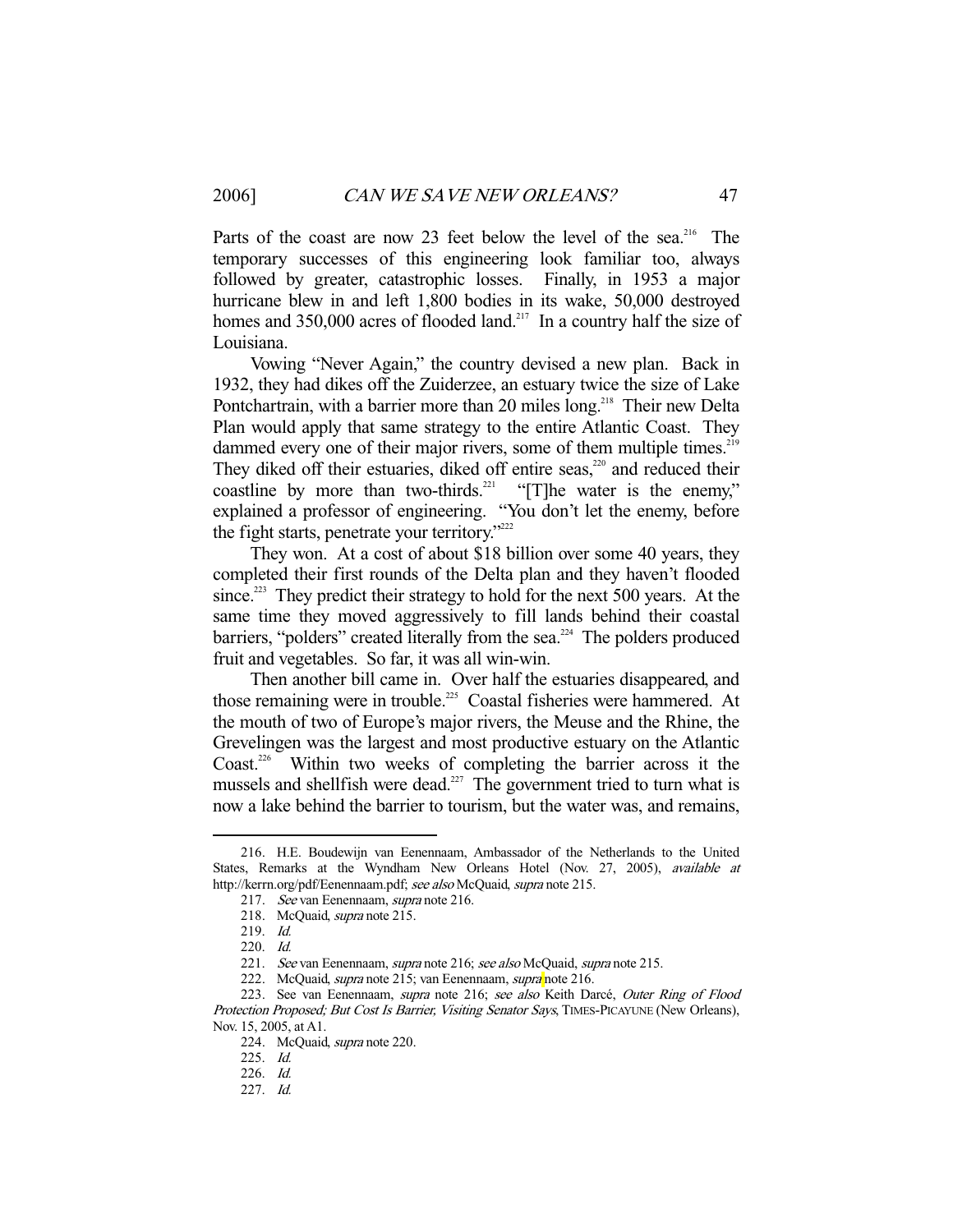so contaminated that it is unfit for human contact.<sup>228</sup> It is covered with toxic algae and more than 5 billion feet of polluted sludge has settled on the bottom.<sup>229</sup> They had made a dead zone.<sup>23</sup>

 The story repeats up and down Holland's coastline, dying estuaries outside, dying lakes inside, and a series of costly and difficult remedies.<sup>231</sup> The most dramatic adaptations have been the construction of movable gates at the mouths of several estuaries.<sup>232</sup> The gates have restored part of the tidal interchange. But they have so reduced sediment loads that islands are disappearing, and now scientists are calling for one of the largest gates to be removed entirely.<sup>233</sup> "Interfering with natural processes and natural systems is always a bad thing," says one. "Mother nature is the best engineer."<sup>234</sup>

 The transferability of the Delta Plan to South Louisiana is an open question. The floodgates solution seems readily adaptable to passes the size of the Rigoletes and the Chef Menteur, but gating off rivers the size of the Mississippi and the Atchafalaya would be a larger challenge. The Dutch Coast is not, further, abutting a subsiding continental shelf, and its soils are composed of harder stuff than Louisiana marsh and muck.<sup>235</sup> Fixed structures, like levees, will hold up there; we have seen what they do here. We have also seen the risks they present to the environment, and that's before we factor in an environment like that of coastal Louisiana which is already on a lose-lose trajectory.

 There is also a question of commitment. The Netherlands is a small country, and it has dedicated itself to fighting the sea. It cannot afford not to. Sixty percent of its land is below sea level.<sup>236</sup> Louisiana, as valuable as it is to the nation and to those of us who live here, is only one piece of America, and America's attention span for this or any other

 <sup>228.</sup> Id.

 <sup>229.</sup> Id.

 <sup>230.</sup> Id.

<sup>231.</sup> See John McQuaid, Ruin and Recovery; Beating Back the Sea; Bigger, Better, Bolder, TIMES-PICAYUNE (New Orleans), Nov. 14, 2005, at A1; see also McQuaid, supra note 215; van Eenennaam, supra note 216.

 <sup>232.</sup> McQuaid, supra note 231.

 <sup>233.</sup> McQuaid, supra note 220.

<sup>234.</sup> John McQuaid, Give & Take; The Dutch Found Out the Hard Way: Flood Control Can Cause as Many Problems as It Solves, TIMES-PICAYUNE (New Orleans), Nov. 15, 2005, at A1. (quoting Arnold van der Wees, Environmental Engineer, Dutch Ministry of Transp., Pub. Works & Water Mgmt.).

 <sup>235.</sup> Telephone Communications with Dr. R. Eugene Turner, La. State Univ., Dec. 27, 2005, and Dr. John Day, La. State Univ., Jan. 4, 2006. Turner and Day are two of Louisiana's leading scientists on the Louisiana coastal zone; Day took a sabbatical year in the Netherlands where inter alia he studied the impacts of its flood control system.

 <sup>236.</sup> van Eenennaam, supra note 216.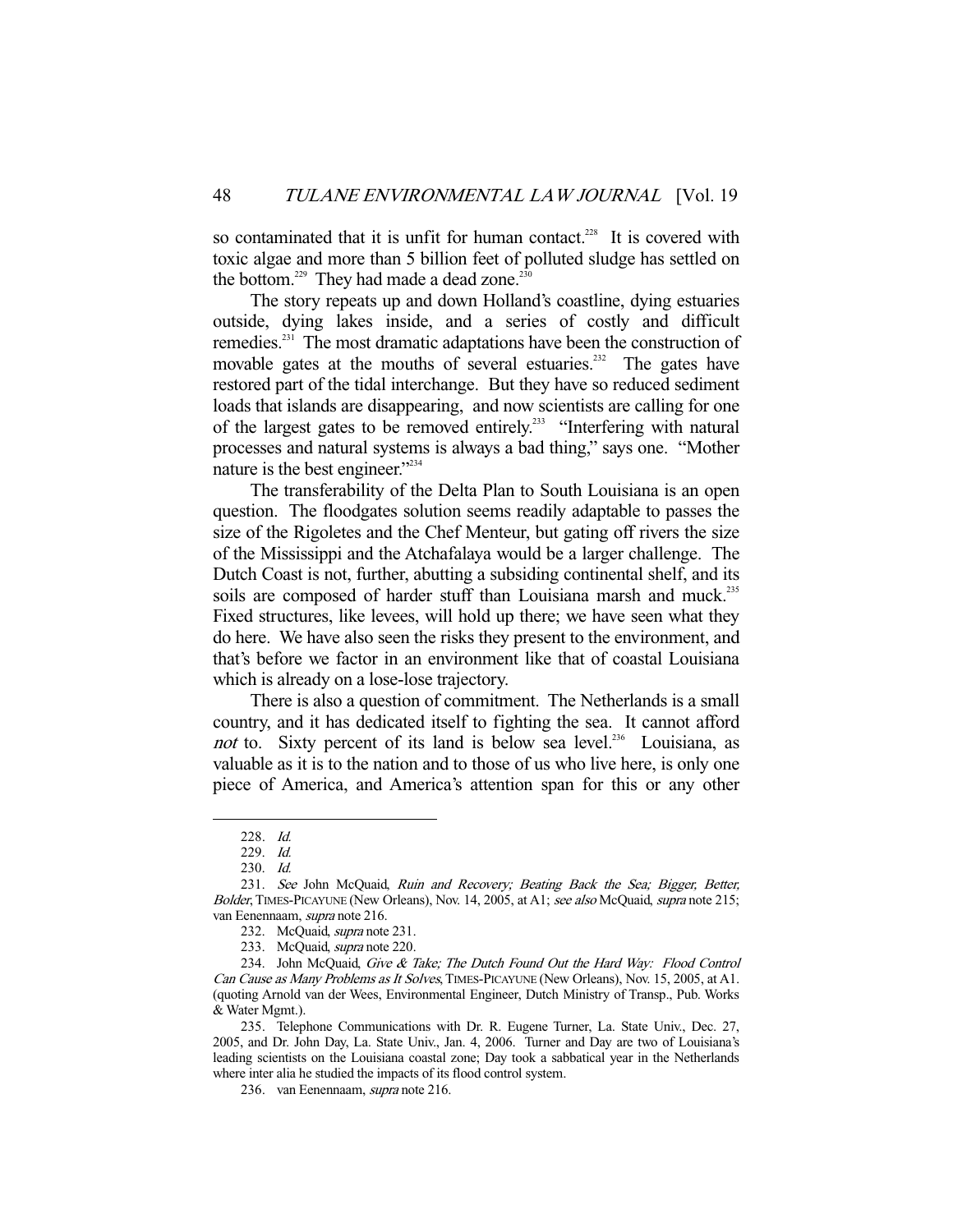endeavor is limited. So will be federal funding, and we are still in the heyday of a petroleum economy that cannot and will not, last. Unless Louisiana goes in a direction that is more self-sustaining over the long term, it could up with a large white elephant on its hands.

 Perhaps the most important lesson from the Netherlands experience is how it has since evolved. As noted, Dutch engineers nave tried to retrofit their structures to accommodate natural process, to recreate natural processes, with mixed success. Easier to do that from the start. As a matter of engineering strategy, they have now explicitly rejected bitlevee and big-drainage solutions as unworkable.<sup>237</sup> They have instead come to rely on multiple layers of defense, redundant in the safety they provide, and none designed to provide full protection on their own.<sup>238</sup> Most significantly, they have changed their philosophy from "flood control" to "water management,"<sup>239</sup> and are tiptoeing to the next logical, indeed the only logical step: people management. It is rather remarkable.

 Delegations of enthusiastic Louisiana engineers, politicians and media reporters are now visiting the impressive water works of the Netherlands Delta project. They see big gates and levees and come home dazzled and inspired for heroic works of engineering. Meanwhile, in its most recent report, under the title "Lessons Learned," the Netherlands Water Partnership says: "The Netherlands is changing its approach to water."<sup>240</sup> The country will have to "make more frequent concessions."<sup>241</sup> The report explains, "We will have to relinquish open space to water, and not take back existing open spaces, in order to curb the growing risk of disaster due to flooding."<sup>242</sup> Giving space does not mean "the height of ever taller levees" or depth by "channel dredging."<sup>243</sup> Rather, "space in the sense of [flood plains]."<sup>244</sup> The report concludes—in words one hopes that its Louisiana visitors will also read and understand– "Only by relinquishing our space can we set things right; if this is not done in a

<sup>237.</sup> See generally NETH. WATER P'SHIP, DUTCH EXPERTISE: WATER MANAGEMENT AND FLOOD CONTROL (2005) [hereinafter DUTCH EXPERTISE], available at http://www.netherlandsembassy.org/files/pdf/DutchWaterExpertise\_Nov05.pdf; see also McQuaid, supra note 215.

<sup>238.</sup> See DUTCH EXPERTISE, supra note 237; see also McQuaid, supra note 231; van Eenennaam, supra note 216.

 <sup>239.</sup> van Eenennaam, supra note 216.

<sup>240.</sup> DUTCH EXPERTISE, *supra* note 237.

 <sup>241.</sup> Id.

 <sup>242.</sup> Id.

 <sup>243.</sup> Id.

 <sup>244.</sup> Id.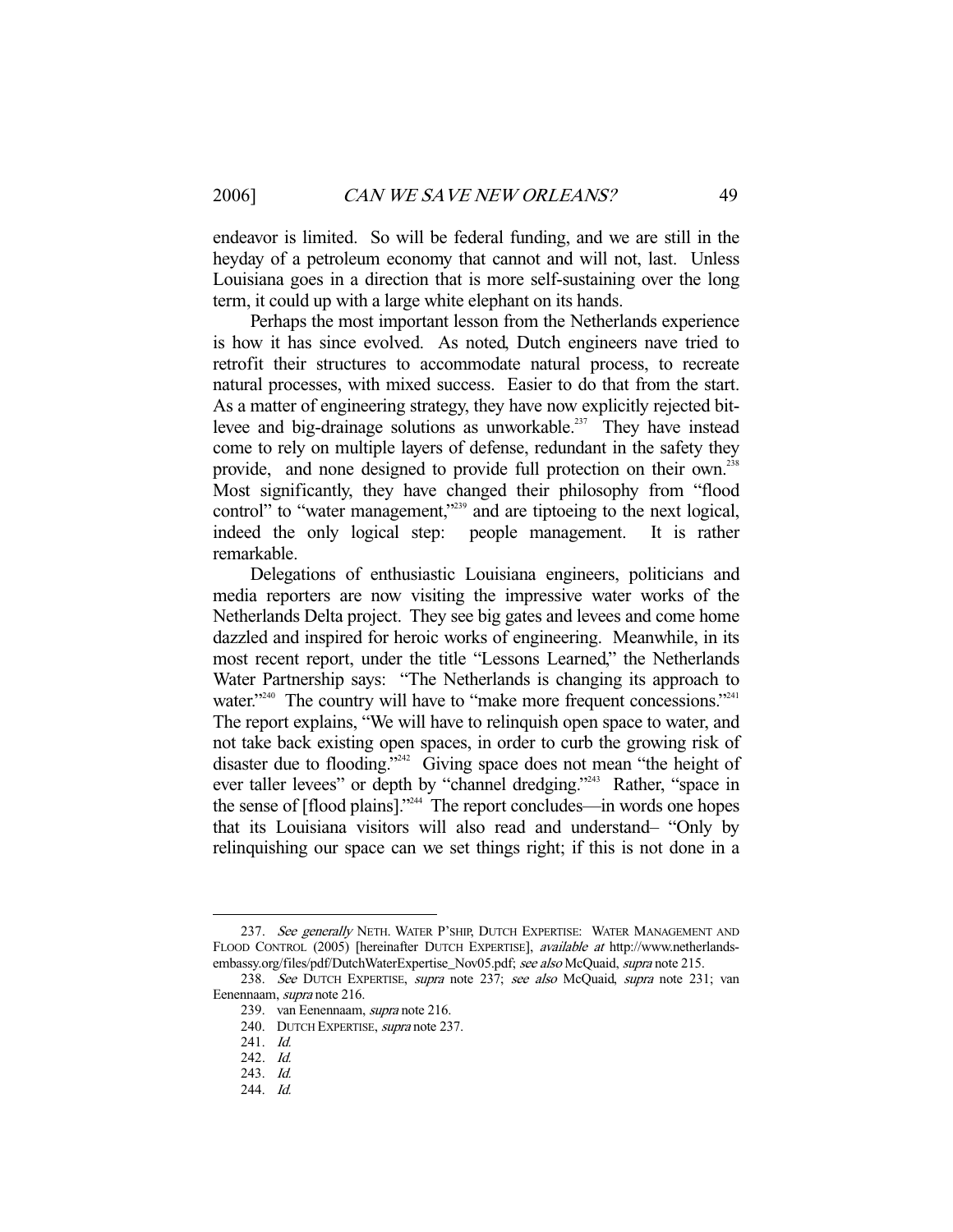timely manner, water will sooner or later reclaim the space on its own, perhaps [in a] dramatic manner."245

 This is the director of the most modern, complex and successful flood control project in the modern world.<sup>246</sup> Is anybody listening?

# 4. Alternative Future 2

 Suppose, now, we were to start from a different point of departure. We aim to maximize the sustainability of the natural systems of the Louisiana coastal zone. We accept that hurricanes and major floods are going to come, and that attempts to confine them are as self-defeating as those of Persian King Xerxes, sending his sailors down to the beach with whips to beat down a stormy sea. Better to cede the waves some space. The goal here is not maximum human development but a coastal zone that will maintain itself and its inhabitants for generations to come. The mechanism is to use the coast as a first line of defense. And to cede it, including the violence of floods and storms, the space it needs to protect us, and thrive.

 Fact is, there are many lines of defense out there, starting with the barrier islands and moving inland to ridges, natural land bridges, estuaries, interior roads and railroads, locks and floodgates, then levees, and then things we always did and then forgot how, like elevating houses.<sup>247</sup> The point is that no one defense has to do the whole job. New Orleans might live quite safely surrounded by valid Category three levees, if over time its buildings were raised a few feet, as they historically were, and far barriers, both natural and manmade, served to knock down wave heights before they arrived. If the danger points for maximum storm surge are the Rigolets and the Chef passes, they might be gated in ways that do not require a continuous levee from the Pearl River to the Mississippi. The same incremental protections would be gained from closing the MRGO. We have a mix of options in which structures do not come first, they come last.

 Here is a problem. With all the attention of coastal scientists, engineers and federal and state agencies to this question over the years, we still have no idea how much of the coast we can save, and where.

 <sup>245.</sup> Id.

<sup>246.</sup> These conclusions are echoed by other Dutch engineering experts. See deJager, supra note 215. "We must give flood plains back to our major rivers and we even allow the sea to enter the coastal dunes again." Indeed, he continues "[w]e are now also contemplating to just let the water come-in in certain area[s] and buil[d] floating houses and roads, instead of continuing raising the dikes and the necessary [sic] to increase the capacity of the drainage systems." Id.

 <sup>247.</sup> JOHN A. LOPEZ, THE MULTIPLE LINES OF DEFENSE STRATEGIES TO SUSTAIN LOUISIANA'S COAST (Dec. 12, 2005) (on file with author).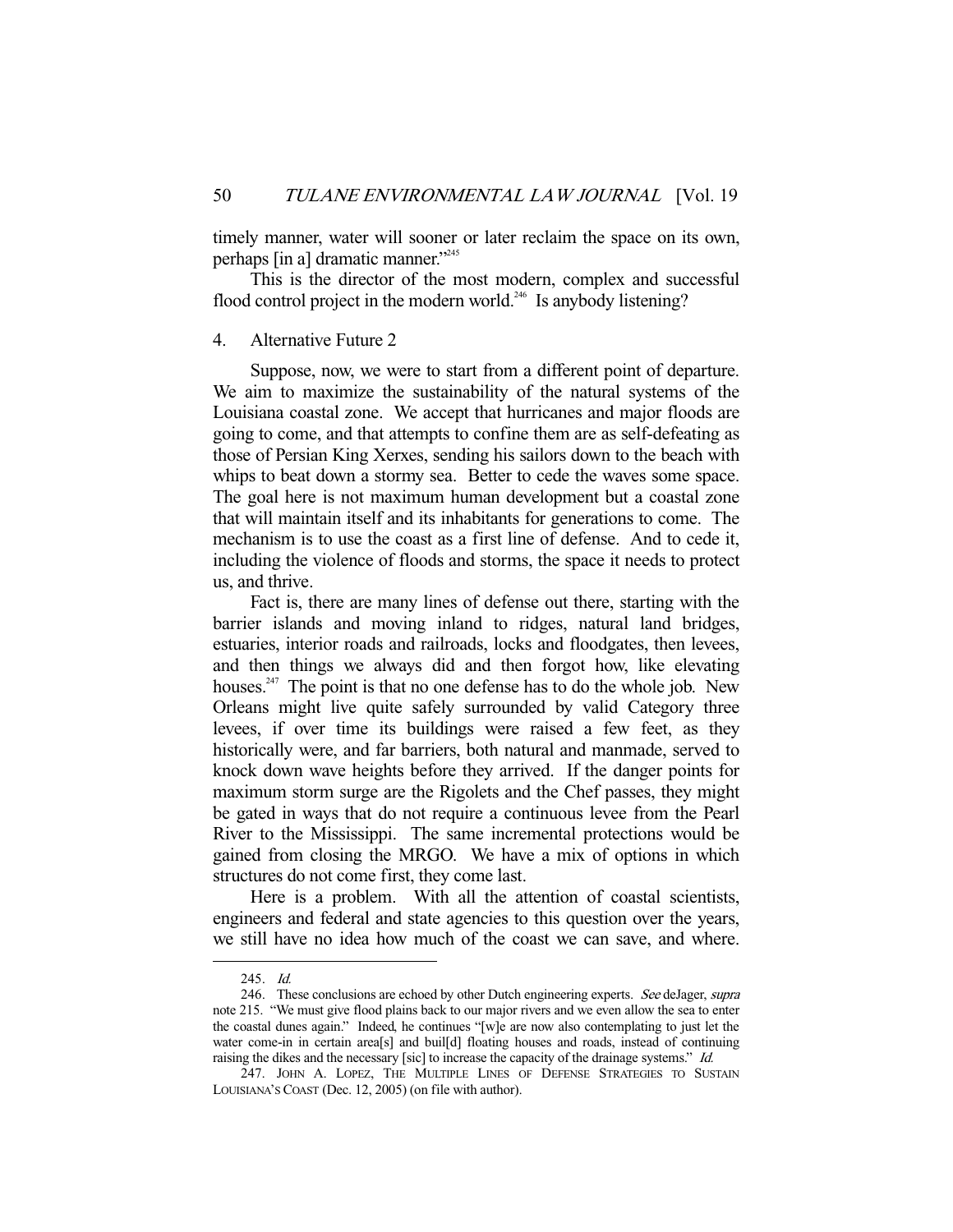Instead we have Coast 2050 which, despite its price tag, is a losing game plan, nearly half a million acres in the next few decades.<sup>248</sup> We are entitled to know more. If a sustainable coast is the goal, we need a map of what we can sustain.249 That map, in turn, should drive what we do for restoration and for human development, and for its protections.

 Here is the second problem. If we are not going to try to protect everything with large structural works, then we are going to have to give water its space, as the Dutch themselves have concluded.<sup>250</sup> The idea is not revolutionary. We routinely take space for highways and other public works, with compensation, but with no greater rationale than the public good. The Supreme Court has recently approved takings for such dubiously public ventures as shopping malls,<sup>251</sup> which makes taking private property to protect the general public, and the private owners themselves, from hurricanes seem like a no-brainer. Truth is we rarely buy space for natural processes, but there is no reason not to. In fact, always in response to disasters and never without pain, we have actually gone in this direction several times.

 One story starts on the upper Mississippi River, and with another record storm. It rained, rained again and then raised more from May to September 1993, across the Dakotas, Nebraska, Kansas, Minnesota, Iowa, Missouri, Wisconsin and Illinois.<sup>252</sup> Nearly 150 major rivers went into flood, and they stayed that way for half a year. All interstate highways were closed at one point or another that summer, as were the railroads and commercial airports. Sewage treatment plants washed out. Barge traffic on the Missouri and Mississippi was stopped for two months. Eighty people died, 54,000 homeless, 100,000 houses destroyed, \$18 billion in damages. The magnitude of the disaster provoked a new response.

 FEMA, a new and not-yet-co-opted agency at the time, moved quickly with response relief. It also moved quickly with offers to buy out properties next to the rivers. By the time the water receded, FEMA and state and local governments had moved 13,000 houses and businesses

<sup>248.</sup> See Coast 2050, supra note 167.

<sup>249.</sup> The call for such a map comes from several quarters. NRC REPORT, supra note 10, at 128; LOPEZ, supra note 247, at 20; Editorial, Mapping Protection, TIMES-PICAYUNE (New Orleans), Jan. 13, 2006, at B6.

<sup>250.</sup> See Dutch Expertise, supra note 237.

 <sup>251.</sup> Kelo v. New London, 126 S. Ct. 24 (2005).

 <sup>252.</sup> Lee W. Larson, Chief, Hydrologic Research Lab., Nat'l Oceanic & Atmospheric Admin./Nat'l Weather Serv., The Great USA Flood of 1993, Presentation at International Association of Hydrological Sciences Conference: Destructive Water: Water-Caused Natural Disasters—Their Abatement and Control (June 24-28, 1996); Brett Hulsey, Presentation at Annual Conference of Louisiana Environmental Action Network (Nov. 12, 2005).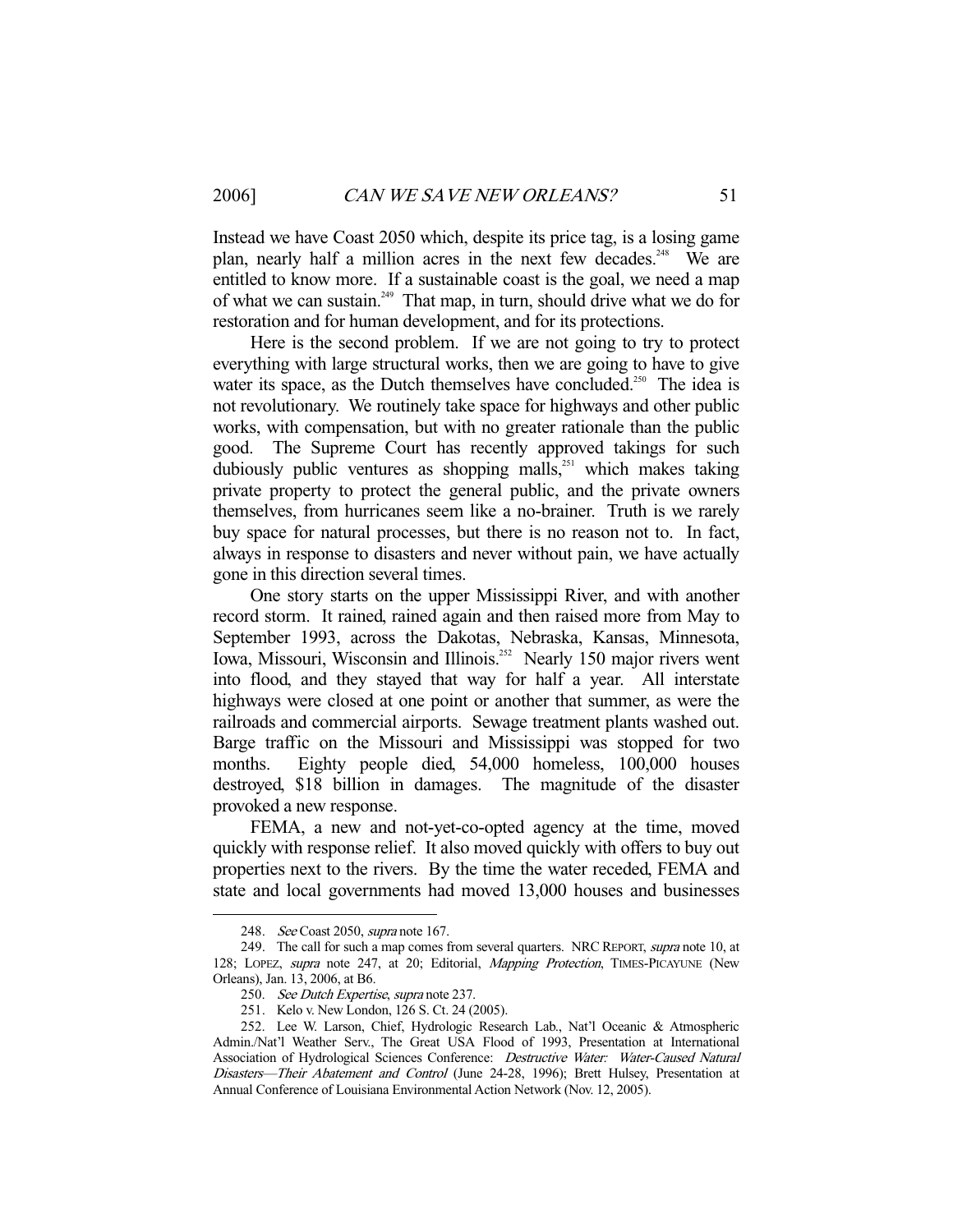out of the floodplain. Two years later, another heavy rain season produced flooding, but no flood losses. People were out of the hit zone.

 In 1997, almost in miniature, the story repeated on the Red River flowing north towards Canada.<sup>253</sup> Out of its banks and out of control, the floodwaters covered 80% of the largest cities in the area, Grand Forks, South Dakota and East Grand Forks, Minnesota.<sup>254</sup> No deaths this time, but huge financial losses.<sup>255</sup> As with the Upper Mississippi floods a few years earlier, the Red River was already confined by levees; they simply couldn't hold back that much water.<sup>256</sup> The Corps had predicted flood height at 49 feet.<sup>257</sup> It topped 54 feet.<sup>258</sup> Graffiti on an abandoned refrigerator read, "49 feet my ass!"259 There is something about words on refrigerators that speaks truth to power.

 Same solution. FEMA and the Corps proposed to buy people out of the floodplain and move the levees back, giving the river more room. The residents were badly divided, but the mayor of Grand Forks persevered, taking the unpopular step of supporting the buyouts. Her successor, who ran on a platform of opposing the buyouts, now acknowledges that they saved his city. Land purchases started within four months. When they ended, 1,700 homes and businesses had been moved out of harm's way. "If you try to do a recovery by consensus," said a participating engineer, "nobody will agree and nothing will happen. So you do what's right, and it may not be popular."<sup>260</sup> Over time, though, what was controversial became popular. It just took some fortitude at the beginning.<sup>261</sup>

 Stepping back in time, the Corps of Engineers came to similar conclusions itself, twice, on the Lower Mississippi River. Not easily, of course. To the engineer mind, a solution that concedes anything to Mother Nature is conceding first downs to the other team. But as we have seen earlier, after decades of pursuing a levees-only strategy to confine the Mississippi River, only to bring disaster, the agency was finally embarrassed into the idea of a floodway that would give the river

<sup>253.</sup> Gordon Russell, *Rising from the Tide*, TIMES-PICAYUNE (New Orleans), Dec. 11, 2005, at A1.

 <sup>254.</sup> Id.

 <sup>255.</sup> Id.

 <sup>256.</sup> Id.

 <sup>257.</sup> Id.

 <sup>258.</sup> Id.

 <sup>259.</sup> Id.

 <sup>260.</sup> Id.

 <sup>261.</sup> Id.; Gordon Russell, Fallout from Flood Dooms One City's Leaders; Grand Forks Voters Resent Lack of Input, TIMES-PICAYUNE (New Orleans), Dec. 11, 2005, at A1.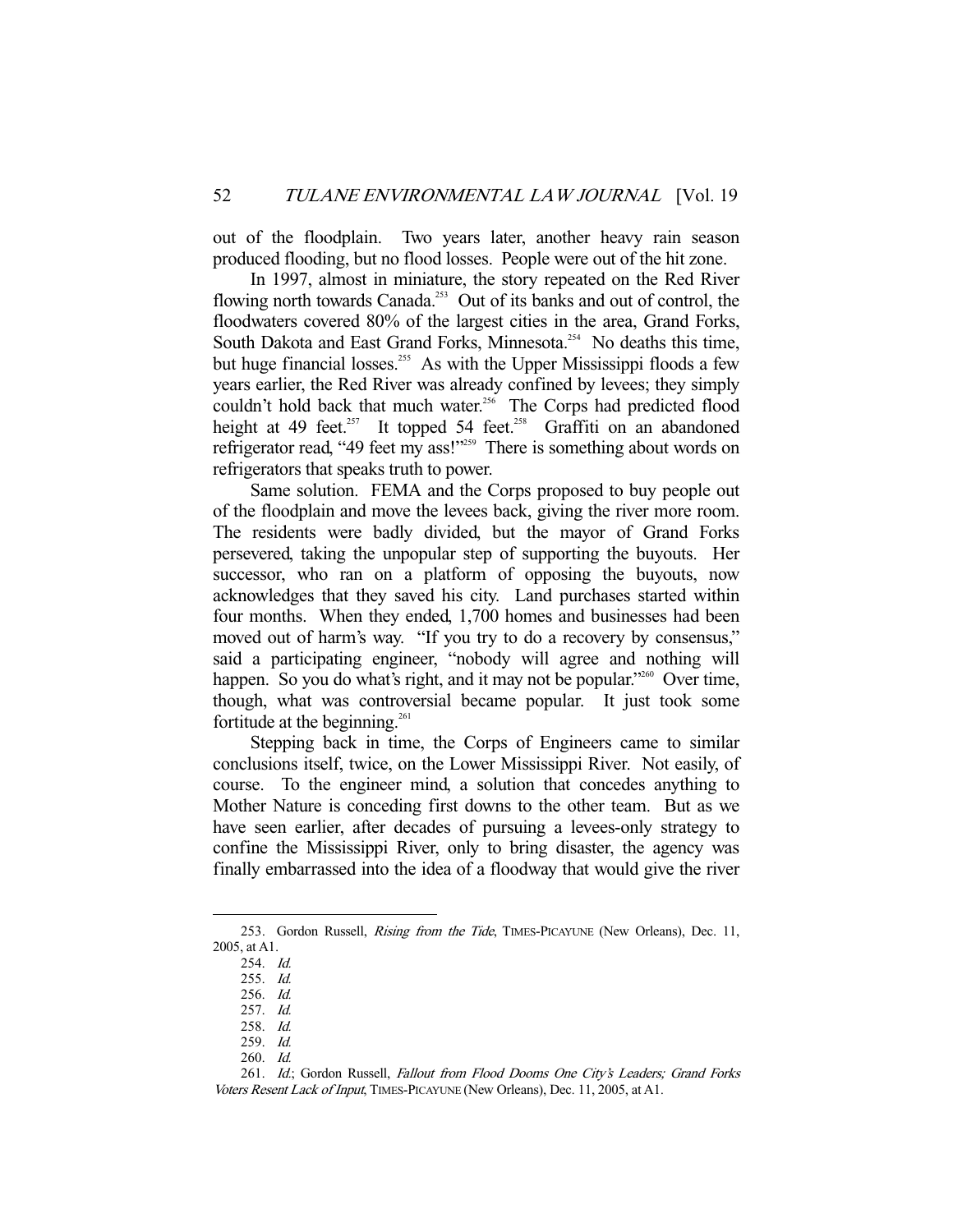space.<sup>262</sup> Three floodways, in fact, at the Atchafalaya, Bonnet Carre, and New Madrid. The Bonnet Carre was small in scope and never presented a conflict, but the New Madrid was prime farmland and so quickly occupied to the point that it was almost never used.<sup>263</sup> Soon, all that investment was clamoring for more drainage pumps and levees to protect it. No flood water ever passed down New Madrid.

 It was the Atchafalaya, however, that bought the point home. As seen earlier, the Corps ultimately conceded that in order to give the floodwaters their space, it would have to restrict human development in the floodway.264 Dredging and walling off the Atchafalaya River at its banks was counterproductive; it simply encouraged more people into the hit zone. And so, about 15 years ago, the corps begin purchasing nodevelopment easements across nearly half a million acres of the lower Atchafalaya Basin.<sup>265</sup> They will be a bargain. When the next big Mississippi River flood comes, the Corps will be able to blow the plug on the Atchafalaya, place no one in there at risk, and save New Orleans.

 Here, then, are some things we can learn. If we start from the position of protecting as much human occupation and investment as we can, we can probably do it, at least for a while, at enormous economic and environmental cost. With enough money we can grow tomatoes on the moon. The question should occur whether that's a good way to grow tomatoes. The question should also occur whether the country is going to want to continue to spend heroic sums of money to grow those tomatoes over decades, as the Gulf moves in and the oil runs out. And the question should also occur, even if we go for tomatoes and even if the federal monies will flow like water from a permanent spring, what do we want to look like? A region of cul-de-sacs and strip malls behind floodwalls, or an open, viable coastal zone? After all, New Orleans restaurants can always import seafood from Maryland and Vietnam.

 If, on the other hand, we start from the position of maintaining as much of the coastal zone and its natural storm barriers as we can, we meet a different set of possibilities. We interfere with natural processes as little as possible, remove barriers to them, and over time move to the

 <sup>262.</sup> BARRY, supra note 30, at 423-24.

 <sup>263.</sup> See U.S. Army Corps of Engineers Public Affairs Office, Corps Fights Flooding in Mississippi and Ohio Valleys, http://www.hq.usace.army.mil/cepa/pubs/oldpubs/apr97/story2.htm (last visited Jan. 31, 2006); see also U.S. Army Corps of Engineers, New Orleans District, The Mississippi River and Tributaries Project, http://www.mvn.usace.army.mil/pao/bro/misstrib.htm (last visited Jan. 31, 2006).

<sup>264.</sup> See Oklahoma v. Guy F. Atkinson Co., 313 U.S. 508, 512-15 (1941).

 <sup>265.</sup> U.S. Army Corps of Engineers, New Orleans District, Atchafalaya Basin Master Plan §§ 3-6 to 3-8 (Draft, Mar. 2000).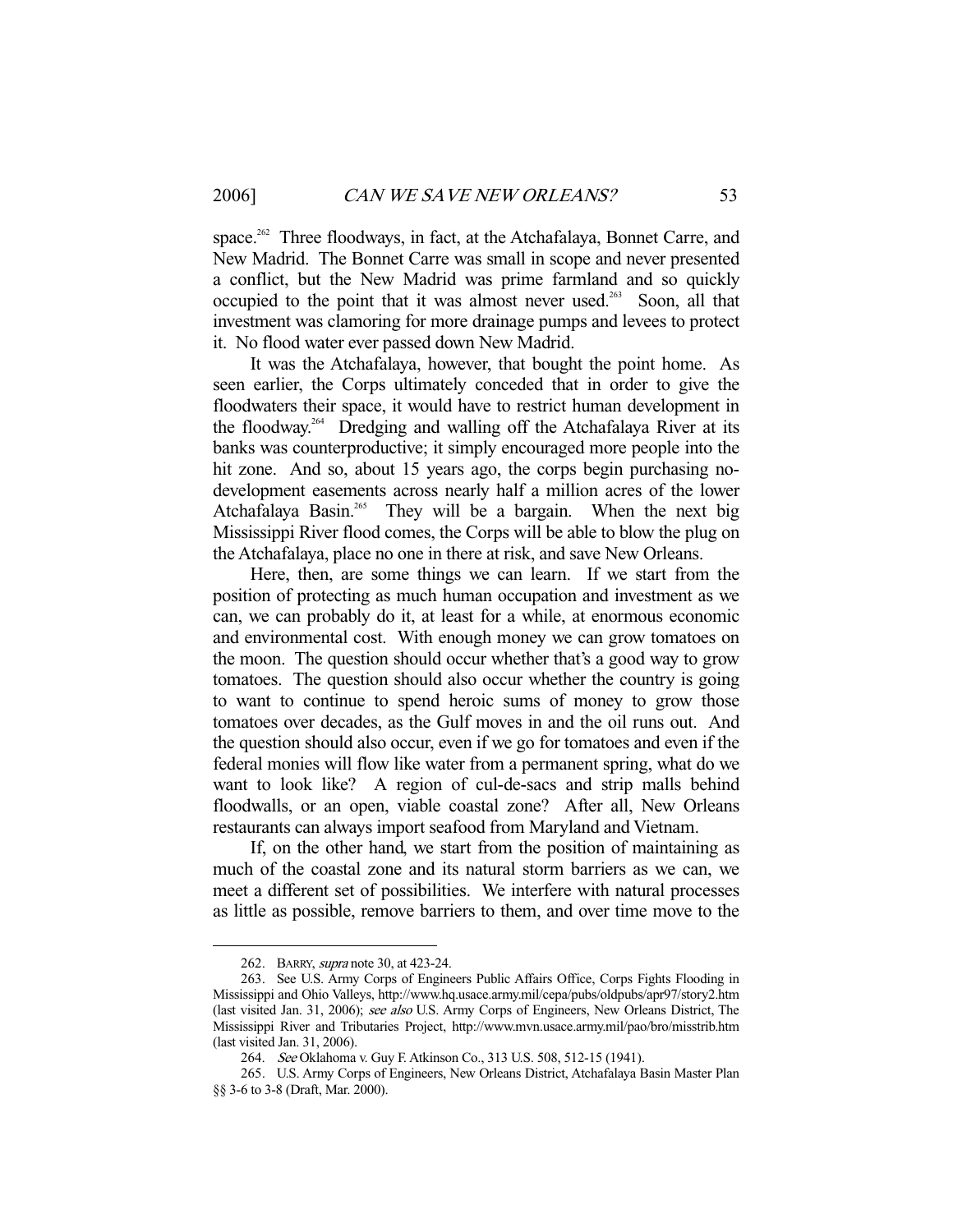traditional places Louisianans have always lived, the ridges of the natural bayous and distributaries leading to the Gulf. We protect those zones. We also protect critical infrastructure for oil and gas, fisheries and essential navigation canals. For the rest, we let nature have the space it needs to rebuild and it will protect us in turn.

# 5. Reconciliation

-

 We start with the map. In fact, two maps. One shows the ecosystem we can restore and maintain over time. The other shows the human development we will protect within it. They may be entirely reconcilable, but the restoration map comes first. Together, they drive the engineering. The first drives the second, and the second drives the third, and without the first two we are flying blind.<sup>266</sup>

 These maps do not exist. What we have are engineering drawings like Morganza to the Gulf. The Corps has hundreds, and together, de facto, they plan South Louisiana. Now the Corps is preparing more. By default we will end up with a maximum development scenario, heroic engineering and some environmental accommodations (think: leaky levees). Coastal restoration is invited to the party, but it is not the host.

 We also need new mapmakers. We have always thought of coastal management in terms of engineering, and engineering agencies are well funded at every level from the Corps to local levee districts, politically supported from top to bottom, and largely autonomous. Even Coast 2050, the state coastal restoration plan, operates under the baton of the Army Corps of Engineers. Coastal scientists, on the other hand, are found in universities, small consulting firms or environmental agencies, on short political leashes and tied to research on particular sponsored projects (often funded by the Corps). One challenge, then, is to elevate science to the role of map-maker. A challenge within that challenge is to get scientists on the same page.

 <sup>266.</sup> There is a tendency to fuse these steps, making hurricane protection and coastal restoration "equal partners" in the planning process. Unfortunately, it doesn't turn out that way. As long as the construction agencies have the major monies, authorization authority and development constituencies beyond them, they will eat their mates like the female spider. Such has been the history of similar "equal consideration" efforts in the past. See Fish and Wildlife Coordination Act, 16 U.S.C. §§ 661-667e (2000) (calling for equal consideration of fish and wildlife in water resources plan); Oliver Houck, Promises, Promises: Has Mitigation Failed?, WATER SPECTRUM, Spring 1987, at 31. This is not to say that the came construction juggernaut will not end up dominating here as well. But for science-based restoration to have a fair hearing it needs to come first. Otherwise, it becomes an afterthought to a levee system that might well foreclose the best options for restoration and hurricane protection over time.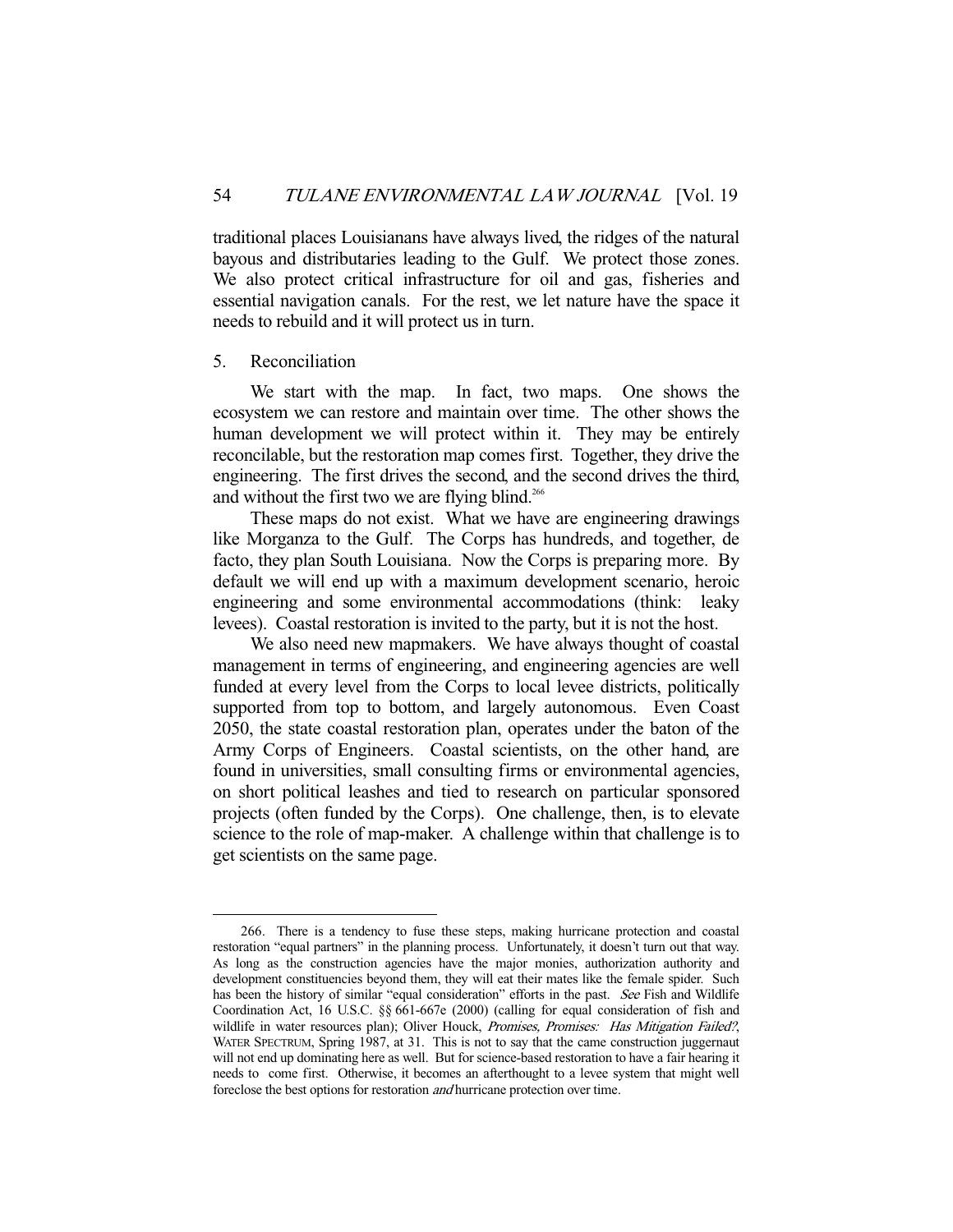-

 The nice thing about engineering is that it seems so certain. It may be faulty and the building may fall over, but it responds to numbers and rules of physics. We are comforted by it. Usually, it works, or we would never take an airplane ride. And so we like engineering solutions. Among other things, they made living in this part of the world possible. They also look impressive, big dams and canals. And, down inside, they allow us to move dirt and water around which we have all done and enjoyed from early childhood. Hard structure engineering has a great deal of history, money and human nature going for it. Which is why we have lots of engineering maps.

 The most unnerving thing about science, on the other hand, is that it is a moving target. The very nature of the discipline is to posit a thesis and then everyone else tears it apart. Once they can no longer do that, the thesis stands until later revelations require modifications. There was a time in Louisiana, not very long ago when the U.S. Fish and Wildlife Service was contending that oil and gas canals benefited the environment.<sup>267</sup> We also thought that impounding coastal marshes was a good idea.<sup>268</sup> There was a time, just a little longer ago, when we believed that cigarettes were good for your "T-zone," and not much longer still when scientists were proclaiming that "rainfall follows the plough," just before the ploughed-over grasslands of Kansas and Nebraska blew away in the great dust bowl. For this reason, science is a difficult standard, and it is not easy to arrive at a consensus on what is and what should be done.

 So it has been with the restoration of coastal Louisiana. Doing a necessary injustice to the gamut of scientists involved—who include some of the best in the world—there are two ways of looking at the coast and they can lead to different outcomes. Over-simplifying at high risk, some see the coast as soil; others see it as plants. To coastal geologists, hydrologists and a majority of others, the Mississippi River made the Louisiana deltas by depositing phenomenal levels of silt and sediments over long periods of time.<sup>269</sup> Those deliveries have offset the natural rates of subsidence and built five million acres of land, an impressive feat. To

 <sup>267.</sup> At least part of this support came from Louisiana fish and wildlife agencies, for whom more canals meant more boating access. See Letter from Jesse J. Guidry, Sec'y, State of La. Dep't of Wildlife & Fisheries, to Joel Lindsey, La. Dep't of Natural Res., Coastal Zone Mgmt. Section (Nov. 29, 1983) (on file with author) (questioning the backfilling of access canals).

<sup>268.</sup> See generally U.S. Army Corps of Engineers, New Orleans District, Programmatic Hydrolic Management, Environmental Impact Statement (Oct. 1996).

 <sup>269.</sup> Sherwood M. Gagliano, Controlled Diversions in the Mississippi River Deltaic Plain, presented at International Symposium, Wetlands and River Corridor Management (July 1989) (on file with author); see also Sherwood M. Gagliano, Governor's Office of Coastal Activities, An Environmental-Economic Blueprint for Restoring the Louisiana Coastal Zone: The State Plan (1994).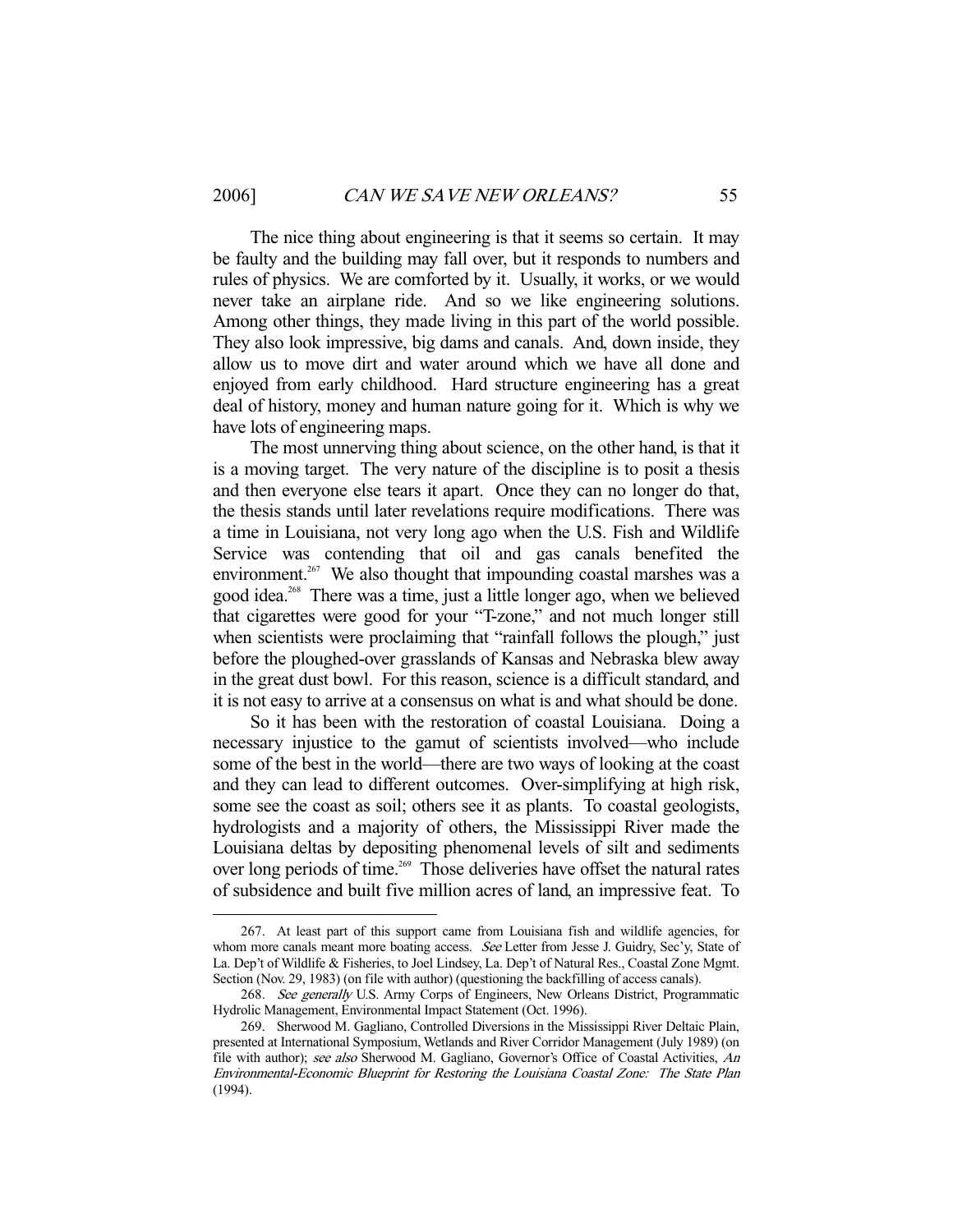this school, the basic remedy for coastal restoration is to open up the rivers and restore that function, while there is still time to do so.<sup>270</sup> Granted, vegetation is also necessary, but without the river silts the coast will disappear.

 To other coastal scientists, however, the coast is a complex of vegetation growing on its own; the complex is largely self-sustaining and holds everything else together.<sup>271</sup> The marshes, as known by anyone who has stepped out on them from a boat can attest, are a tangle of root systems that sink under foot and float in a dense mass above muds largely composed of centuries of their predecessors, reef-like accretions of vegetation. When the plants die, the soil disappears. Whatever kills the marshes—be it canal dredging or high loads of nutrients—kills the coast. And if the delivery system for that pollution is the Mississippi River, then we have a problem. The Mississippi is famously heavy in industrial discharges of heavy metals and highly complex, persistent toxins.<sup>272</sup> It is heavier still in fertilizer run-off from as far north as Ohio and the Dakotas, and its nutrient levels have created a semi-permanent dead zone of oxygen-less water the size of Delaware at the mouth of the river.<sup>273</sup> Within which virtually nothing lives.

 Seemingly, then, this conflict in science leads to opposite conclusions: keep the river out, or set the river free. It also leads to different priorities for restoration, the delivery of sediments, hydrology and vegetation.<sup>274</sup> The conflict is real, but unnecessary. It is also resolvable in a post-Katrina climate that recognizes the need for greater commitments, from many players, to save the Louisiana coastal zone. The answer is not to deny the necessary role of the river. After all, the Mississippi helped make this place, and when it changed course the deltas it had created began to degrade, long before humans began

<sup>270.</sup> See Sherwood M. Gagliano & Johannes L. Van Beek, A Long-Term Plan for Louisiana's Coastal Wetlands (1993) (on file with author); see also Sherwood M. Gagliano, Restructuring Coastal Louisiana: Issues and Problems, American Bar Association Section of Environment, Energy, and Resources, 8th Section Fall Meeting, New Orleans, La. (Sept. 20-24, 2000); Freshwater Diversion Projects May Help Nourish Louisiana's Vanishing Wetlands, GULFWATCH, Spring 1999, at 1; Mark Chatry, Freshwater Diversion, 37 LA. CONSERVATIONIST 4-8 (May-June 1985)

 <sup>271.</sup> See R.E. Turner, Wetland Loss in the Northern Gulf of Mexico: Multiple Working Hypotheses, 20 ESTUARIES, 1-4 (Mar. 1997). See generally Houck, supra note 33, at 7-9, 12-16, and sources cited therein.

<sup>272.</sup> PAT COSTNER & JOE THORNTON, GREENPEACE, WE ALL LIVE DOWNSTREAM: THE MISSISSIPPI RIVER AND THE NATIONAL TOXICS CRISIS 91-98 (1989).

<sup>273.</sup> Schleifstein, *supra* note 202, at A1.

 <sup>274.</sup> These uncertainties include the actual contributions of diversions and the relative merits of sediment-based and hydroponics re-vegetation. For fuller identification of scientific questions concerning coastal restoration, see NRC REPORT, supra note 10, at 116-26.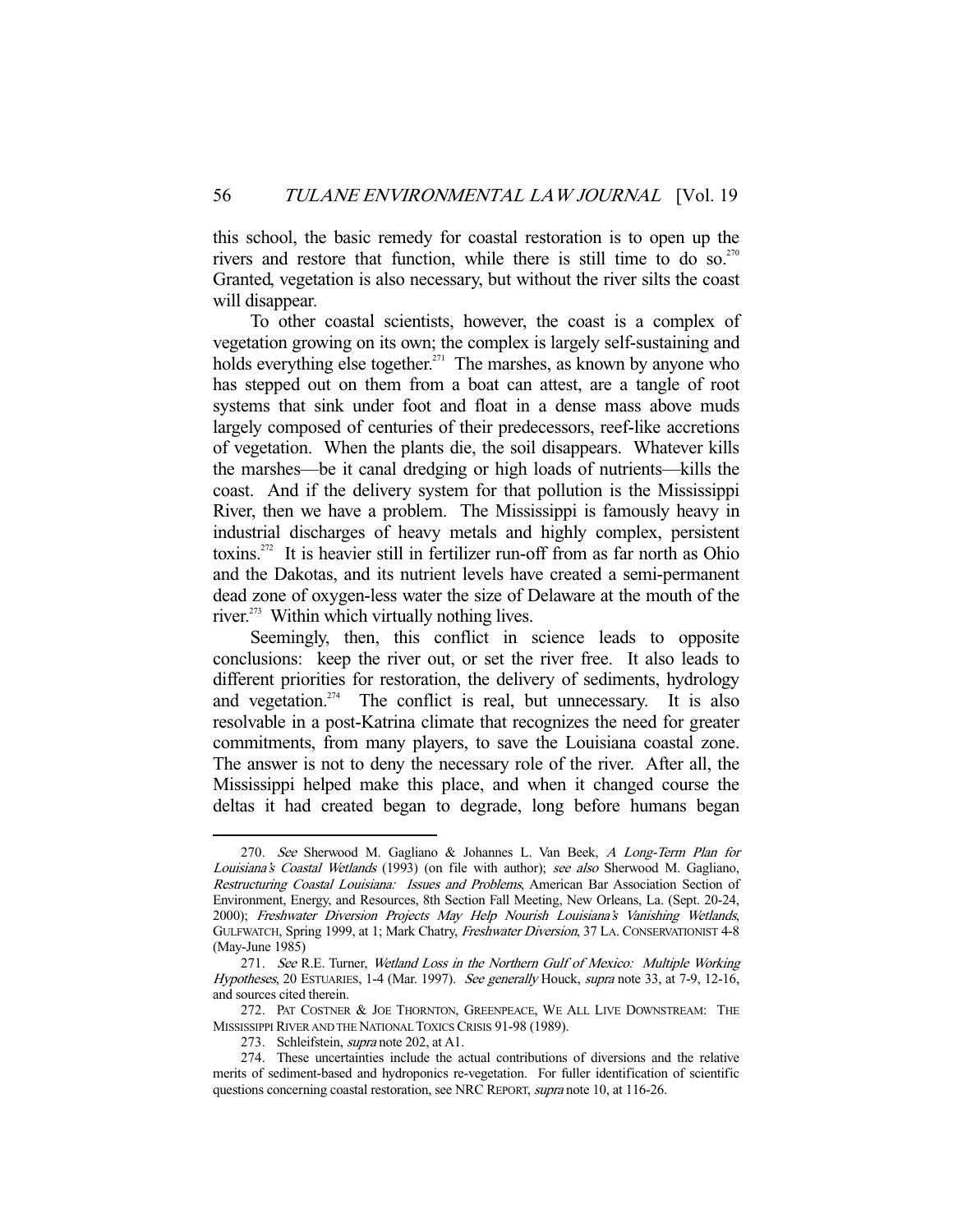intervening. On the other hand, the contamination of the river is a clear and present danger to the survival of the coastal marshes. We can all agree on is that the danger is real and that it has to be removed. What we need is a good river to work with. We don't have one. That, too, becomes part of the new plan.

#### 6. Coast 2100

-

 We can now put the puzzle together. In a post-Katrina world of greater urgency, funding and public awareness of the plight of New Orleans and the Louisiana coastal zone, we have the opportunity to go beyond Coast 2050, take it off the leash and see where we can really go: Coast 2100. Before suggesting a few principles for that new plan, let us reach two understandings.

 The first is that restoring coastal Louisiana is a national issue and will require remedies beyond this state. We lie at the receiving end of a large watershed, and some of what we need has been turned off and other stuff that is hurting us has been turned on. The Corps districts need to talk to each other, the EPA has to step up to the plate, upstream states have to change some habits too. If the nation's taxpayers are going to be asked to spend more money than America spent of the Marshall Plan to fix all of post-war Europe, $z_{15}$  then they have a right to expect a national effort.

 The second is the funding. When it comes to restoring the city of New Orleans itself, the funding should be federal. Not just restoring the levees, the city. However you look at it, and with plenty of supporting actors, the Corps of Engineers drowned New Orleans and the sight of individual homeowners trying to rip out, detoxify and rebuild their homes is one of the most unjust features of a post-Katrina world. New Orleans is a federal responsibility. You flood somebody, you pay.<sup>276</sup>

 Beyond the city, the responsibility is more shared, but the final bill may be even larger. Whatever the mix of structures, restoration and compensation for relocating people out of harm's way, the bills will be large and federal appropriations cannot be relied on, over time, to

<sup>275.</sup> Coleman Warner, History of Help, TIMES-PICAYUNE (New Orleans), Dec. 28, 2005, at A1.

 <sup>276.</sup> Conventional wisdom holds that the Corps is immune from liability for its role in the levee failures, and case law supports that conclusion. United States v. James, 478 U.S. 597, 612 (1986). On the other hand, it seems a far stretch to say that 1929 statute dealing exclusively with Corps works on the Mississippi River should minimize the corps for activities in a different location, of a different nature, at a later time. Whatever the legal merits, the federal government's moral obligation to repair the catastrophic damage caused by its own agents seems clear. The obligation is not simply to provide better flood control; it is to repair the harm.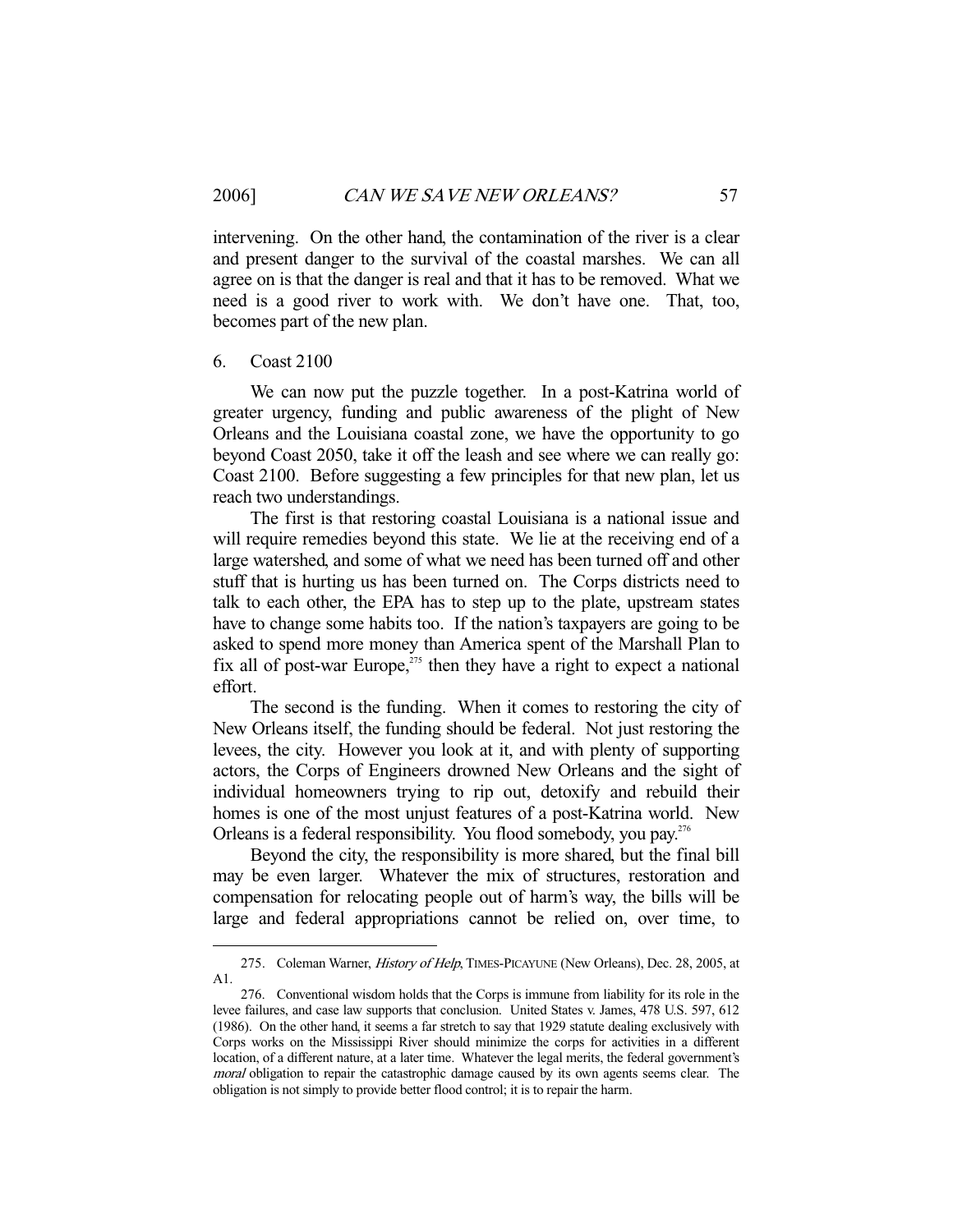maintain them. As mentioned earlier, Senator Landrieu has proposed tapping a greater percentage of offshore royalties, which would be welcome.<sup>277</sup> Given the damage it has caused directly to Louisiana, however, more direct contribution by the oil and gas industry is also in order.<sup>278</sup> You destroy, you pay.

 With these understandings, here are ten criteria for a coastal plan with the maximum long-term chance of success:

- 1. Draw the maps. Not just a flood protection plan. At the direction of Congress, the Corps of Engineers is presently engaged in a hurryup offense to design hurricane protection for New Orleans and South Louisiana. Without knowing what our restoration goals can and will be, and without making any conscious decisions about human development in response. To be sure, we need to know what the engineering possibilities are. But they beg the question, engineering to do what? Right now, we have the cart before the horse.
- 2. *Review the bidding*. The Corps and other agencies have projects pending that could seriously compromise an all-out effort to restore the coastal zone. Morganza to the Gulf is one; several port and waterway expansions are in the wings as well, new MRGO's in the making. That Congress already authorized them is not persuasive. Like MRGO, they were authorized in a very different day under very different circumstances. Katrina changes the equation. They need to be looked at again, new restoration map in hand. They should be consistent with the future, not the past. $279$
- 3. Free the upstream sediments. The Mississippi today at the latitude of New Orleans carries about 80 million tons of sediment a year.<sup>280</sup> An impressive figure, until we realize that a century and half ago it

 <sup>277.</sup> See Marshall, supra note 87.

 <sup>278.</sup> For a fuller discussion of his proposition, see Houck, supra note 33, at 165-67. Here the obligation is both moral and legal. A leading Dutch expert on coastal restoration has recommended the same. See deJager, supra note 215, at 4.

 <sup>279.</sup> The Louisiana delegation bears responsibility here for advocating projects that directly conflict with coastal restoration. Earlier noted is Senator Landrieu's support for unjustified canal expansion. See Press Release, Sen. Mary L. Landrieu Amendments Included in Supplemental Appropriations Passed by House (May 5, 2005), http://landrieu.senate.gov/~ landrieu/releases/04/2005505D06.html. Senator Vitter, for his part, has been supporting the clearcutting of the cypress swamps that shield many communities as far north as Baton Rouge. See Editorial, Putting the Coast First, TIMES-PICAYUNE (New Orleans), May 10, 2005, at B4. Representative Jefferson continues to oppose closing the MRGO. See Matthew Brown, Katrina May Mean MR-GO Has To Go, TIMES-PICAYUNE (New Orleans), Oct. 24, 2005, at A1. We need to get on the same page here.

<sup>280.</sup> NRC REPORT, *supra* note 10, at 25-27.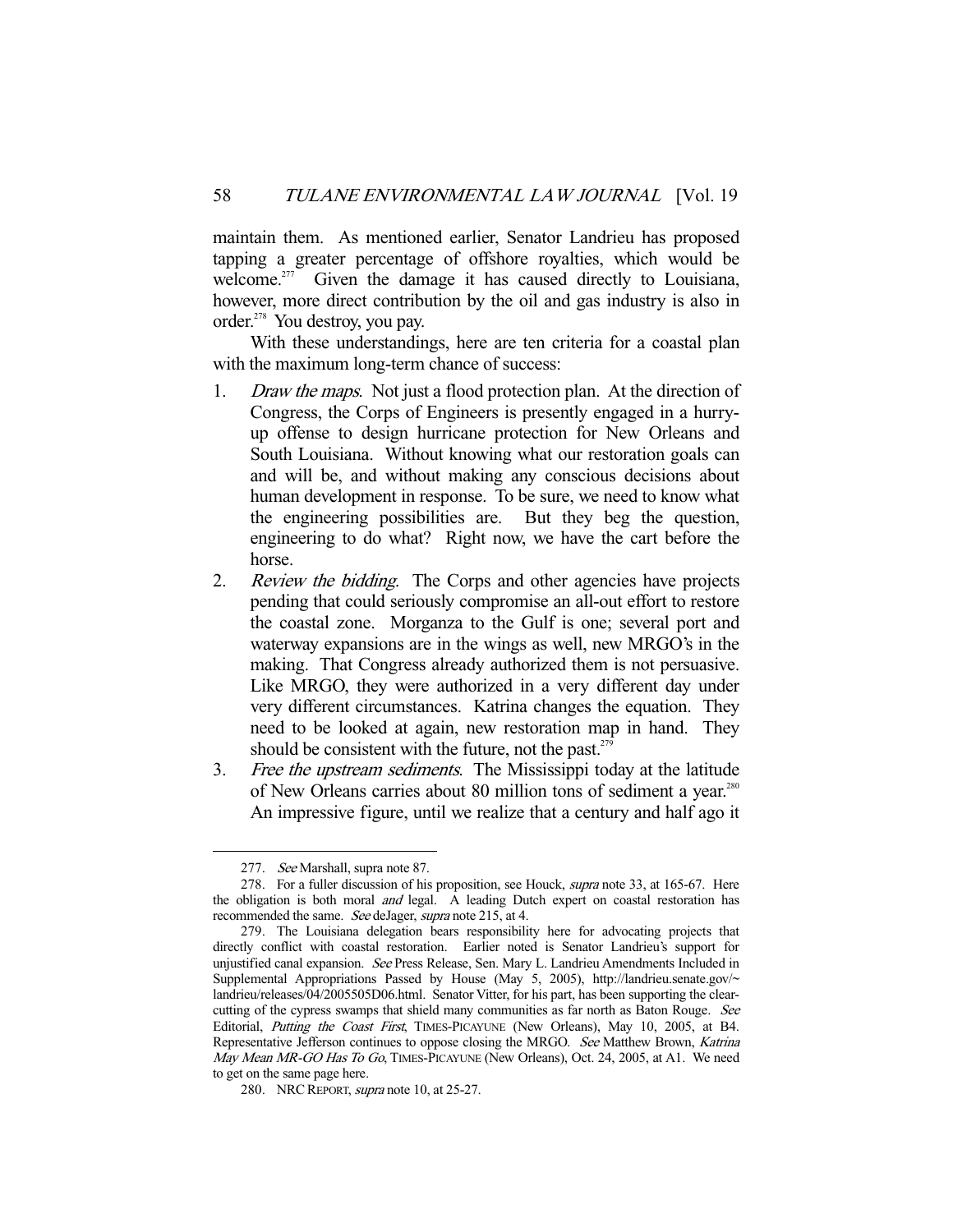carried about 400 million. We can set aside whether those 400 million tons were natural background or were bumped up by land clearing (although the diaries of Marquette and Joliet, floating down the Mississippi in the 1600s, reported silt and mud raging in from the Missouri so violently that it made their passage dangerous and discolored the waters for days).<sup>281</sup> The point is that most of those silts today lie behind dams on the upper watershed. We need them, and the Mississippi is their natural conveyor belt.<sup>282</sup> The bumper sticker should read: Free the Mississippi 400 Million.

- 4. Free the rivers. Which, until today, we have tiptoed around with a few, very expensive freshwater diversion structures whose efficacy has been further compromised by their capacity and politics.<sup>283</sup> Too much money goes to too much hardware with too little output. We do not need to regulate outflows from the Mississippi with complex machinery. We can cut sills in the levees to replicate natural crevasses, and let the river do its thing.
- 5. Cut the upstream fertilizers. Which can be reduced by 50% within 5 years, then by 50% again.<sup>284</sup> Upstream agriculture is locked into a prisoner's dilemma of chemical nutrients, most of which end up polluting the Louisiana coastal zone. The upstream states are in denial, so is Louisiana for that matter, and EPA is in hiding. It is time to insist. A less polluted river is not a matter of aesthetics. It is a matter of survival.
- 6. Heal the marsh. Which is hemorrhaging from the inside out. Push in the spoil banks. Crevasse the ones that remain. Plant grass. Pretend we're farmers. We can build wetlands, if necessary, by hand. Not fully—manmade marshes still come out looking a little weird—but we need to rebuild a base for natural processes to then improve upon. A coast fully ceded to open water will be harder to restore.

 <sup>281.</sup> BERNARD DEVOTO, THE COURSE OF AN EMPIRE (Sentry ed., Houghton Mifflin Co. 1960) (1952) (quoting from Marquette's diary):

I have seen nothing more dreadful. An accumulation of large and entire trees, branches, and floating islands was issuing from the mouth of the Pekistanouï with such impetuosity that we could not without great danger risk passing through it. So great was the agitation that the water was very muddy and could not become clear.

 <sup>282.</sup> The state of Louisiana is reportedly now negotiating to barge down dredged materials for coastal restoration from as far away as Illinois. See, e.g., Philip Ewing, Illinois' Next Big Export Product Could Be . . . Mud, ST. LOUIS POST DISPATCH, Jan. 5, 2006, at A1.

<sup>283.</sup> See Gagliano, supra note 269.

 <sup>284.</sup> MISSISSIPPI RIVER/GULF OF MEXICO WATERSHED NUTRIENT TASK FORCE, ACTION PLAN FOR REDUCING, MITIGATING, AND CONTROLLING HYPOXIA IN THE NORTHERN GULF OF MEXICO 21 (Jan. 2001).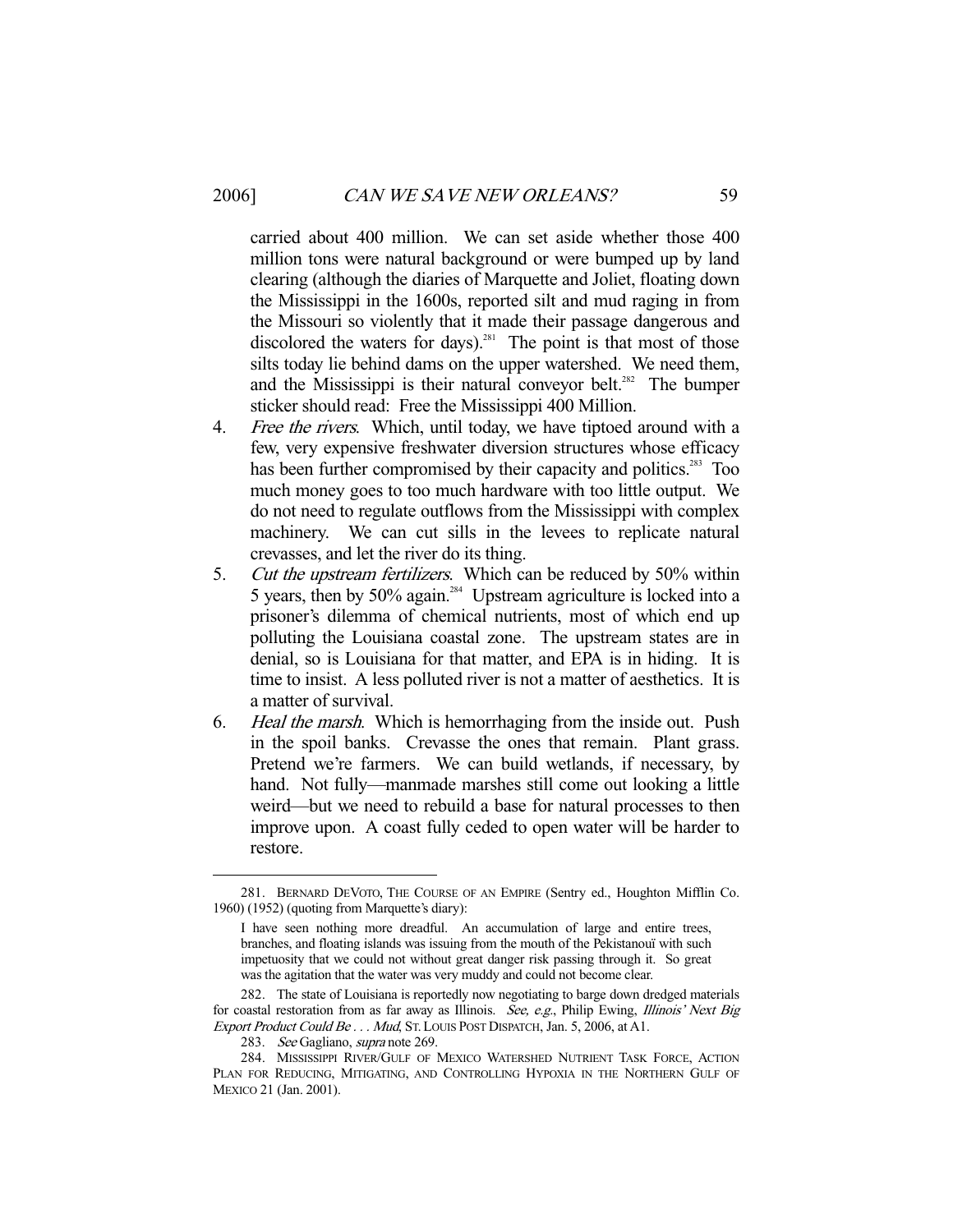- 7. Stop the bleeding. We will have to make historic commitments to hold onto even the base of coastal wetlands we currently enjoy, an order of magnitude beyond the ambition of Coast 2050. Meanwhile, we continue to permit dredging and filling of the same wetlands for access canals, waste dumps, new subdivisions and the like. Every acre of the coast we allow to be destroyed is certain loss. Attempts to mitigate these losses produce poorly, when they produce at all.<sup>285</sup> More often they simply produce payments to the state, a sort of coastal-destruction tax. An ounce of prevention is worth a ton of restoration.
- 8. Make space for natural processes. Elevate roads and railroads. Open new floodways. Move oyster leases, consolidate energy, port and navigation facilities, zone development within protected areas and let the rest rebuild. We shouldn't try to storm-proof the coastal zone, and the more we try to storm-proof the more we will lose.
- 9. Dare to think retreat. Coastal residents should be able to live where they wish, for as long as they wish. But they are also threatened, more each year. Some were wiped out entirely by Katrina and Rita. The hurricanes predicted for the next two decades will obliterate more. We should be able to maintain, on a sustainable basis, the docks, processing plants and other investment of a working bayou, if only through insurance. A sustainable economy is compatible with a sustainable zone. But residential development another thing. People and structures in the most vulnerable areas should be offered the opportunity to relocate in protected areas, at full and fair compensation. The costs of such a program will be more than offset by the savings in the attempt to protect these same residences forever, and in reduced losses to future storms. The more we delay this process, the harder it will be.
- 10. Face global warming. It is real. And it makes everything else we do to save the coast infinitely more difficult, if not impossible.

 What would such a plan look like, and what are its chances? Impossible to say, but not hard to guess. With enough bed load, use of the main rivers, active marsh healing and zero-base tolerance for new

<sup>285.</sup> For the uncertainty of wetland mitigation, see Stephen Crooks & Laure Ledoux, Mitigation Banking as a Tool for Strategic Coastal Zone Management: A UK Perspective 3 (Center for Social and Economic Research on the Global Environment Working Paper GEC 99- 02, 1999), http://www.uea.ac.uk/env/cserge/pub/wp/gec/gec\_1999\_02.pdf. For the uncertainty in Louisiana mitigation requirements even being implemented, much less working, see Mark Schleifstein, Wetlands Policy Changes Filter Down Louisiana Groups Review Federal Move, TIMES-PICAYUNE (New Orleans), Dec. 28, 2002, at A2. See also Cain Burdeau, Audit: Coastal Policy Unenforced, TIMES-PICAYUNE (New Orleans), Mar. 9, 2004, at A2.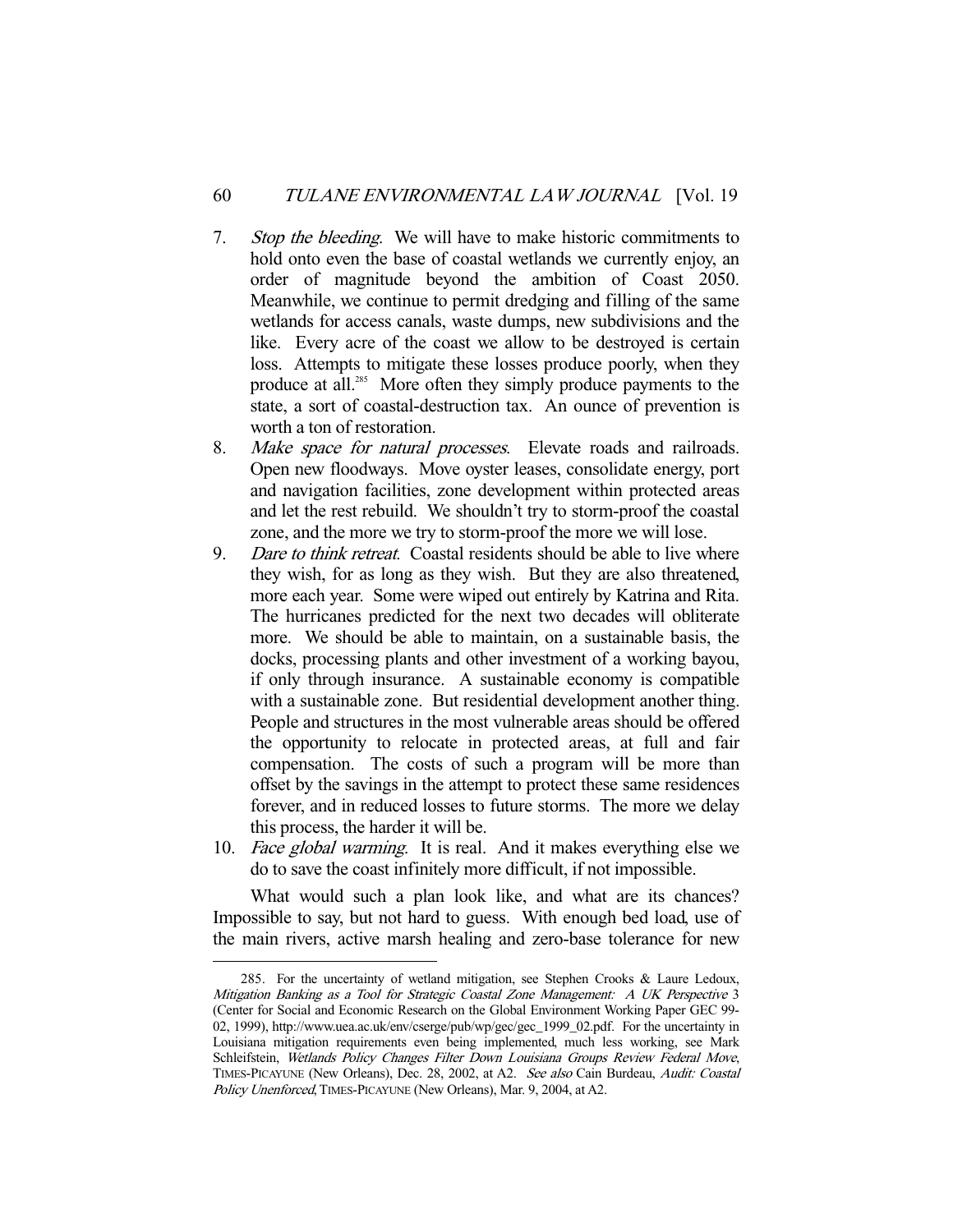harms, we should be able to hold our own, building some deltas, shrinking some others, a process not unlike the one that created South Louisiana over many thousands of years. We could maintain. We could even grow the zone in places vital to the protection of New Orleans. And in that growing and maintaining we would support, once again, a renewable resource-based coastal community long after the oil and gas industry has run its string.<sup>286</sup>

 Where would we live? In the natural corridors we always lived, before we had the arrogance to think we could build on every cheap piece of wetland and then call on the government for flood control. We can protect the natural ridges along the Mississippi and Bayou Lafourche, and we can protect individual towns like Morgan City with floodgates and ring levees. Up to a point. If people want to live on Grand Isle, Holly Beach or any other hurricane bulls' eye, however, they can be our guest. Just not our paid guest. No more levees. No more rock walls. No more dredged sand. We are, as a matter of public monies, going to cede nature its space.

 There are no cost estimates for such a plan. We haven't even imagined such a plan yet. It seems certain, though, that the engineering and construction costs of this approach, over time, will be considerably less than those of the maximum development model. Given space and the ingredients to work with, nature is low-maintenance. Once we get this in place, we have it forever. The difficulty with this approach—and it is huge—is that it requires accepting the fact that we as red-blooded Americans cannot have it all. The conversation over this approach in Grand Forks, South Dakota, was difficult; it will be nearly insane in a region that equates planning with socialism and has always looked to the Corps for another, bigger fix.

At the very bottom, these are the choices ahead of us.

 <sup>286.</sup> The concept of planning for restoring the resource first, and then for human development within it, is not without precedent. It is the basic principle of biosphere reserves in Europe—inhabited natural areas—and is found as well in habitat conservation planning (HCP) under the Endangered Species Act, 16 U.S.C. §§ 1531, 1539. See Peter Aengst et al., Introduction to Habitat Conservation Planning, 14 ENDANGERED SPECIES UPDATE 5 (1997). Such planning starts with the habitat needs of the species and then determines those human activities that can best accommodate them, reversing the old mode of planning human activities and then considering what can be done about the environment. See Oliver Houck, Are Humans Part of Ecosystems?, 28 ENVTL. L. 1 (1998). Humans come into the HCP equation, indeed they will end up predominating, but they don't start it, lest they stifle the options. See id. It is not a leap to consider the Louisiana coastal zone an endangered species, and follow the same game plan.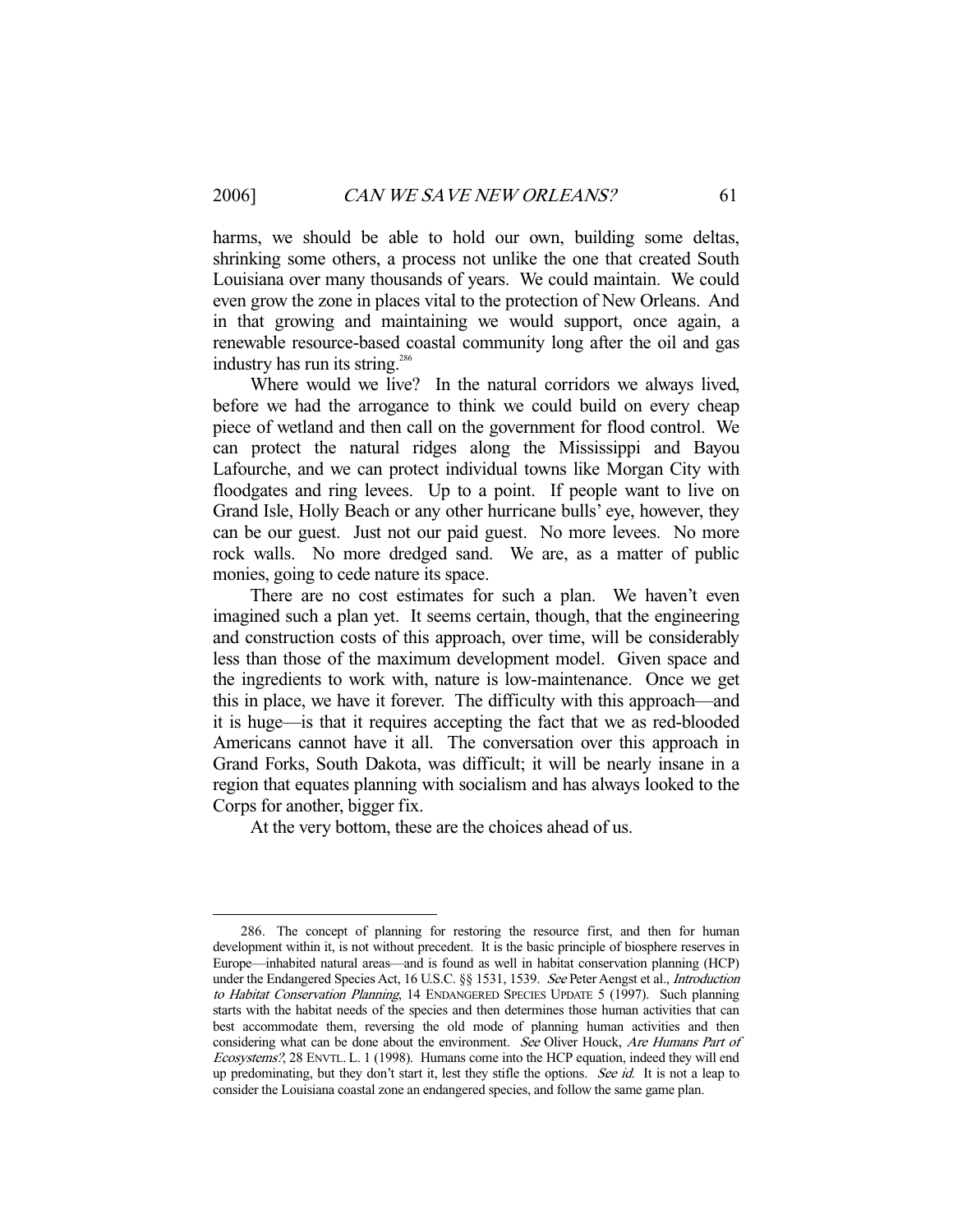# 7. Making Decisions

 We have a plethora of decision-makers here, from the Corps (always active, and more active now with its prestige in jeopardy and a lifetime of new work for the taking) , to FEMA (very passive, but with a surprising ace-in-the-hole), a federal reconstruction czar (a cipher, so far, but he apparently talks to the President), the New Orleans mayor and the city council (by no means the same thing), ditto for each parish, the state Governor, the Louisiana Reconstruction Authority, the Coastal Wetland Restoration and Protection Authority, the Advisory Commission on Coastal Restoration and Conservation, the Department of Transportation (levees), the Department of Natural Resources (coastal zone), the parish coastal programs, the levee districts, the Louisiana state legislature, our U.S. congressional delegation and several committees of the United States Congress. Every one has a piece of the elephant, but no one has the elephant. No one has even described the elephant.

 We also have a preexisting mindset. Land use is local. Which usually boils down to the favor of a local official, where the law requires a decision to be made at all. In New Orleans, individual city council members make land use decisions like mafia dons, conferring or denying their blessings. The rest of the city planning system lies somewhere between advisory and pantomime. If Katrina breaks up this tradition and results in a clear and enforceable city plan, it will have done one good thing in an ocean of grief. If it facilitates the idea of zoning in rural areas of the state that'll be another win as well.

 But of course the decisions ahead are not local. They are not even confined to the state. We will need massive federal monies, and may need changes in practices in states nearly 1,000 river miles away. The question is, who does this?

 So far, no one. As for who should, we have dueling Senators here. Senator Landrieu inserted an \$800 million appropriation into the 2005- 06 budget, directing the Corps to conduct such a study for both New Orleans and all of South Louisiana on a very tight schedule; a scant six months for a draft plan. It may seem curious to some that, for these purposes, we would go back to the very agency that built failing levees in the first place and has shown historic resistance to thinking outside the box. Such is the abiding faith of the congressional delegation in its historic water resources partner. It is what Congress knows. The output of such a process is likely to be the maximum development model. It is what the Corps knows. An alternative model is not yet on the table.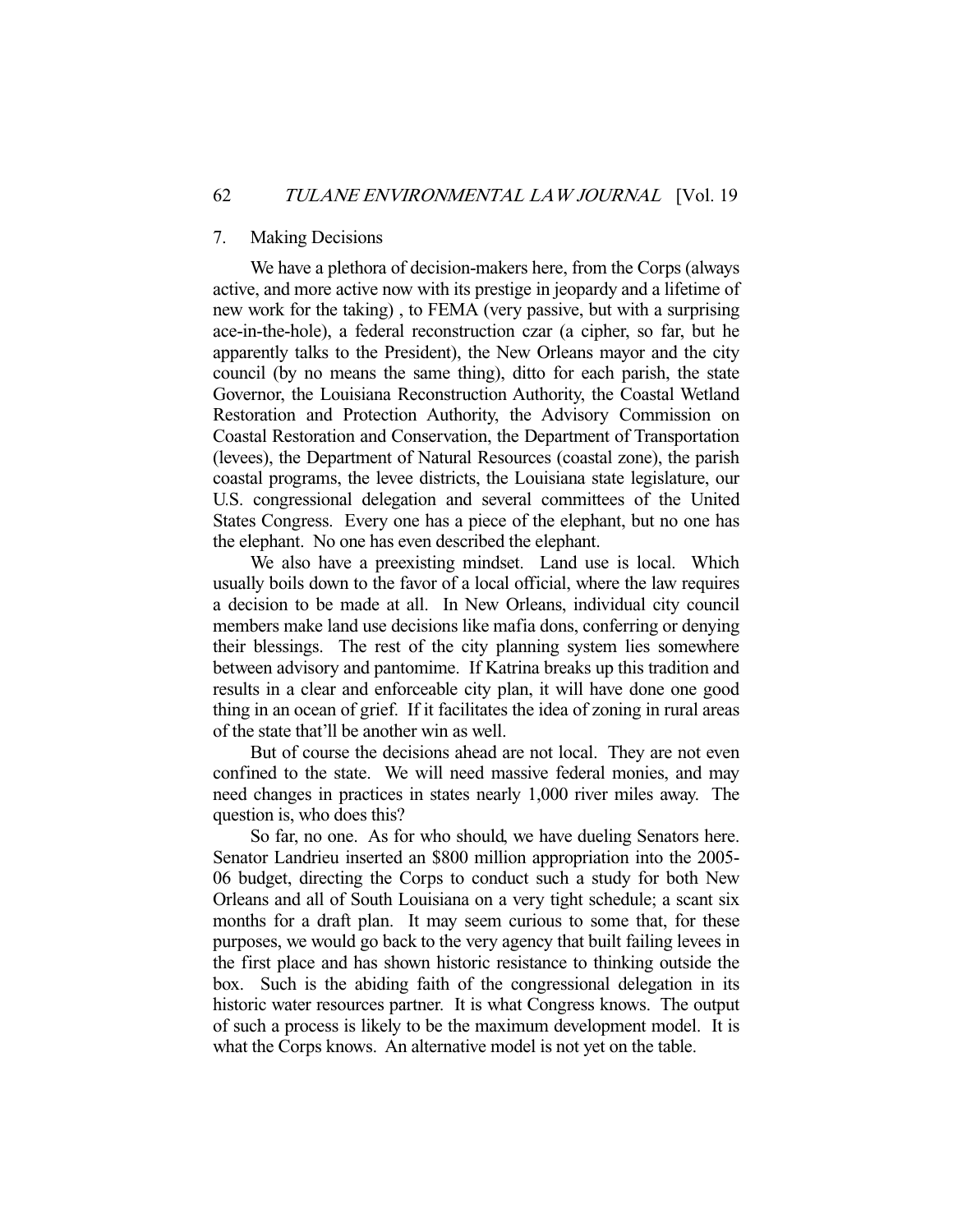-

 Senator Vitter, on the other hand, has called for a new coastal restoration commission composed of federal and state appointees. A first version of this idea surfaced in the Pelican Bill and left much to be desired. It was painfully short on independent judgment (this was before evidence of engineering shortcomings came rolling in). The Bill was also short on public involvement, even public knowledge. The Senator has since supported a more autonomous authority with the expertise to receive and critique Corps and other proposals. Which gets us closer to the goal.

 We have one more step to go. The technical decisions here, from the outset, call for a broader base than that of the Corps. The Corps is qualified to make engineering and technical decisions. But as history shows, decisions of this magnitude should be reviewed by an entity that is truly independent, also expert, and with the authority to remand an unsupported conclusion.<sup>287</sup> It could be the National Academy of Sciences, although the Academy is not structured to provide long-term services. It could be an empowered state agency. Whatever the vehicle, well-qualified and independent review seems essential.

 The overall planning that integrates technical flood control decisions with coastal restoration and development, however, is better led by a new entity with fewer competing priorities and greater interdisciplinary expertise. We have a special case here, a larger restoration project than the Florida Everglades, larger than ever attempted in the United States. As the Katrina relief debacle illustrated, shared responsibilities are necessary, but joint command is fatal. It could be state, it could be federal, it could more effectively be both state and federal,<sup>288</sup> but our job calls for a new command with a single, unfragmented mandate—to save the Louisiana coastal zone—and the capacity to ensure that all other players are working towards that goal.<sup>289</sup>

<sup>287.</sup> John McQuaid, Real Failures May Lie Within the Corps of Engineers, Some Say, TIMES-PICAYUNE (New Orleans), Dec. 8, 2005, at A1.

 <sup>288.</sup> Similar state-federal authorities exist for the restoration of the Everglades and the Sacramento Delta. See U.S. Army Corps of Engineers, Jacksonville District, Central and Southern Florida Project, Final Integrated Feasibility Report and Programmatic Environmental Impact Statement Summary 9, http://www.evergladesplan.org/docs/comp\_plan\_apr99/summary. pdf ("All applicable Federal, tribal, state, and local agencies will be full partners . . . ."); see also CALFED Bay-Delta Program, Final Environmental Impact Statement/Environmental Report 2 (July 2000), http://calwater.ca.gov/CALFEDDocuments/July2000\_EIS\_EIR/301/301\_intro.pdf ("The CALFED Bay-Delta Program . . . is a cooperative effort of 18 state and federal agencies with regulatory and management responsibilities in the San Francisco Bay/San Joaquin River Bay-Delta. . . .").

 <sup>289.</sup> The State is already evolving in this direction. La. R.S. 49:213.1 (2005). In late 2005, the Legislature created the Coastal Protection and Restoration Authority within the Governor's office, directing it to "develop the plan which shall serve as the state's overall strategy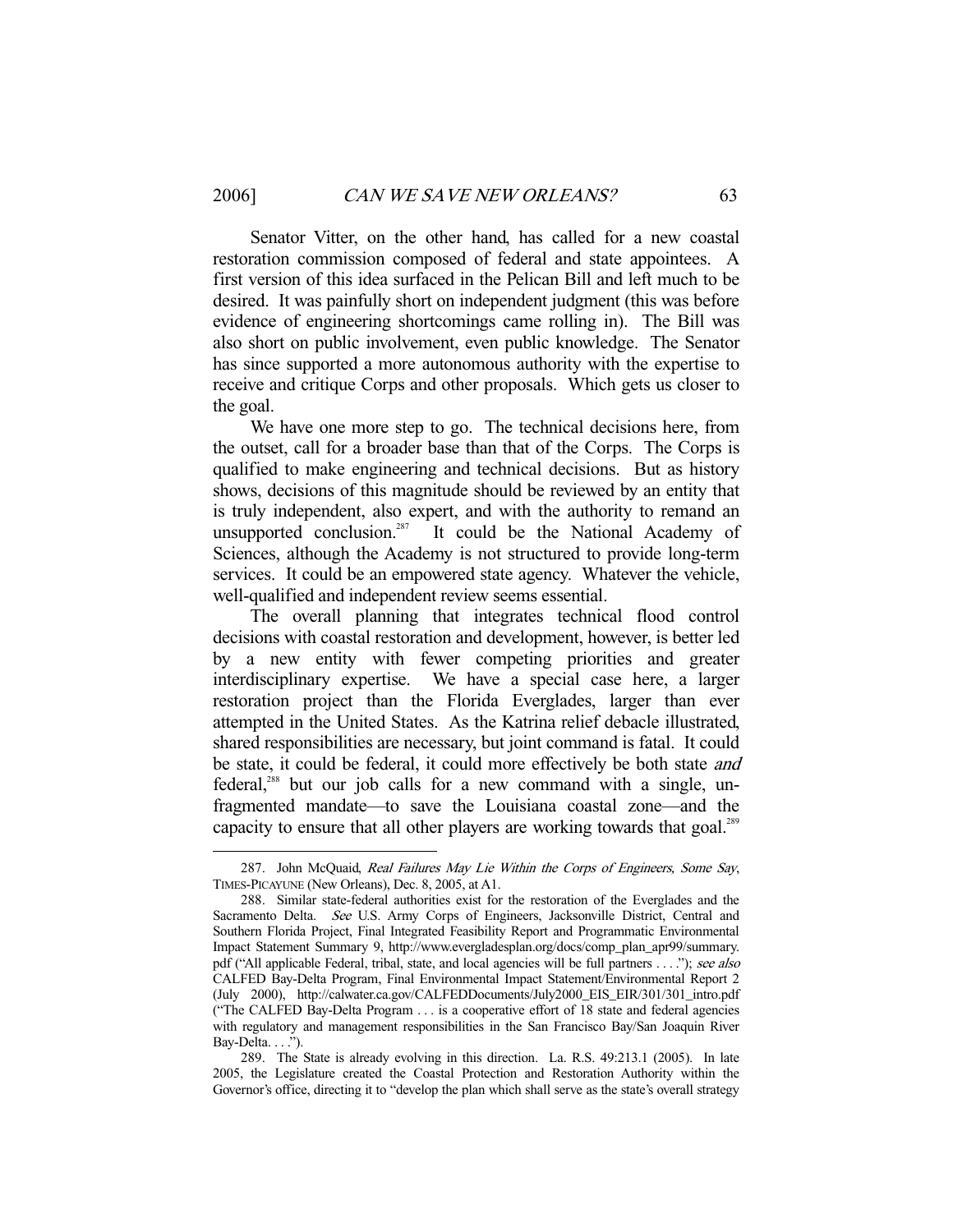This authority's first job is to prepare the maps that guide all that follows. Its second job is to review ongoing projects, flood-control and otherwise, that could affect the success of their plans. Its third job is to integrate restoration, development and flood control initiatives—in that order—to achieve long term sustainability. An agency with less autonomy, or with a different order of priorities, will not succeed.<sup>290</sup>

 The decisions ahead are awesome. But they need not stop the train. Simply bringing the existing levees for New Orleans and the lower river parishes up to a grade is a daunting job, and runs the risk of haste.<sup>291</sup> Just to the west, the entire Atchafalaya floodway system is topped by floodwalls suspiciously similar-looking to those of the failed New Orleans canals, and on their safety hangs the fate of another half-million people from Donaldsonville to Pierre Part and Lafayette to Morgan City. In this context, new plans for all of South Louisiana in a 6-month boot, or a 2-year boot, needs a better idea. It invites the old. It invites mistakes with the new. Whatever we do will take a decade to put in place, probably more.<sup>292</sup> We have several centuries ahead of us in play. There is time to get it right.

# 8. Decisions from Another Quarter

-

 When we last saw the national flood insurance program, it was limping forward towards Armageddon handing out bushels of money that broke its budget utterly in 2004, again in 2005, and with every

for conserving and restoring coastal wetlands through the construction and management of coastal wetlands enhancement projects." La. R.S. 49:213.6. Existing responsibilities of other agencies (e.g., Transportation over levees, Natural Resources over coastal management) remain untouched, however, and so the actual power of this new entity remains to be seen. Whatever its authority within the galaxy of state agencies, the state agency remains largely powerless vis-à-vis federal programs, except to the point that it may withhold local cost-sharing for unwanted projects. This negative authority, such as it is, falls far short of a co-equal, federal-state partnership on coastal restoration, development and protection.

 <sup>290.</sup> At the time of this writing, the new state coastal authority had launched a planning process leading to an "integrated revitalization proposal" for the coastal zone. See Laura Maggi, California Firm To Lead Recovery Plan, TIMES-PICAYUNE (New Orleans), Jan. 20, 2006, at A12. The process will begin with community workshops, much as was done by the City of New Orleans rebuilding commission, and is to present its scenarios within a year. Id. In the parlance of the instant article, this is map two: human habitation and development. Which leaves us with two maps in preparation on very fast tracks: hurricane protection (Corps of Engineers) and "integrated revitalization," (State of Louisiana). What is missing of course is the most important map of all, map one: how much of the coastal zone as a matter of science and engineering we can hope to restore and maintain.

<sup>291.</sup> John McQuaid, Levee Materials, Techniques Question, TIMES-PICAYUNE (New Orleans), Nov. 3, 2005, at 1.

<sup>292.</sup> Sheila Grissett, Corps Fighting Clock To Fix Levees, TIMES-PICAYUNE (New Orleans), Jan. 1, 2006, at A1.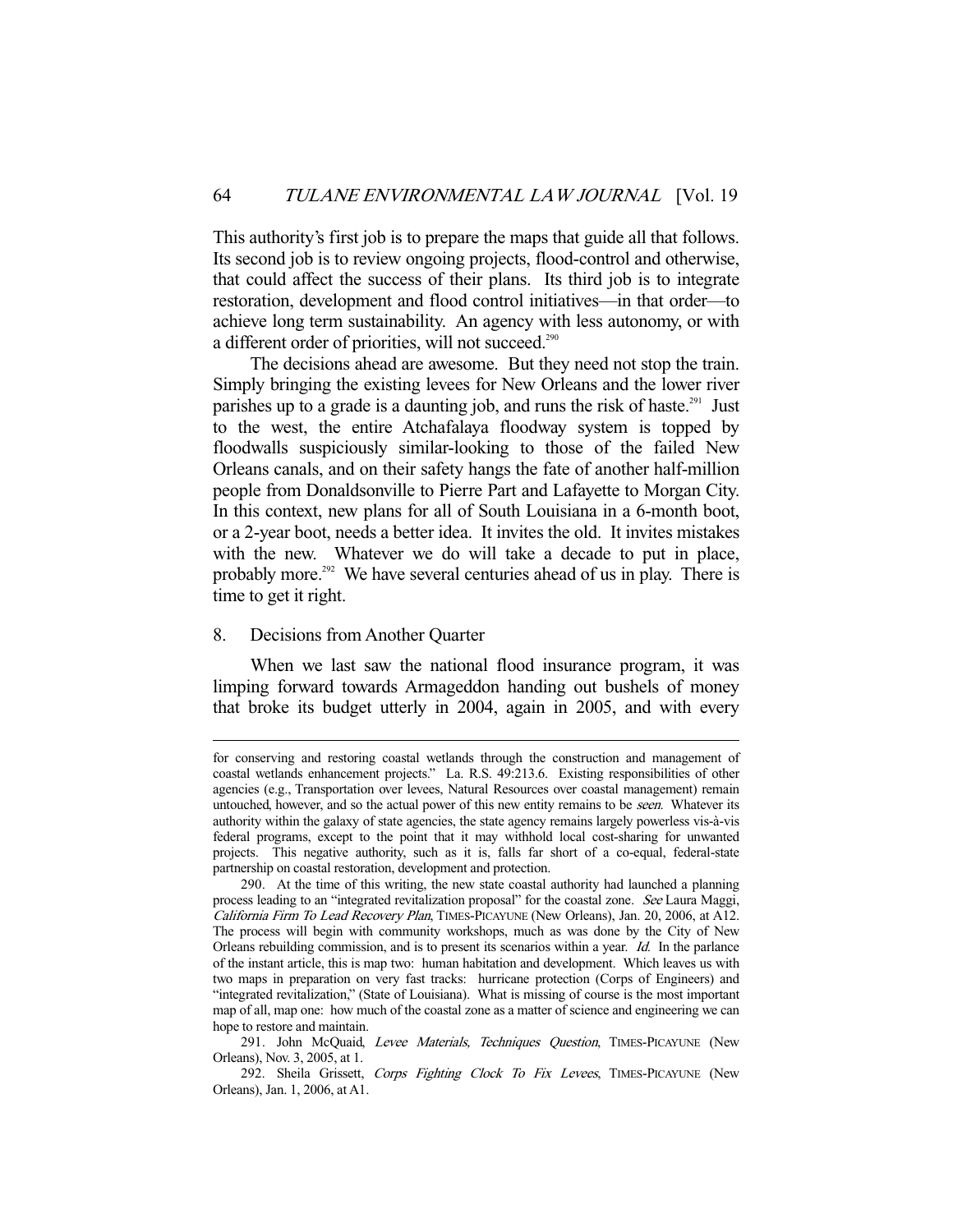prospect of paying out even larger sums in the near future. The program had reduced flood losses in river floodplains, but it had failed quite obviously to reduce them in the hurricane hit zone. The case is much stronger that with the promise of below-cost insurance it induced those losses as directly as if it had passed out explosives instead. Its requirements, even where structures were virtually destroyed, were little more than new elevations, and its "mitigation" program went forward on peanuts, on monies insufficient to persuade most communities to forego the big bucks in hit zone development.<sup>293</sup>

 Then came Katrina. If ever there were an event to motivate those poor souls in the bowels of this forsaken program to promulgate real rules and start stepping people out of harm's way, this was it. One look at the photos of several hundred miles of coast was enough to delineate the real hit zone and to communicate the urgency of a new approach.<sup>294</sup> On the right side of the photos was the Gulf. On the left side was a quarter to a half mile of matchsticks, roof tiles and pure wreckage. All you had to do was buy a newspaper.

 The flood insurance response seems to be half-a-loaf. Still in the vice-grip of an Administration that sees FEMA in terms of catching terrorists and equates government regulation of any type with the regime of Fidel Castro, the program's brass would still like its role to be strictly informational, a technical aid to local decision making.<sup>295</sup> But, at the same time, and perhaps because not doing so would be nearly criminal, Katrina pried loose new calculations of flood elevations that had remained bottled up for years. The new elevations on the Mississippi coast rise to from a few feet to 20 feet.<sup>296</sup> The elevations in coastal Louisiana might rise correspondingly.<sup>297</sup>

 With two important caveats. At the time of this writing, no new elevations had yet been released for Jefferson Parish and New Orleans, where rebuilding decisions are going on right now. And there is good evidence that New Orleans officials are allowing residents to finesse

<sup>293.</sup> Ass'n of State Floodplain Managers, Testimony Association of State Floodplain Managers Before the Senate Committee on Banking, Housing, and Urban Affairs, The Future of the National Flood Insurance Program 8-12 (Oct. 18, 2005), available at http://www.floods. org/PDF/ASFPM\_Future\_NFIP\_SenBanking\_101805.pdf.

 <sup>294.</sup> Dr. Rod Emmer, La. Floodplain Mgt. Ass'n, A Setting for Tragedy: A Physical History of South Louisiana and New Orleans, Presentation at the Katrina Lectures, Tulane Law School (Jan. 20, 2006).

<sup>295.</sup> Buckley, *supra* note 104.

<sup>296.</sup> Eric Lipton, Residents Fight Shift in Zoning for Gulf Coast, N.Y. TIMES, Dec. 12, 2005, at A1.

 <sup>297.</sup> Id.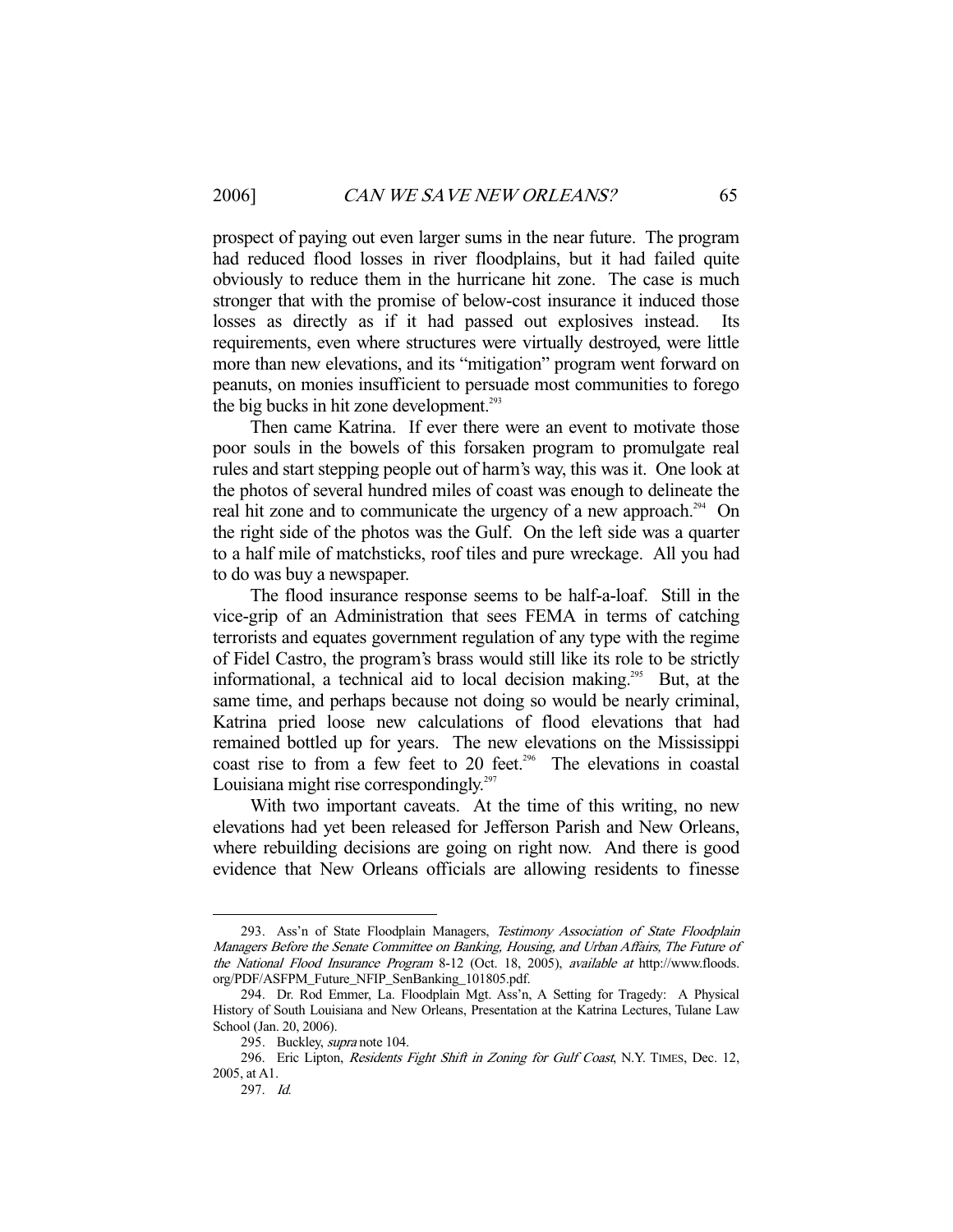compliance with even the *existing* flood elevations.<sup>298</sup> By no coincidence, the high-volume political message in these two parishes is "come on back home" and rebuild. Perhaps for the same reasons, the insurance program has made another huge concession across the Gulf coast: despite the widespread losses and evidence from the photos—you can see the surge mark by the debris—its new elevations are only "advisory" for at least the next year.<sup>299</sup> Until, goes the story, they can be more thoroughly confirmed. Of course, a great many new building decisions will be made within a year, putting the entire onus for flood safety on hard-pressed local officials. That's not federal policy; it's cowardice.

 This said, the new elevations, effective or not, binding or not, send a message to lenders and others who will be involved in the redevelopment of the coastal zone. It's not all going to get done in a year. Some people at least will be genuinely more interested in building safe than in building low. Increasingly, though, the idea of living from 8 to 20 feet up off the ground may not seem so attractive.<sup>300</sup> That's a long flight of stairs for the grandparents. It's an even longer drop for the kids.

 And so, the option of moving back from the coast—not way back, just enough for nature to begin to work in their favor—may look more and more attractive. If the disincentive of realistic flood insurance requirements were coupled with genuine enforcement and with serious relocation money—monies that would seem exorbitant until you begin to tally the costs of paying flood claims and rebuilding after the next Katrinas, to say nothing of the cost in human lives—we just might move towards sustainable development both in New Orleans on the coast. If we could also refuse, at last, to support hurricane hit-zone development with new beach nourishment projects, levees, groins, highways, bridges, sewage treatment plants and other free infrastructure, we could move

<sup>298.</sup> Jeffery Meitrodt, Permit Appeals Pay Off for N.O. Residents, TIMES-PICAYUNE (New Orleans), Jan. 15, 2006, at A1:

After glancing at 16 pictures of [a] gutted property, which showed mud and mold climbing the walls, the inspector reversed the findings of a field inspection that said the home was substantially damaged—meaning more than 50 percent of its value—and must be raised to meet the current elevation standards mandated by the Federal Emergency Management Agency. . . .

For [the homeowner], who said she expects to spend \$100,000 to repair her \$135,000 home, not having to pay additional money to raise her house is critical to being able to afford the repairs.

<sup>299.</sup> Sandra Barbier, Richard Boyd & Charlie Chapple, Elevation Advisory Makes Waves, TIMES-PICAYUNE (New Orleans), Dec. 3, 2005, at A1.

<sup>300. &#</sup>x27;Cajun Riviera' Towns Would Be Moved North, TIMES-PICAYUNE (New Orleans), Dec. 27, 2005, at A1.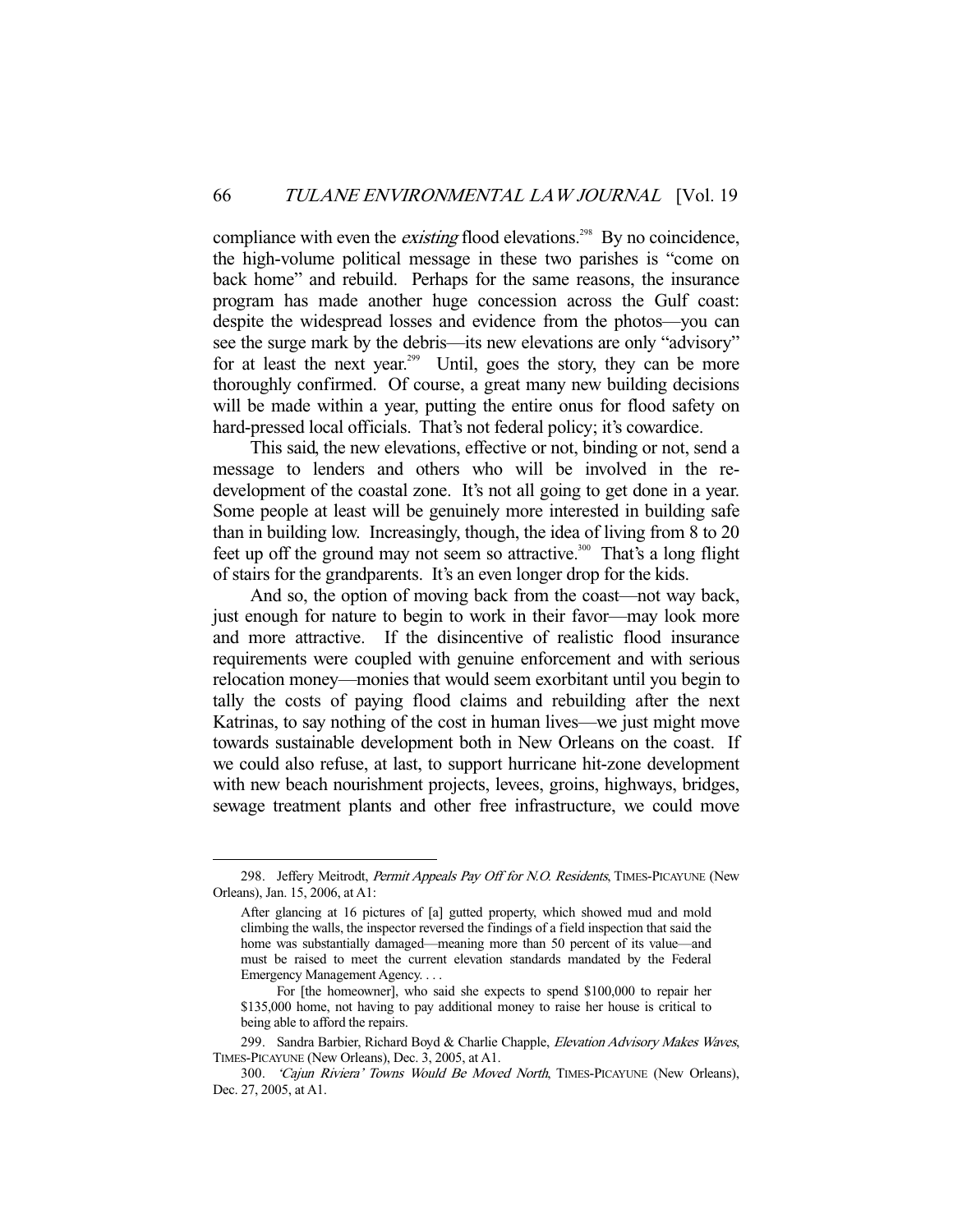there with more conviction. The fact is, we can live on the coast, safely, and enjoy it fully. Just not at the edge of the water.

 Of course, the chances of this happening run from slim to none. But they ran from none to none prior to Katrina. Realistic flood insurance requirements, a return to natural protections and granting Mother Nature a little space just might start us on that road. As acereliever Tug McGraw often said during the New York Mets miracle season, "Ya gotta believe."

#### D. Can We Save New Orleans?

We drive away from New Orleans through Mississippi and it looked like it had been cut by a lawnmower, with blades about 40 miles wide. But driving back into the city it looks like Hiroshima. There are no street lights. We stop at a stop sign. The other guy is already stopped. I wave him forward. Then it's my turn. Another guy waves me forward. It's the new drill. We are actually looking at each other, making eye contact, giving way. Maybe this is the end. Maybe this is the beginning.

 Here is our choice. We can live with nature next time around, or we can fight it for all the turf we can take and spend fortunes trying to defend it. When it comes to floods and hurricanes, a little space goes a long way.

 For the moment, it's in the balance. Within the city, planners calling for a smaller footprint are fighting the momentum to rebuild everywhere.<sup>301</sup> It's what we've always done, it's what we know, and it avoids making difficult decisions. To the city's credit, its rebuilding planning process calls for more rational development with expert planners and direct community involvement.<sup>302</sup> More problematically, we are likely to propose large outer barriers to protect the city as well, a second ring across the Rigoletes and to the south. We are likely to extend these barriers, leaky or otherwise, across the entire Louisiana coast, for as far as the money will go. That is what we have always done, it is what the Corps of Engineers knows how to do, it avoids the need to plan, it sets up killings in real estate, and it is the easy path for politicians. Of course, it will be increasingly hard to maintain for even this century, the costs in trying will be enormous, and when there are failures more

<sup>301.</sup> Bruce Eggler, No Neighborhood Left Behind, Council Vows, TIMES-PICAYUNE (New Orleans), Dec. 17, 2005, at B1.

<sup>302.</sup> Frank Donze & Gordon Russell, Four Months to Decide, TIMES-PICAYUNE (New Orleans), Jan. 11, 2006, at A1. At the time of this writing, however, the City had made no final choice on a rebuilding plan.